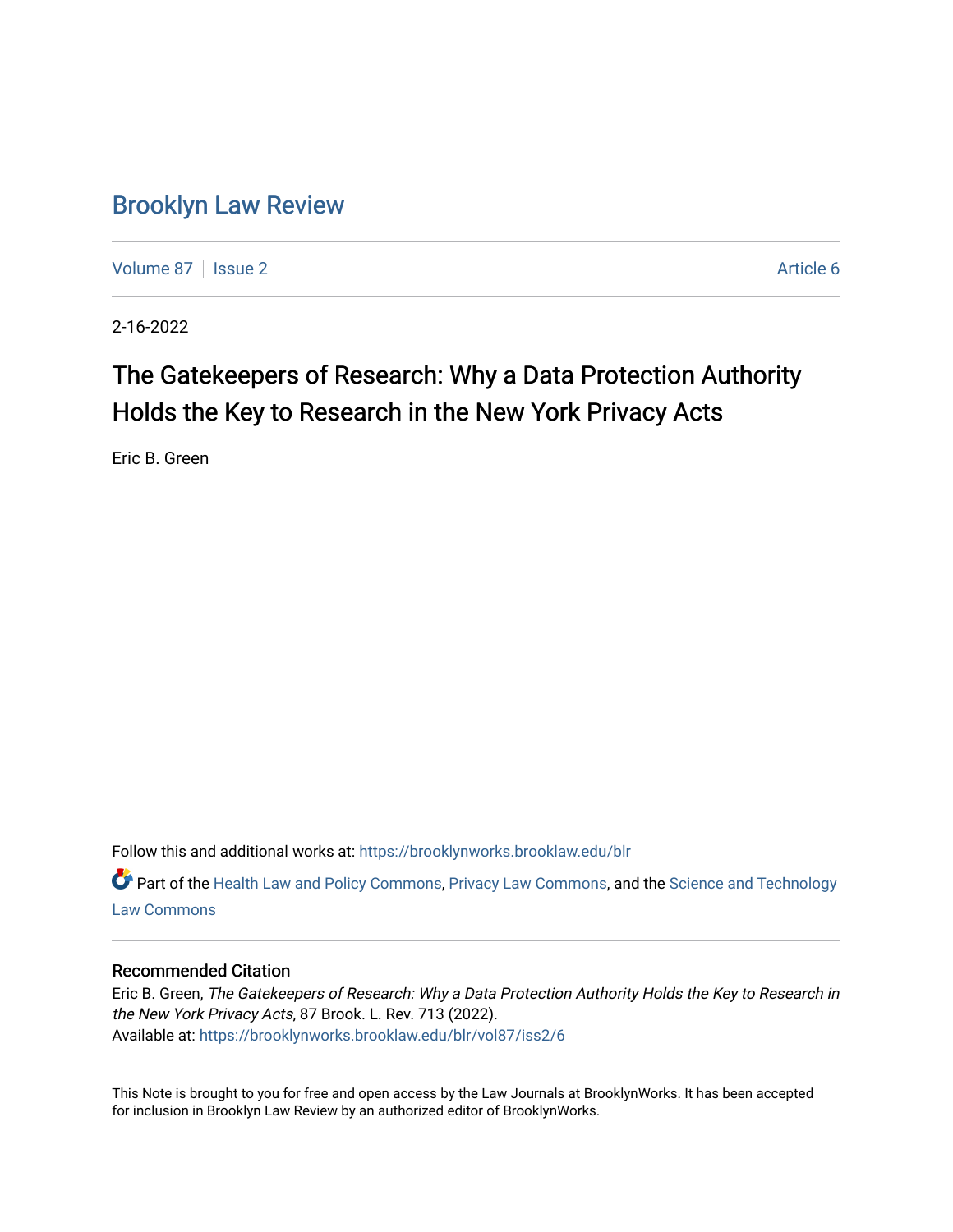# The Gatekeepers of Research

## WHY A DATA PROTECTION AUTHORITY HOLDS THE **KEY TO RESEARCH IN THE NEW YORK** PRIVACY ACTS

### **INTRODUCTION**

" $[R]$ esearch that enlightens us about the human condition" is too valuable to abandon." $\_\$  Jane R. Bambauer<sup>1</sup>

Your smart watch knows your resting heart rate,<sup>2</sup> what time you go to bed,<sup>3</sup> and whether you missed a workout.<sup>4</sup> The camera that unlocks your smart phone knows what your face looks like, down to your unique combination of dimples and wrinkles.<sup>5</sup> The applications on your smart phone store your medical history and can calculate your predisposition and active risk factors for certain mental and physiological conditions.<sup>6</sup> Moreover, in the impending era of

<sup>&</sup>lt;sup>1</sup> Jane R. Bambauer, Privacy Versus Research in Big Data, in THE CAMBRIDGE HANDBOOK OF CONSUMER PRIVACY 433, 433 (2018).

<sup>&</sup>lt;sup>2</sup> New Study Show Popular Smart Watches Accurately Measure Rapid Heart Beat, HEART RHYTHM SOC'Y (2018), https://www.hrsonline.org/news/press-releases/new-study-showpopular-smart-watches-accurately-measure-rapid-heart-beat [https://perma.cc/62LC-LLBZ].

<sup>&</sup>lt;sup>3</sup> Tara Sklar & Mabel Crescioni, Research Participants' Rights to Data Protection in the Era of Open Science, 69 DEPAUL L. REV. 699, 703 (2020); Do Sleep Trackers Really Work?, JOHN HOPKINS MED. (2020), https://www.hopkinsmedicine.org/health/wellness-andprevention/do-sleep-trackers-really-work [https://perma.cc/MMM6-KTJG].

<sup>&</sup>lt;sup>4</sup> James Stables, Apple Watch: Activity and Workout App Explored and Explained, WAREABLE (Dec. 24, 2019), https://www.wareable.com/apple/apple-watch-activity-andworkout-app-explained-875 [https://perma.cc/DB38-JACF].

<sup>&</sup>lt;sup>5</sup> Under ideal conditions, facial recognition systems and applications achieve high classification accuracy. William Crumpler, How Accurate Are Facial Recognition Systems-and Why Does It Matter?, CTR. FOR STRATEGIC & INT'L STUD. (Apr. 14, 2020), https://www.csis.org/ blogs/technology-policy-blog/how-accurate-are-facial-recognition-systems-%E2%80%93-andwhy-does-it-matter#:~:text=In%20ideal%20conditions%2C%20facial%20recognition.Recogni tion%20Vendor%20Test%20(FRVT) [https://perma.cc/9WBW-QY2B]. In reality, there may be inconsistencies in error rates across varying demographic groups. Alex Najibi, Racial Discrimination in Face Recognition Technology, SITNBOSTON (Oct. 24, 2020), https://sitn.hms. harvard.edu/flash/2020/racial-discrimination-in-face-recognition-technology [https://perma.cc/Y X6T-6BBN].

<sup>&</sup>lt;sup>6</sup> See FRANK PASQUALE, THE BLACK BOX SOCIETY: THE SECRET ALGORITHMS THAT CONTROL MONEY AND INFORMATION 26 (2016) ("Health scores already exist, and a 'body score' may someday be even more important than your credit score. Mobile medical apps and social networks offer powerful opportunities to find support, form communities, and address health issues. But they also offer unprecedented surveillance of health data, largely ungoverned by traditional health privacy laws (which focus on doctors, hospitals, and insurers)." (footnote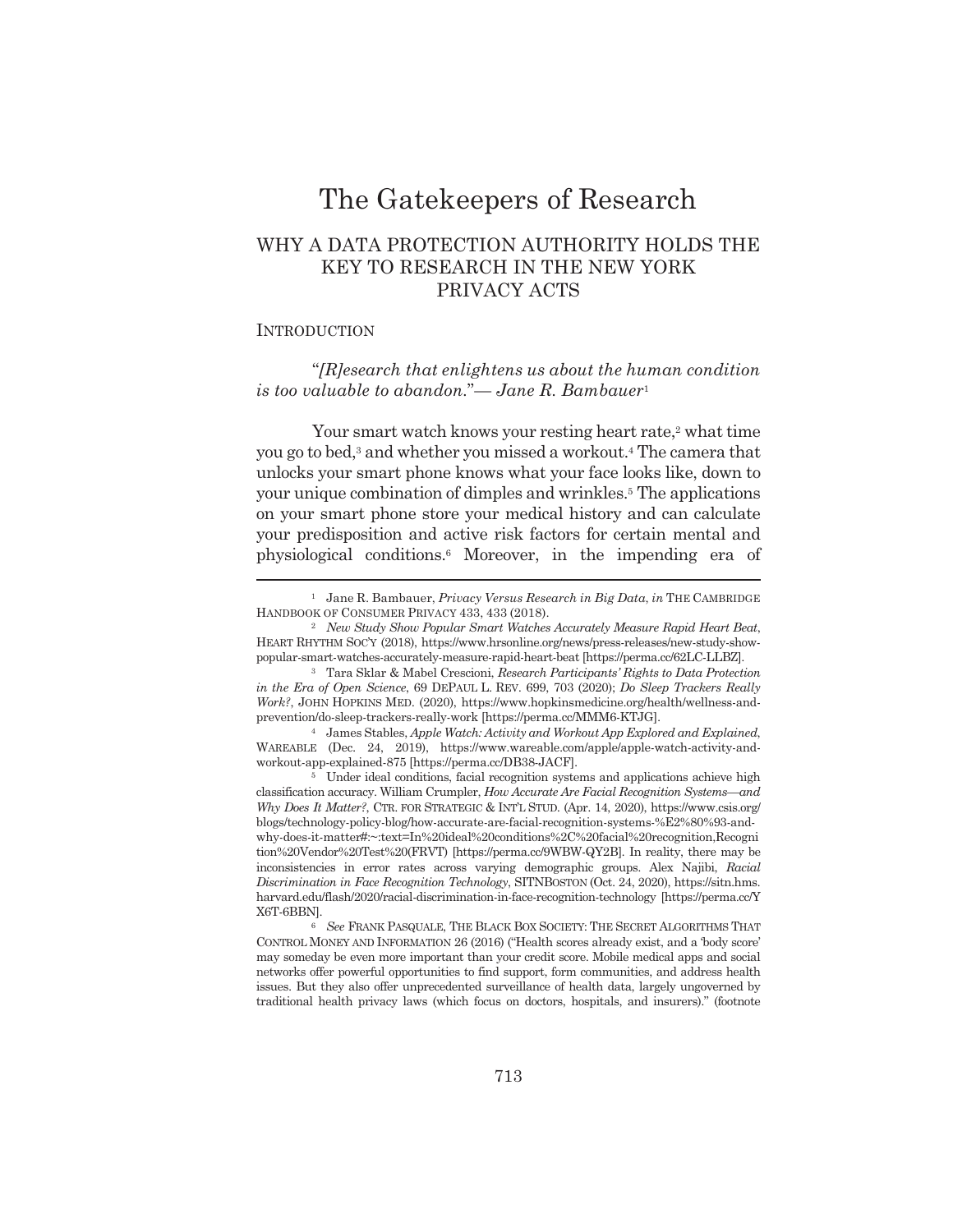minimum-contact doctor's appointments,<sup>7</sup> biometric data is on-track to spread more quickly and voluntarily.<sup>8</sup>

Experts project that we are entering a global inflection point, prompted by the evolution of the Internet of Things (IoT), or the massive network of things and people that process data about human behavior and environments.<sup>9</sup> Humankind has already developed the requisite technology to facilitate, albeit to a limited extent for now, the self-monitoring of our own biometric data, with assistance from the major institutional conglomerates that store such data.<sup>10</sup> The pressing question of tomorrow will be how much data you, as an individual, and we, as a society, are willing to share with these entities in exchange for the prospect of expedited human progress in science, medicine, and technology.

The New York Privacy Act (NYPA) and the Biometric Privacy Act (BPA) (collectively, the NY Privacy Acts),<sup>11</sup> while

omitted)); Natasha Singer, When Apps Get Your Medical Data, Your Privacy May Go With It, N.Y. TIMES (Sept. 3, 2019), https://www.nytimes.com/2019/09/03/technology/smartphonemedical-records.html [https://perma.cc/HBV3-7X44]. See generally Sandeep Ravindran, Smartphone Science: Apps Test and Track Infectious Diseases, 593 NATURE 302, 302-03 (2021) (explaining how smartphones are a valuable tool for monitoring pathogens and testing for infectious disease).

<sup>&</sup>lt;sup>7</sup> Progressive doctors' offices like "Forward" are introducing a new level of convenience into routine visits. Forward's patients are able to download and use the Forward application, which stores health data from their appointments. Amanda Capritto, What It's Like Inside the Doctor's Office of the Future, CNET (May 23, 2019, 4:00 AM), https://www.cnet.com/ health/3d-body-scans-and-touchscreen-medical-records-inside-the-doctors-office-of-the-future [https://perma.cc/ET36-2E74]. The Forward app is compatible with Apple Health and uploads information such as vitals, exercise history, and dietary habits to a team of nurse practitioners, who then reach out if the data warrants any concerns. Id.; How It Works, FORWARD, https://goforward.com/how-it-works [https://perma.cc/HH5R-NK4H].

<sup>&</sup>lt;sup>8</sup> See generally POTOMAC INST. FOR POL'Y STUD., BIOMETRIC DATA PRIVACY IN THE DIGITAL AGE (2020) (finding that biometric data generation in the US is rapidly increasing, and that convenience makes biometric security methods preferable to alternatives for consumers, thereby contributing to that growth). Hereinafter, "biometric data" or "biometric information" in this note means "one or more distinguishing biological characteristic<sup>[5]</sup> of an individual." See Hannah Zimmerman, Comment, The Data of You: Regulating Private Industry's Collection of Biometric Information, 66 U. KAN. L. REV. 637, 640 (2018). Biometric characteristics include physiological characteristics, e.g., facial features, fingerprints, DNA, and behavioral characteristics, e.g., typing rhythm or sleeping patterns. Id. Biometric data stored in a database can be combined to form an algorithm of a person's unique biometric characteristics. Id. at 641.

<sup>&</sup>lt;sup>9</sup> Jen Clark, What Is the Internet of Things (IoT)?, IBM BUS. OPERATIONS BLOG (Nov. 17, 2016), https://www.ibm.com/blogs/internet-of-things/what-is-the-iot [https://perma. cc/LZH2-TKXS].

<sup>&</sup>lt;sup>10</sup> Devices and applications that allow users to self-monitor their own health data are widely available at relatively low prices. See Btihaj Ajana, Digital Health and the Biopolitics of the Quantified Self, DIGIT. HEALTH 2-3 (Feb. 1, 2017), https://journals.sagepub.com/doi/pdf/10.1 177/2055207616689509 [https://perma.cc/MDX7-E5YF]. These devices enable the average person to effortlessly employ quantitative methods of analysis, similar to those found in doctors' offices and research labs. See id.

<sup>&</sup>lt;sup>11</sup> New York Privacy Act, S.B. 220., 2021-2022 Reg. Sess. (2021) /Assemb. B. 680A, 2021-2022 Reg. Sess. (2021); Biometric Privacy Act, Assemb. B. 27, 2021-2022 Reg. Sess. (N.Y. 2021).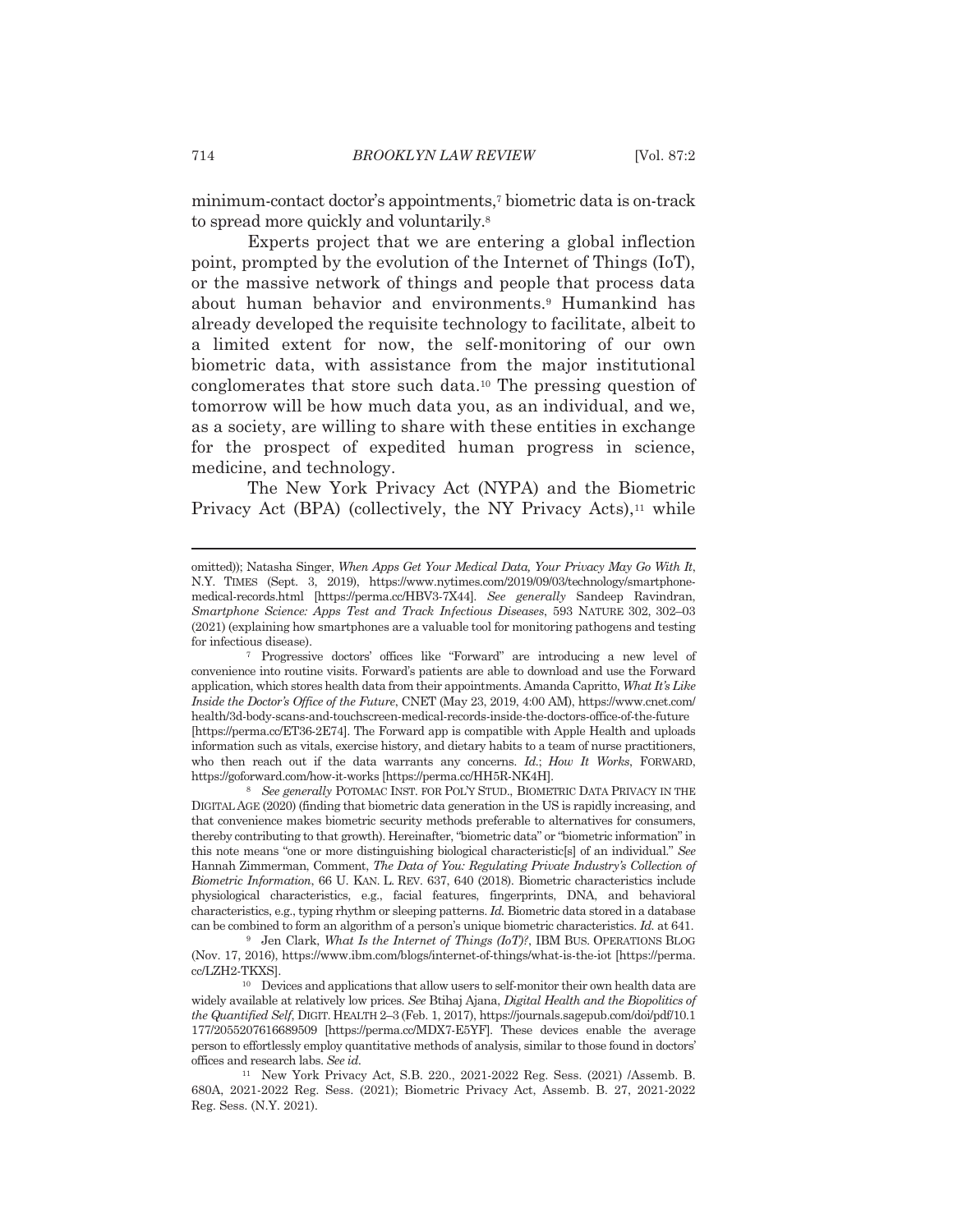massive strides in the right direction towards data privacy, are insufficient solutions to a surmounting problem around personal data,<sup>12</sup> and more specifically biometric data.<sup>13</sup> Personal data, despite its sensitivity, is indispensable to ensuring the quality and reliability of scientific and technological research and clinical trials.<sup>14</sup> Nonetheless, in their current forms, the NY Privacy Acts hardly recognize the need to protect usage of collected biometric data for conducting research or promoting public health.<sup>15</sup> Further, the NY Privacy Acts should require the creation of a data protection authority to tame the inevitable rise in biometric data capture and to ensure enforcement of the NY Privacy Acts' novel and necessary provisions.<sup>16</sup> A refined version of such a data protection authority would be capable of overseeing the flow and security of such data. Notably, personal data processing is crucial to produce research databases and for biobanking,<sup>17</sup> and to advance research, including clinical research and translational research.<sup>18</sup>

A modern movement marked by the rising use of wearables and smart devices is occurring simultaneously with a shift in the role of the research participant.<sup>19</sup> Even further, the surge in use of this technology has produced a high degree of realized and unrealized benefits to the scientific and technological

<sup>&</sup>lt;sup>12</sup> "Personal data" under the NYPA "means any data that is identified or could reasonably be linked, directly or indirectly, with a specific natural person, household, or device. Personal data does not include deidentified data." S.B. 6701/Assemb. B. 680A.

<sup>&</sup>lt;sup>13</sup> "Biometric information" under the NYPA "means any personal data generated from the measurement or specific technological processing of an individual's biological, physical, or physiological characteristics, including fingerprints, voice prints, iris or retina scans, facial scans or templates, deoxyribonucleic acid (DNA) information, and gait." S.B. 6701/Assemb. B. 680A.

<sup>&</sup>lt;sup>14</sup> Gauthier Chassang, *The Impact of the EU General Data Protection* Regulation on Scientific Research, ECANCER 709 (Mar. 1, 2017), https://doi.org/10.3332/ ecancer.2017.709 [https://perma.cc/4CQN-SV4F].

<sup>&</sup>lt;sup>15</sup> As discussed in Part III of this note, the NY Privacy Acts do not adequately protect usage of personal data and biometric information for research purposes, as they do not recognize the importance of "secondary processing," and they do not clearly define the boundaries of scientific and other types of research. A data protection authority could assist in such an arduous endeavor as interpreting and enforcing the NY Privacy Acts. See infra Part IV.

<sup>&</sup>lt;sup>16</sup> See S.B. 6701/Assemb. B. 680A; Assemb. B. 27.

<sup>&</sup>lt;sup>17</sup> Biobanking refers to the practice of "collecting, storing, and sharing biological materials and associated data for present and future scientific research." Carly Cha, Global Genes, Local Concerns: Legal, Ethical, and Scientific Challenges in International Biobanking, 52 N.Y.U. J. INT'L L. & POL. 975 (2020).

<sup>&</sup>lt;sup>18</sup> Chassang, *supra* note 14, at 3.

<sup>&</sup>lt;sup>19</sup> See Mabel Crescioni & Tara Sklar, *The Research Exemption Carve Out*: Understanding Research Participants Rights Under GDPR and U.S. Data Privacy Laws, 60 JURIMETRICS 125, 126-27 (2020). Hereinafter, "wearable(s)" in this note means "small electronic device[s] containing...sensors that are integrated into clothing or other accessories worn on the body, such as on a wristband, ... headband, ... contact lens[es], or glasses." Sklar & Crescioni, supra note 3, at 703-04. Many of these devices have an intricate system of sensors that track a wearer's movement, orientation, or altitude. See id.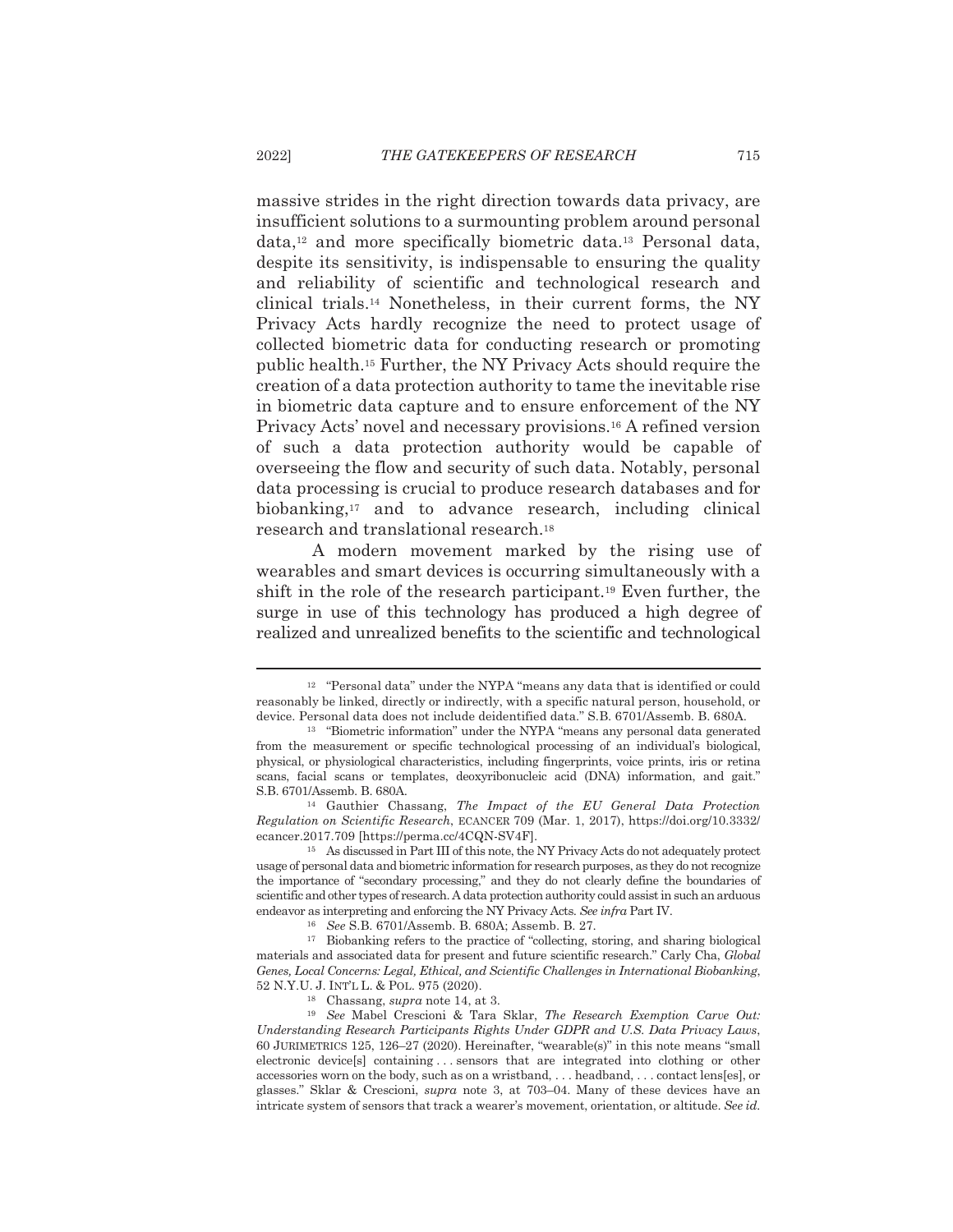research and clinical trial processes.<sup>20</sup> Compared to the "high failure" rate" of the traditional clinical trial design,<sup>21</sup> using wearables may provide more expeditious and accurate results at a lower cost, and with a previously unimaginable level of convenience to the research participant.<sup>22</sup> The future is positioned to reveal more abstract and novel uses of biometric data, presenting more innovation, but burdened by the prospect of intrusion.<sup>23</sup> For example, multinational corporations like Apple<sup>24</sup> have begun to repurpose personal-use biometric data from wearables for extensive research in the study of cardiovascular disease and brain illnesses, such as Alzheimer's.<sup>25</sup>

<sup>&</sup>lt;sup>20</sup> Specifically, for some devices, measurements can be taken in a natural environment in a period of twenty-four-hours and for an extended period of time. Sklar & Crescioni, *supra* note 3, at 704–05.

<sup>&</sup>lt;sup>21</sup> NIH Director, Francis Collins, expressed the failure rate as exceeding 95 percent, and the average length of time "from target discovery to regulatory approval" as thirteen years. Sklar & Crescioni, supra note 3, at 705.

 $22$  *Id.* at 703–05. This type of conveniently captured clinical trial data (collected from wearables) can be analyzed to produce real-world evidence, providing wearers and researchers with insight into how a medication or treatment affects daily activities and quality of life. Id. at 704-05.

<sup>&</sup>lt;sup>23</sup> Elon Musk's Neuralink Project, for illustration, uses unobtrusive, wearable neuro-technologies to actively monitor a wearer's performance in work settings. Hiroki Kotabe, Merging with Machines: A Look at Emerging Neuroscience Technologies, NEUROSCIENCE NEWS & RSCH. FROM TECH. NETWORKS (Oct. 22, 2019), https://www.technologynetworks.com/neuroscience/articles/merging-with-machines-alook-at-emerging-neuroscience-technologies-324859 [https://perma.cc/26VR-T4Z5]. That information is fed into a brain machine interface (BMI) that adaptively tailors custom solutions to improve performance. Id. Musk is not alone in such ventures. Another team of innovators is designing an unobtrusive wearable device that provides a multimodality overview of brain activity at any moment in a wearer's everyday life. Id.

<sup>&</sup>lt;sup>24</sup> Apple launched its Research application in the United States in November 2019. Apple Launches Three Innovative Studies Today in the New Research App, APPLE NEWSROOM (Nov. 14, 2019), https://www.apple.com/newsroom/2019/11/apple-launches-three-innovativestudies-today-in-the-new-research-app [https://perma.cc/3P4Z-SFDF]. The shortest study, focused on hearing health, runs for two years with an optional two-year extension. The longest study, focused on women's health, may last for more than a decade. Jonah Comstock, Apple Rolls Out Research: One App for Three New Longitudinal Studies, MOBIHEALTHNEWS (Nov. 14, 2019, 9:01 AM), https://www.mobihealthnews.com/news/north-america/apple-rolls-out-research-oneapp-three-new-longitudinal-studies [https://perma.cc/RDF7-SUGT]. Notably, each study requires a "research ethics committee," mirroring data protection authorities mandated by the European Union's General Data Protection Regulation and the California Consumer Privacy Act. Sensor & Usage Data & Privacy, APPLE SUPPORT (Apr. 26, 2021), https://support.apple.com /en-us/HT212042 [https://perma.cc/79RN-CCTN]; see infra Parts II.A, IV.B.

<sup>&</sup>lt;sup>25</sup> The three initial studies of the Apple Research application were the Apple Heart and Movement Study, the Apple Hearing Study, and the Apple Women's Health Study. Apple Announces Three Groundbreaking Health Studies, APPLE NEWSROOM (Sept. 10, 2019), https:// www.apple.com/newsroom/2019/09/apple-announces-three-groundbreaking-health-studies [https://perma.cc/H3AZ-UNQL]; Apple has also partnered with Biogen for a study that aims to identify digital biomarkers that can serve as early indicators of illnesses like Alzheimer's. Benjamin Mayo, Apple and Biogen Announce New Research Study to Investigate How Apple Watch Can Detect Declines in Cognitive Health, 9T05MAC (Jan. 11, 2021, 7:31 AM), https://9to5mac.com/2021/01/11/apple-watch-biogen-cognitive-health-study [https://perma.cc/ 7B9G-7DM6]. Another survey in the Heart and Movement Study released in 2020 aimed to provide insight into how COVID-19 changed "daily life." Michael Potuck, Apple Research App Updated with COVID-19 Survey and New 'Speech in Noise' Test, 9T05MAC (June 2, 2020, 10:02) AM), https://9to5mac.com/2020/06/02/apple-research-app-update [https://perma.cc/925N-SHMZ].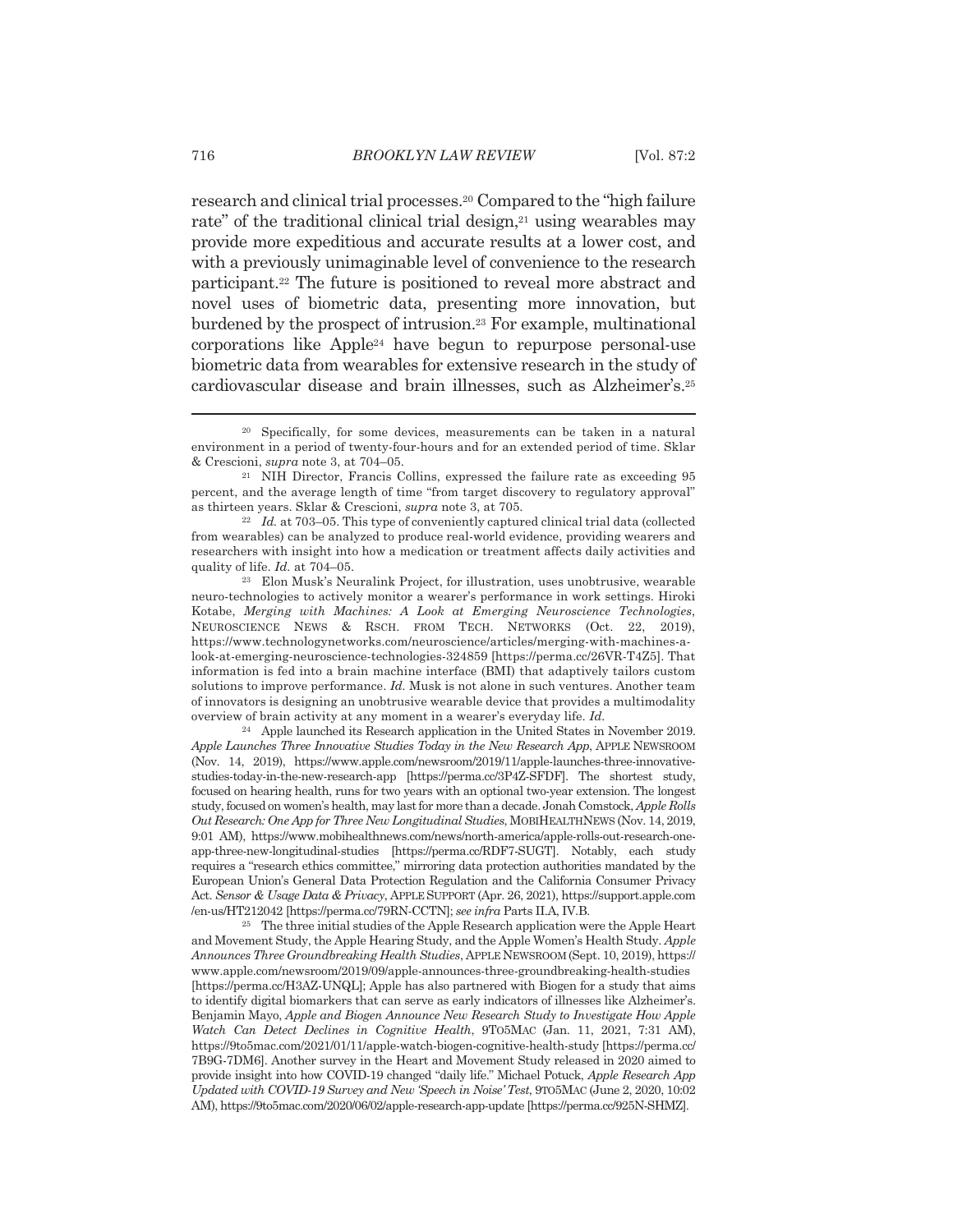Further, national corporations have selected certain cities as pilot testing sites for new applications of biometric-facilitated transactions, such as finger-scan technologies at grocery stores.<sup>26</sup>

A small number of privacy acts, including the European Union's General Data Protection Regulation (GDPR),<sup>27</sup> the California Consumer Privacy Act (CCPA),<sup>28</sup> and the California Privacy Rights Act (CPRA),<sup>29</sup> already recognize the necessity to balance product users' privacy interests with expedited scientific progress and technological innovation.<sup>30</sup> These acts strive to achieve this balance by exempting data used for certain research from regulation, while also implementing "data protection" authorities," or review boards that are simultaneously responsible for interpreting and enforcing the privacy acts.<sup>31</sup> In light of this balance, the GDPR has been widely praised for

<sup>27</sup> Regulation (EU) 2016/679 of the European Parliament and of the Council of 27 April 2016 on the Protection of Natural Persons with Regard to the Processing of Personal Data and on the Free Movement of Such Data, and Repealing Directive 95/46/EC (General Data Protection Regulation), 2016 O.J. (L 119) 1 [hereinafter GDPR].

<sup>&</sup>lt;sup>26</sup> Amazon has instituted its palm-reading payment technology in NYC. Jon Fingas, Amazon's Palm-Reading Payment Tech Is Now Available in New York City, ENGADGET (May 10, 2021), https://www.engadget.com/amazon-one-palm-payment-newyork-city-130536589.html [https://perma.cc/E6D4-WKEH]. Moreover, a class action lawsuit was filed against Manhattan-based company, Clearview AI, to enjoin its alleged "illegal[]' harvesting [of] people's photos from social media" and its infringement on the privacy of "nearly everyone in the United States." Dean Balsamini, NYC Facial-Recognition Software Company Sued over Privacy, Civil Liberties Issues, N.Y. POST (May 16, 2020, 5:47 PM), https://nypost.com/2020/05/16/clearview-ai-sued-over-privacy-civilliberties-issues [https://perma.cc/D926-8M8M]. Some New York City Police Department officers have reportedly used Clearview AI for surveillance on their personal cell phones. Id.

<sup>&</sup>lt;sup>28</sup> California Consumer Privacy Act of 2018, CAL. CIV. CODE §§ 1798.100-1798.199 (West 2020).

<sup>&</sup>lt;sup>29</sup> The California Privacy Rights Act serves to augment the existing CCPA and introduces a California Privacy Protection Agency to replace the state Attorney General's office as the regulator and enforcer of the California data privacy acts. California Privacy Rights Act of 2020, Proposition 24, in TEXT OF PROPOSED LAWS, CALIFORNIA GENERAL ELECTION VOTERS INFORMATION GUIDE 42-75 (Nov. 3, 2020) Ihereinafter CPRA, Prop. 241, https://vig.cdn.sos.ca.gov/2020/general/pdf/topl.pdf [https://perma.cc/S8NC-YSA7] (approved on Nov. 3, 2020, operative Jan. 1, 2023); Liisa M. Thomas et al., The CCPA Wheels Keep Turning: The Addition of CPRA, NATL L. REV. (Nov. 5, 2020), https://www.natlawreview.com/article/ccpawheels-keep-turning-addition-cpra [https://perma.cc/5ZLA-EHGA].

<sup>&</sup>lt;sup>30</sup> Ethical standards for research involving biometrics recognize a balance between the "societal need for scientific development" and individual privacy and autonomy. Ciara Staunton et al., The GDPR and the Research Exemption: Considerations on the Necessary Safeguards for Research Biobanks, 27 EUR. J. HUM. GENETICS 1159, 1160 (2019). "The Taipei declaration states that '[r]esearch should pursue science advancement and public health development while respecting the dignity, autonomy, privacy and confidentiality of individuals." *Id.* (alteration in original).

<sup>&</sup>lt;sup>31</sup> Hereinafter, a "data protection authority" in this note means an "independent" public authorit [y] that monitor [s] and supervise [s] the application of [their respective region's] data protection law [or laws]." What Are Data Protection Authorities (DPAs)?, EUR. COMM'N, https://ec.europa.eu/info/law/law-topic/data-protection/reform/what-are-dataprotection-authorities-dpas en [https://perma.cc/2HEA-9UTR]. Data protection authorities are discussed in Parts II and IV of this note.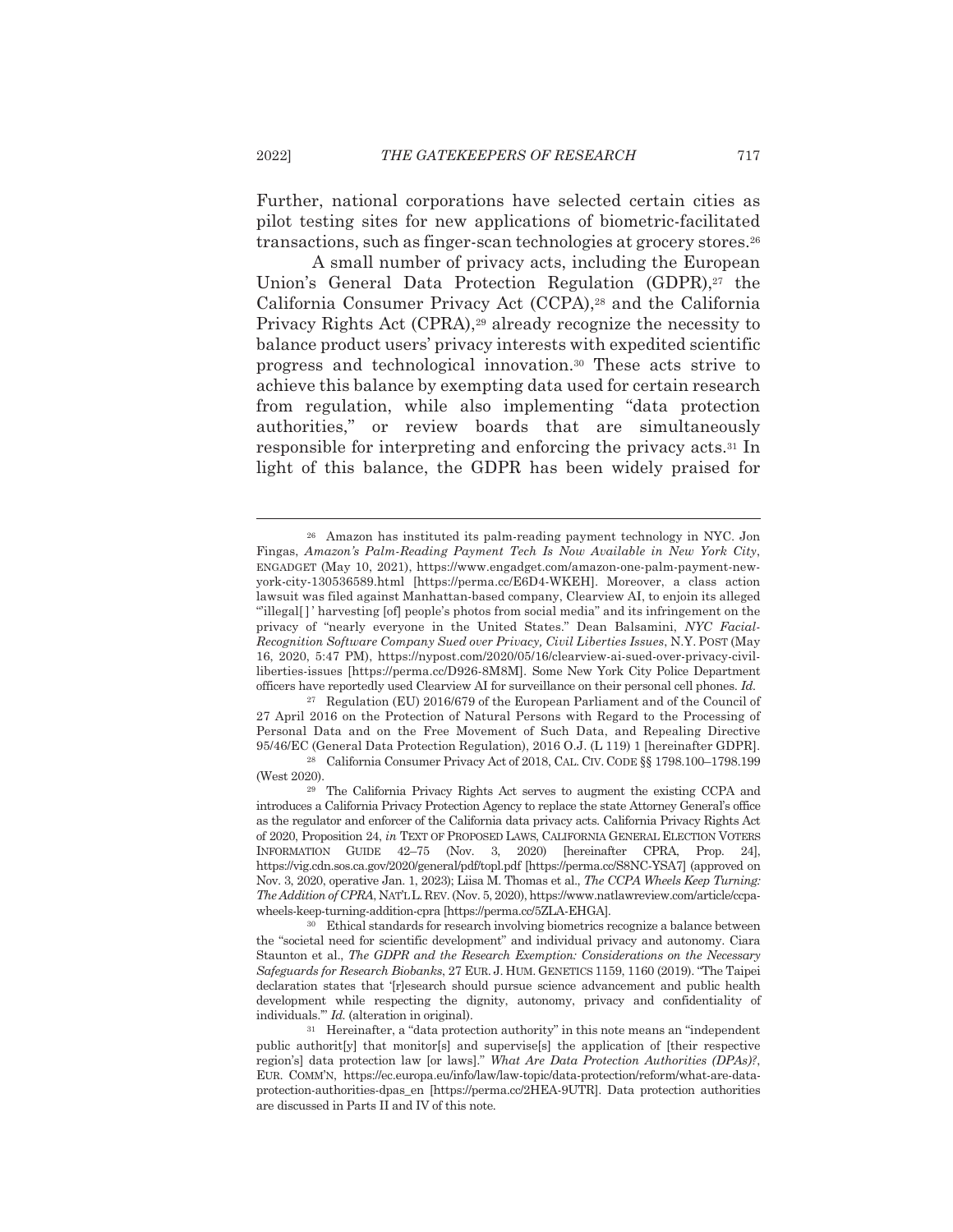"raising the bar" for comprehensive data privacy regimes,<sup>32</sup> and the CCPA and CPRA have positioned themselves as the GDPR's American equivalents.<sup>33</sup>

A federal biometrics privacy statute is not on the horizon, despite the fact that it should be.<sup>34</sup> Thus, the torch has been passed to states. Recognizing the unlikelihood of a federal statute and the increased use of biometric data processing and storage, states like Illinois, California, Washington,<sup>35</sup> and Texas<sup>36</sup> have taken it upon themselves to light their own respective torches and create their own protective regimes.<sup>37</sup>

For illustration and comparison, Illinois is commonly hailed as the first state to enact a comprehensive biometrics privacy act:<sup>38</sup> the Biometrics Information Privacy Act (BIPA).<sup>39</sup> Before listing all of BIPA's restrictions and prohibitions in the text, BIPA's drafters expressly recognized the uniquely sensitive

<sup>32</sup> Giovanni Buttarelli, The EU GDPR as a Clarion Call for a New Global Digital Gold Standard, EUR. DATA PROT. SUPERVISOR (Apr. 1, 2016), https://edps. europa.eu/press-publications/press-news/blog/eu-gdpr-clarion-call-new-global-digitalgold-standard\_de [https://perma.cc/B4JD-L659].

<sup>&</sup>lt;sup>33</sup> See Data Privacy and Compliance in 2021: CCPA, CPRA, GDPR, SPIRION (Feb. 4, 2021), https://www.spirion.com/blog/data-privacy-compliance-ccpa-cpra-gdpr [https://perma.cc/2HJV-YYN5].

<sup>&</sup>lt;sup>34</sup> "There is no single principal data protection legislation in the United States." F. Paul Pittman & Kyle Levenberg, *Data Protection 2020*, GLOB. LEGAL GRP. (June 7, 2020), https://iclg.com/practice-areas/data-protection-laws-and-regulations/usa [https://perma.cc/6T UE-4F56]; "America's patchwork of weak privacy laws are no match for the threats posed by this runaway data, which is used to secretly rank, rate, and evaluate persons, often to their detriment and often unfairly." PASQUALE, *supra* note 6, at 21.

<sup>&</sup>lt;sup>35</sup> The Washington Privacy Act, S.B. 6281, 2019-2020 Reg. Sess. (Wash. 2019), would have given Washington residents the right to access, correct, or delete data stored and processed on them by commercial entities. Cathy Cosgrove, The Washington Privacy Act Is Back, IAPP (Sept. 23, 2020), https://iapp.org/news/a/the-washington-privacy-actis-back [https://perma.cc/S4PB-7ZK2]. The Senate's version would have granted enforcement authority to the state attorney general, whereas the House's version granted citizens a private right of action. Id. The Washington Senate and House failed to reach a consensus in 2020, and the Senate subsequently released a new draft bill for consideration in 2021. Id.

<sup>36</sup> The Texas Capture or Use of Biometric Identifier Act (CUBI) applies to the collection of biometric information for commercial purposes and imposes similar obligations, such as the destruction of biometric data. Jeffrey N. Rosenthal et al., Meet CUBI-What Companies Need to Know About Texas' Biometric Privacy Law, LAW.COM (Oct. 5, 2020, 11:41 AM), https://www.law.com/texaslawyer/2020/10/05/meet-cubi-what-companies-need-toknow-about-texas-biometric-privacy-law [https://perma.cc/U96D-XCRP]. CUBI also imposes a conditional prohibition on profiting from biometric information. Id.

<sup>&</sup>lt;sup>37</sup> Compared to the privacy acts of Washington and Texas, California's acts have been passed into law, are sufficiently comprehensive, and include data protection authorities. Thus, California's CCPA and CPRA are focal points of this note and discussed in Part II.

<sup>&</sup>lt;sup>38</sup> The first comprehensive state biometric privacy legislation, Illinois's Biometrics Information Privacy Act, became effective in October 2008. Quinn, Emanuel, Urquhart & Sullivan, LLP, June 2019: The Rise of Biometrics Laws and Litigation, JD SUPRA (June 28, 2019), https://www.jdsupra.com/legalnews/june-2019-the-rise-ofbiometrics-laws-82168 [https://perma.cc/U3PL-R8VS].

<sup>&</sup>lt;sup>39</sup> Biometric Information Privacy Act, 740 ILL. COMP. STAT. 14 (2018).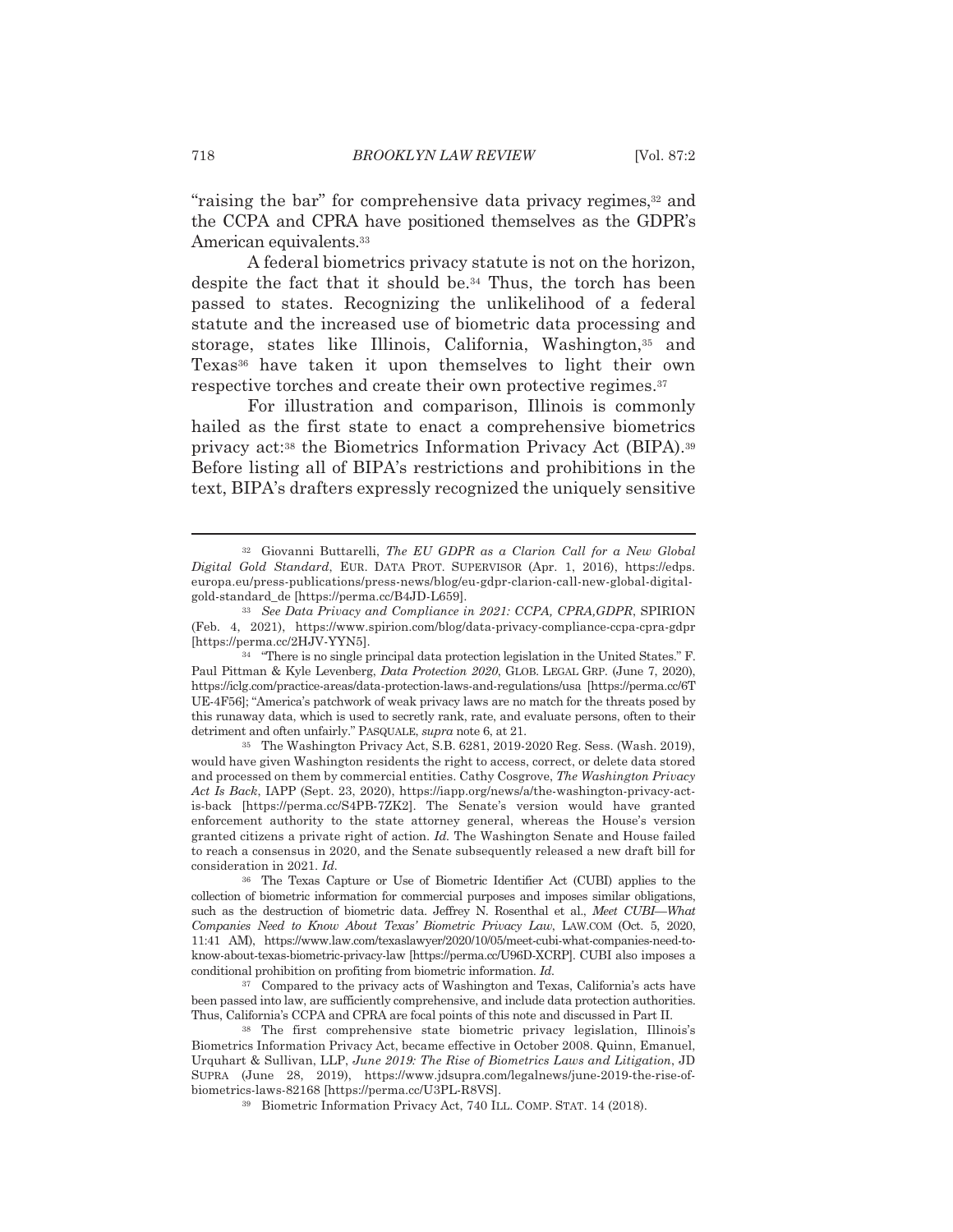nature of biometric data.<sup>40</sup> BIPA ultimately creates a broad security requirement: private entities in possession of biometric data must use "reasonable," industry-specific standards of care.<sup>41</sup> As a direct result of these obligations, combined with BIPA's private right of action,<sup>42</sup> Illinois courts have seen a sharp increase in litigation.<sup>43</sup>

New York is another state that shows promise in the area of personal data protection. New York has a number of tabled consumer privacy bills, including the NYPA, the Right to Know Act,<sup>44</sup> and the It's Your Data Act.<sup>45</sup> However, to the detriment of New Yorkers, the New York legislature has not passed any of these bills.<sup>46</sup> The NYPA purports to grant New Yorkers certain rights, including the right to erasure,<sup>47</sup> arising from third-parties' storage of personal

<sup>42</sup> BIPA's private right of action enables aggrieved persons to recover "for each violation" liquidated damages of upwards of \$5,000 or actual damages (whichever is greater). 740 ILL. COMP. STAT. 14/20(2).

<sup>43</sup> Following the Illinois Supreme Court's ruling in Rosenbach v. Six Flags Entertainment Corporation, 129 N.E.3d 1197, 1207 (Ill. 2019), consumers have standing to sue under BIPA. de la Torre et al., supra note 41.

<sup>44</sup> The Right to Know Act of 2021 would require businesses to provide their customers with access to their personal information disclosed to third parties, and the names and contact information of all such third parties. Assemb. B. 400, 2021-2022 Reg. Sess. (N.Y. 2021). This is similar to requirements under California's Shine the Light law. Cal. Civ. Code § 1798.83 (West 2020).

<sup>45</sup> The It's Your Data Act, in addition to imposing civil liabilities, would impose criminal liabilities on any person, firm, or corporation that collects, stores, or uses for commercial purposes the personal data of any living person without their consent. Assemb. B. 3586, 2021-2022 Reg. Sess. (N.Y. 2021)/S.B. 4021, 2021-2022 Reg. Sess. (N.Y. 2021).

<sup>46</sup> The New York Privacy Act, the Right to Know Act, and the It's Your Data Act have not passed either house of the New York State Legislature. See NY A00680, BILL TRACK 50, https://www.billtrack50.com/billdetail/1255827 [https://perma.cc/5TSE-JG92]; NY A00400, BILL TRACK 50, https://www.billtrack50.com/billdetail/1254439 [https://perma.cc/B2D5-Z3JM]; NY A03586, BILL TRACK 50, https://www.billtrack50.com/billdetail/1291995/ [https://perma.cc/6 FX5-NS5Y].

47 New York Privacy Act, S.B. 6701, 2021-2022 Reg. Sess. (2021)/Assemb. B. 680A, 2021-2022 Reg. Sess. (2021). Hereinafter, the "right to erasure" in this note means the allowance for people to request that their personal data, generally commercial data, be erased.

 $40$  *Id.* at 14/5(c) ("Biometrics are unlike other unique identifiers that are used to access finances or other sensitive information. For example, social security numbers, when compromised, can be changed. Biometrics, however, are biologically unique to the individual; therefore, once compromised, the individual has no recourse, is at heightened risk for identity theft, and is likely to withdraw from biometric-facilitated transactions."). From the outset, BIPA also notes that public welfare and security are bolstered by close regulation of the "collection, use, safeguarding, handling, storage, retention, and destruction" of biometric information.  $Id$ . at  $14/5(g)$ .

<sup>&</sup>lt;sup>41</sup> BIPA imposes on private entities a number of distinct obligations, including a broad prohibition on profiting from biometric data, and a limited prohibition on disclosing biometric information barring explicit consent for a singular and necessary purpose. Id. at 14/15. Further obligations imposed by BIPA include, but are not limited to, (1) requiring private entities in possession of biometric data to develop and make public a written policy "establishing a retention schedule and guidelines for" permanent destruction of biometric data; and (2) prohibiting private entities from obtaining biometric data without informed written consent. Id. at  $14/15(e)(1-2)$ ; Lydia de la Torre et al., The Illinois Biometric Information Privacy Act ("BIPA"): When Will Companies Heed the Warning Signs?, NATL L. REV. (Feb. 17, 2020), https://www.natlawreview.com/article/illinois-biometric-informationprivacy-act-bipa-when-will-companies-heed-warning [https://perma.cc/S62M-R5RU].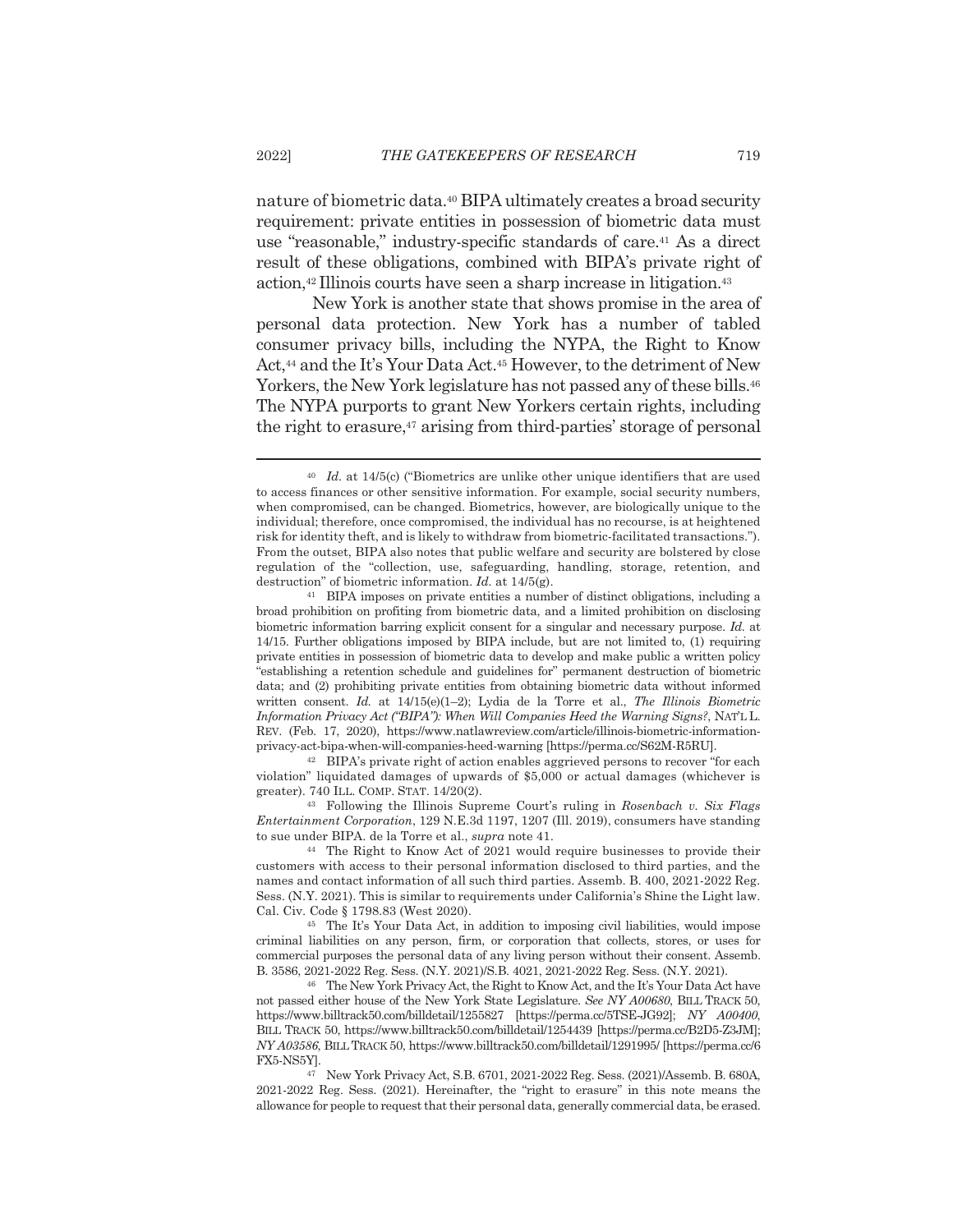data.<sup>48</sup> The NYPA is novel in its creation of an "opt-in" regime for processing data, such that consumers would need to explicitly consent to have their data collected.<sup>49</sup>

In January 2021, bipartisan New York legislators proposed the BPA.<sup>50</sup> The BPA would require entities to obtain explicit consumer consent before collecting, capturing, purchasing, trading, or storing biometric information or identifiers.<sup>51</sup> Mirroring Illinois's BIPA, consumers would have a private right of action to enforce BPA violations.<sup>52</sup> The provisions of the BPA would complement those under the NYPA, filling the apertures through which violations in biometric data protection would otherwise pass.

This note argues that, by more clearly defining the research exemption to the erasure of biometric data and by mandating the imposition of data protection authorities, the pending NY Privacy Acts can compete with the GDPR, CCPA, and CPRA in their scope of protections and the benefits they provide. Part I discusses the risks associated with biometric data exposure and the benefits of deidentifiable biometric data to research. It also includes a primer on methods of deidentification. Part II provides background on the GDPR, CCPA, and CPRA, contrasting the right of erasure, research

It is alternatively (and aptly) referenced, usually in the context of the GDPR, as the "right to be forgotten." Ben Wolford, Everything You Need to Know About the "Right to Be Forgotten," GDPR.EU, https://gdpr.eu/right-to-be-forgotten [https://perma.cc/LX93-GS5Y]. This right is particularly applicable where such data is "no longer necessary in relation to the purposes for which they were collected or otherwise processed." GDPR, supra note 27, art. 17,  $\P$  1(a). In the absence of a clearly defined research exemption, data subjects may choose when to withdraw consent from retention of the data. See Wolford, supra.

<sup>48</sup> S.B. 6701/Assemb. B. 680A.

<sup>&</sup>lt;sup>49</sup> Viola Trebicka et al., *Inside the Proposed New York Privacy Act*, LAW.COM (Sept. 2, 2020), https://www.law.com/newyorklawjournal/2020/09/02/inside-the-proposed -new-york-privacy-act#:~:text=Opt%2DIn%20Requirement.&text=The%20%E2%80%9 Copt%20in%E2%80%9D%20process%20requires.%C2%A71100(2) [https://perma.cc/H8 HS-L6P6].

Assemb. B. 27, 2021-2022 Reg. Sess. (N.Y. 2021).

<sup>&</sup>lt;sup>51</sup> The BPA's definition of "biometric information" is "any information, regardless of how it is captured, converted, stored, or shared, based on an individual's biometric identifier used to identify an individual." Id. Even still, the definition explicitly excludes "information derived from items or procedures excluded under the definition of biometric identifiers." Id. The list of exclusions under the definition of "biometric identifiers" is notably and significantly longer than the items that are included. Id.

<sup>&</sup>lt;sup>52</sup> Under the language of the BPA, "[a]ny person aggrieved by a violation of this article shall have a right of action in supreme court against an offending party." Id. The BPA then sets forth the amounts an aggrieved person may recover from a private entity. For a negligent violation, the aggrieved may recover \$1,000 or actual damages, whichever is greater. For an intentional or reckless violation, the aggrieved may recover \$5,000 or actual damages, whichever is greater. Id. If the BPA will be broadly construed by courts in New York, as was BIPA by courts in Illinois in cases like Rosenbach, see supra note 43, the result may be a drastic increase in litigation as well as harm to businesses in New York and those that conduct business therein.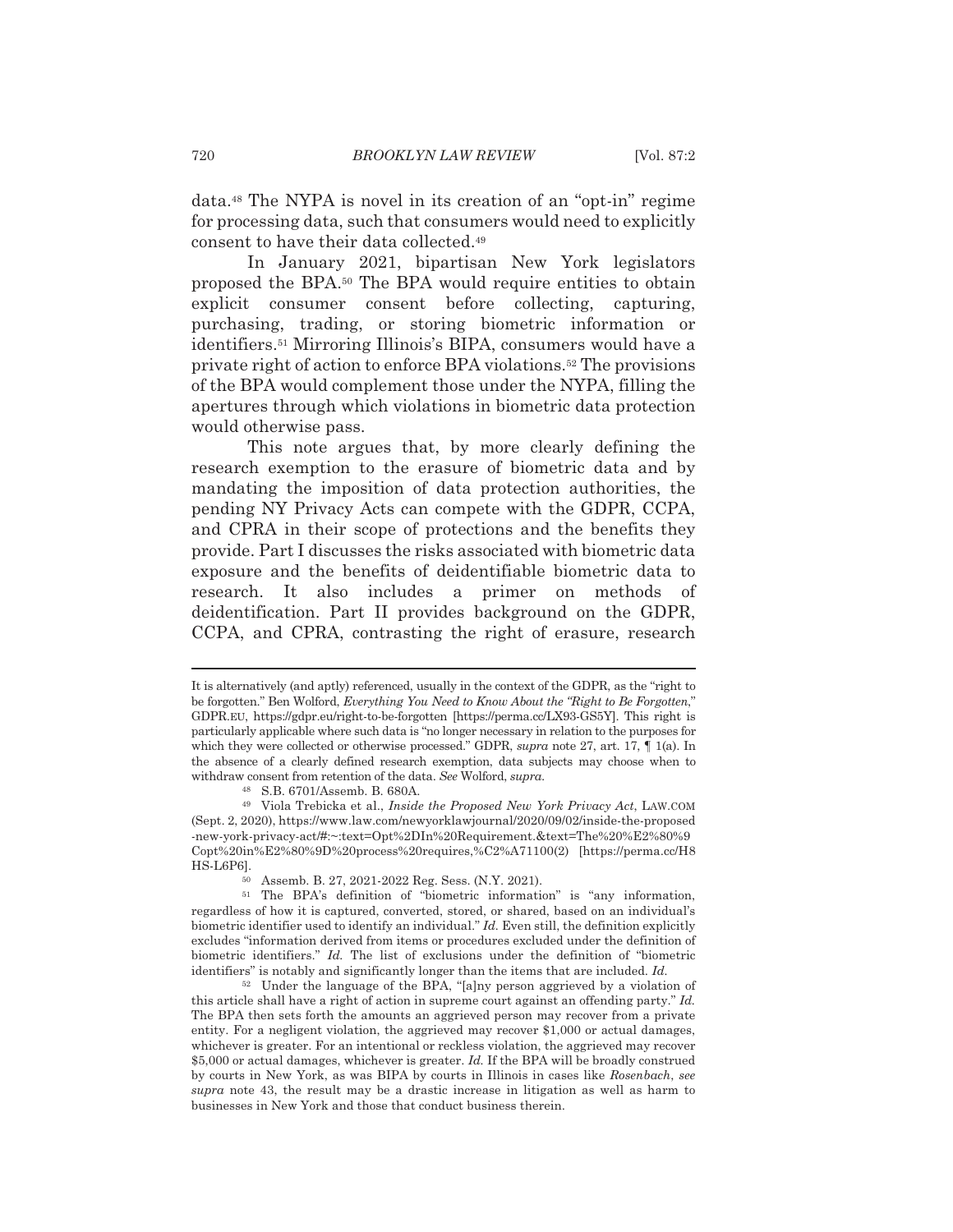exemptions, and data protection authorities under each act. Part III introduces and describes the provisions of the NY Privacy Acts and explains their shortcomings in relation to similar provisions within the GDPR, CCPA, and CPRA. Part IV proposes and justifies a clear, tripartite definition and scope of scientific research and the research exemption, inspired by the GDPR, the CCPA, and the "open science" concept.<sup>53</sup> It further proposes that the legislature should amend the NY Privacy Acts to mandate the establishment of a data protection authority and a specialized biometrics subcommittee, empowered with the ability to interpret the legislation and ensure compliance.

### I. THE DANGER (AND DANGEROUSLY APPEALING BENEFITS) OF BIOMETRIC DATA PROCESSING AND RELEVANT **DEIDENTIFICATION CONSIDERATIONS**

"Algorithms allow our devices and apps to run hundreds" of little experiments a day."<sup>54</sup> Moreover, under the American Common Rule, which provides mandates for ethical research, data that has been deidentified can be shared and processed for research purposes.<sup>55</sup> Deidentification does not completely eliminate the risk that accompanies biometric data processing, but that risk pales in comparison to the immense benefits to society from being able to more freely share biometric data for research.<sup>56</sup>

### $A_{\cdot}$ The Risks and Benefits Associated with Biometric Data Processing

From a privacy perspective, biometric data is the most sensitive type of data because it is biologically tied and unique to the individual.<sup>57</sup> Unlike social security numbers, most biometric data markers cannot be changed once compromised.<sup>58</sup> Thus, when this data is compromised, the individual is left with no recourse, is at heightened risk for identity theft, and is likely to withdraw from biometric-facilitated transactions.<sup>59</sup>

<sup>&</sup>lt;sup>53</sup> Open science is the practical and theoretical proposition of making scientific research and its dissemination accessible to all levels of an inquiring society. See infra notes 69–71 for a discussion of the benefits of open science and secondary processing in easing the communication of scientific knowledge.

<sup>&</sup>lt;sup>54</sup> Bambauer, *supra* note 1, at 435.

 $^{\rm 55}$   $\,$   $\!Id.$  at 434–35.

 $56$  *Id.* at 442.

<sup>57 740</sup> ILL. COMP. STAT. 14/5(c) (2018).

 $58$  *Id.* 

 $59$  Id.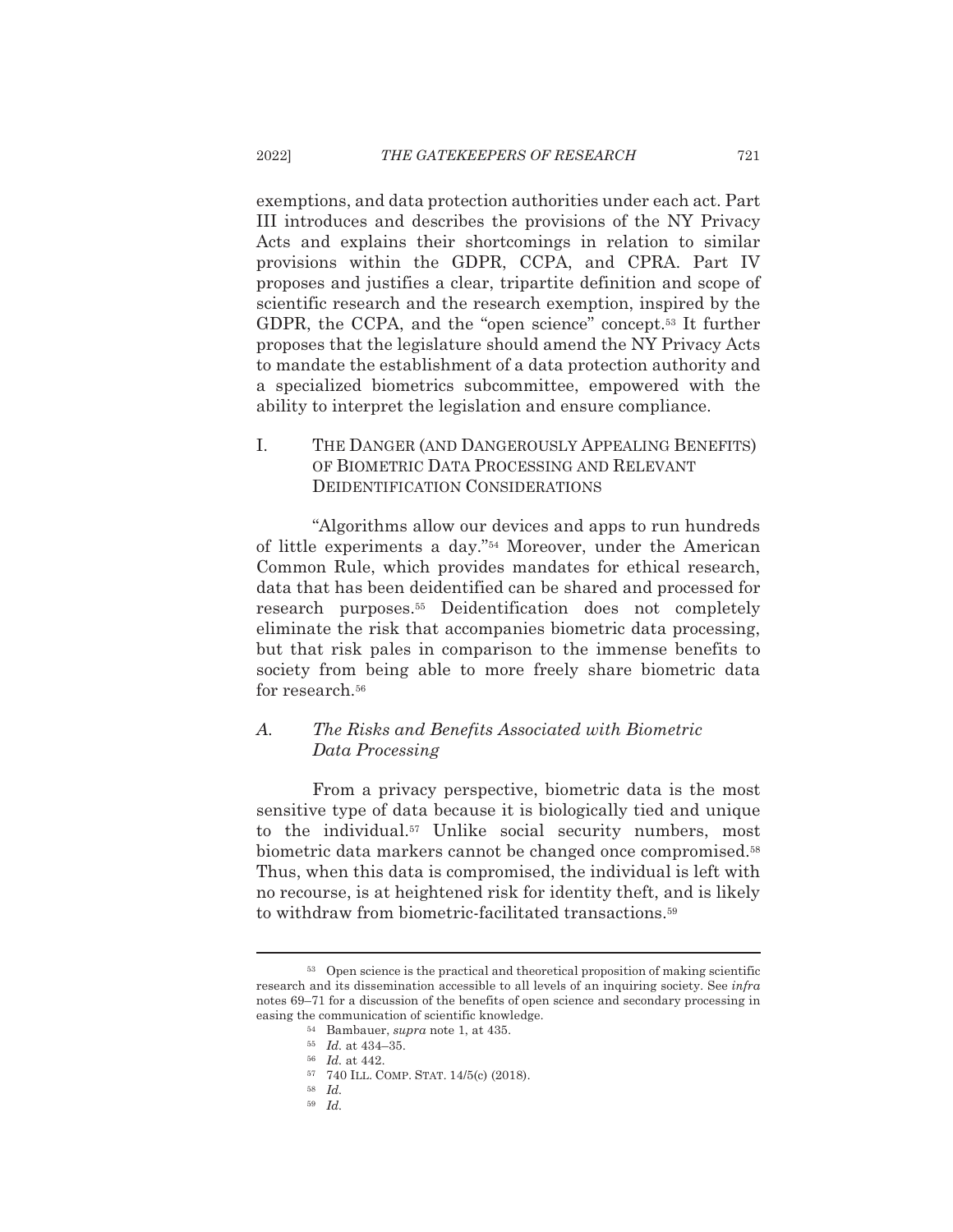Typically, biometric data stored on wearables is uploaded to a smart device via a Bluetooth connection,<sup>60</sup> then transmitted to a server that holds a larger data set.<sup>61</sup> Businesses commonly adopt their own protocols about how personal data can be collected from wearables into third-party systems, but third-party server communication can result in security and privacy issues.<sup>62</sup> Commercial cloud storage systems, like Apple's iCloud storage system, encode each user's data with a specific encryption key.<sup>63</sup> Encryption results in data appearing scrambled and unreadable, requiring intruders to decode the key in order to access the personal information.<sup>64</sup> The timing of the encryption and where those keys are held—and therefore the extent of security therein tends to vary based on the service provider.<sup>65</sup> Thus, in the absence of privacy legislation mandating a uniform process for biometric data collection, consumers face risk not only from the sale of their biometric data to third-parties for commercial benefit, but also by the improper storage of personal data.

Despite the clear and present dangers posed by biometric data collection, biometric data is an invaluable facet of the research that enables progressive scientific and technological innovation.<sup>66</sup> The benefits of biometric data usage are illustrative in the context of clinical trials, whereby vitals are necessary to track a medication's effectiveness.<sup>67</sup> Furthermore, it is common practice in scientific research for fully encrypted personal data to be used for a purpose separate from that of the initial processing.<sup>68</sup> This type of "secondary processing" is an essential ingredient for maximizing the accuracy and efficiency of scientific research.<sup>69</sup>

<sup>&</sup>lt;sup>60</sup> "A smart device is an electronic device, generally connected to other devices or networks via different protocols such as Bluetooth, NFC, WiFi, 3G, etc., that can operate to some extent interactively and autonomously." What Is Smart Device, IGI-GLOB., https://www. igi-global.com/dictionary/smart-device/47498 [https://perma.cc/QQY7-YFEB].

<sup>&</sup>lt;sup>61</sup> Francisco de Arriba-Pérez et al., Collection and Processing of Data from Wrist Wearable Devices in Heterogeneous and Multiple-User Scenarios, SENSORS (Sept. 21, 2016), https://www.ncbi.nlm.nih.gov/pmc/articles/PMC5038811 [https://perma.cc/MDP4-FWTX].

 $62$  *Id.* 

<sup>63</sup> Haibin Zhang, How Secure Is Your Data When It's Stored in the Cloud?, SCI. AM. (Jan. 25, 2018), https://www.scientificamerican.com/article/how-secure-is-your-data-when-itrsquo-s-stored-in-the-cloud#:~:text=Data%20stored%20in%20the%20cloud,varies%20among %20cloud%20storage%20services [https://perma.cc/WU3W-JB77].

 $64$  *Id.* 

 $^{65}$   $\,$   $Id.$ 

<sup>&</sup>lt;sup>66</sup> Benefits to using wearables in clinical trials, for example, would reduce barriers, lower costs, and accelerate the regulatory approval process, with results that could substantially benefit public health. See Sklar & Crescioni, supra note 3, at 704–08.

 $^{67}$  Chassang, supra note 14.  $^{68}$   $\,$   $Id.$ 

<sup>&</sup>lt;sup>69</sup> Hereinafter, "secondary processing" will refer to any and all future uses of the same deidentifiable data, not limited to one single use. Secondary processing has the essential role of preserving time and resources for researchers. Id.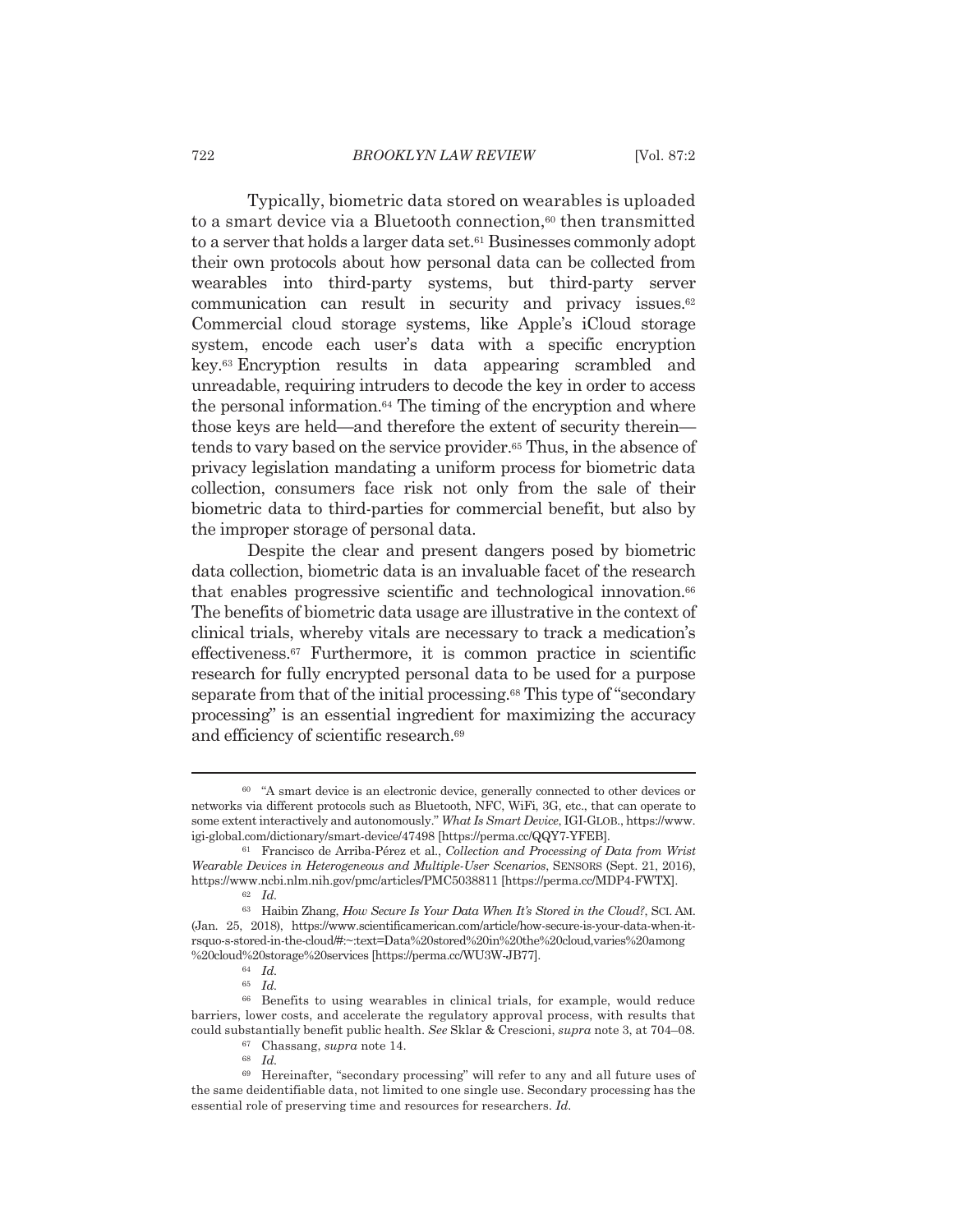The purposes surrounding secondary processing are similar to those of the "open science" movement. Open science is the practical and theoretical proposition of making scientific research and its dissemination accessible to all levels of an inquiring society, amateur or professional.<sup>70</sup> Its central focus is on the transparency, reproducibility, and availability of scientific products and output, to allow knowledge and data to be shared and developed through collaborative networks.<sup>71</sup> Admittedly, extending access to sensitive information to all of society seems to tip the scales towards more risk than benefit. Still, the notion should be considered in humanity's reevaluation of biometric data usage in the years to come, at least in part and as it relates to communities of professionals.

#### $B.$ A Primer on Deidentification Requirements and Methods

Generally, if an entity can prove that the identity of an individual cannot be derived from anonymized data, then the data may be exempt from other security methods.<sup>72</sup> In other words, processes exist that reconstruct personal, identifiable data into data that cannot be traced back to the individual. When an entity uses one of these processes and proves that the process is successful, the entity may be exempt from certain security or privacy requirements, such as required recognition of an individual's right to erasure.<sup>73</sup> Thus, the GDPR, the CCPA, and the CPRA require entities that process personal data to deidentify that data through pseudonymization,<sup>74</sup> anonymization,<sup>75</sup> and other similar methods of

<sup>&</sup>lt;sup>70</sup> See Sean Granta & Kathryn E. Bouskill, Opinion, Why Institutional Review Boards Should Have a Role in the Open Science Movement, 116 PNAS 21336, 21336 (2019).

<sup>&</sup>lt;sup>71</sup> See id. at 21336-37. "Open science" includes practices such as encouragement of open-notebook science (material and data sharing) and publication of summary findings in open access outlets, which generally make it easier to publish and communicate scientific knowledge. Id.

<sup>&</sup>lt;sup>72</sup> Data Masking: Anonymisation or Pseudonymisation?, GRC WORLD FORUMS, https://gdpr.report/news/2017/11/07/data-masking-anonymisation-pseudonymisation [https://perma.cc/TDF9-63ZM].

 $73$  *Id.* 

<sup>&</sup>lt;sup>74</sup> "Pseudonymization" in this note means the process of enhancing privacy by replacing identifying characteristics (e.g., a social security number) in a data set with artificial identifiers, aliases, or pseudonyms. Pseudonymization more generally "is a reversible process that de-identifies data but allows the reidentification later on if necessary." Pseudonymization According to the GDPR [Definitions and Examples], DATA PRIVACY MANAGER (May 2, 2021), https://dataprivacymanager.net/pseudonymization-according-to-the-gdpr [https://perma.cc/SG5 C-2MZN]. After defining "pseudonymized," the CCPA only refers to the term once. What Is Pseudonymized'Data?, BCLP L. (Jan. 17, 2020), https://www.bclplaw.com/en-US/insights/whatis-pseudonymized-data.html [https://perma.cc/XZ8C-YVAU] ("Within the definition of 'research,' the CCPA implies that personal information collected by a business should be 'pseudonymized and deidentified' or 'deidentified and in the aggregate."' (quoting CAL. CIV. CODE  $1798.140(s)(2)$ ).

 $\frac{1}{75}$  "Anonymization," unlike pseudonymization, scrubs all information from the data that may be used to reidentify a data subject. See Pseudonymization According to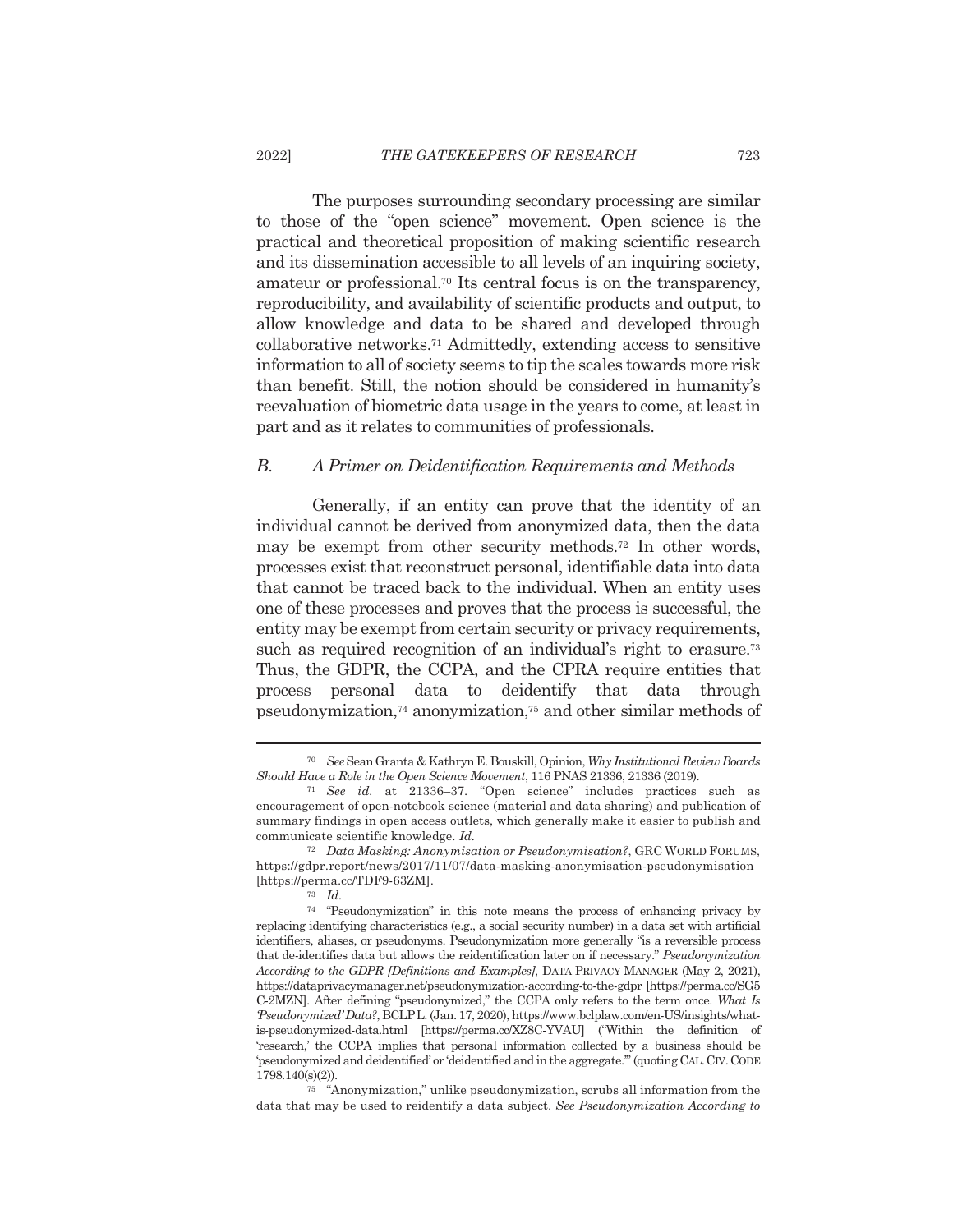concealing personal data.<sup>76</sup> Amendments to the CCPA suggest even clearer rules for deidentification by employing the Health Insurance Portability and Accountability Act of 1996 (HIPAA) Privacy Rule deidentification methods,<sup>77</sup> including the Expert Determination method and the Safe Harbor method.<sup>78</sup> The purposes of both methods are to prevent reidentification of any given individual and the reversal of any deidentification techniques.<sup>79</sup>

New methods of biometric and other personal data encryptions provide motivational triggers for society to reconsider data's valuable role in scientific and medical research. For example, a newly developed technology called fully homomorphic encryption (FHE) exceeds current federal and state law standards meant to safely protect biometric data.<sup>80</sup> FHE is capable of surviving intrusion attempts—even by future quantum computers yet to be developed—rebutting the assertion that new security methods will always be undermined by new methods of exposition.<sup>81</sup> FHE is among the methods of encryption that completely conceal the source of data without sacrificing the data's utility.<sup>82</sup>

<sup>77</sup> Health Insurance Portability and Accountability Act of 1996, Pub. L. No. 104-191, 110 Stat. 1936 (codified as amended in scattered sections of Titles 18, 26, 29 and 42 of the United States Code).

<sup>78</sup> The Expert Determination method involves the transfer of the data to a person or entity skilled in the application of statistical disclosure techniques who then deidentifies the data, with the resulting very small risk that anticipated recipients could identify a given individual. 45 C.F.R. § 164.514 (b)(1); Guidance Regarding Methods for De-identification of Protected Health Information in Accordance with the Health Insurance Portability and Accountability Act (HIPAA) Privacy Rule, HHS.GOV (Nov. 6, 2015) [hereinafter HIPAA Privacy Rule Guidance], https://www.hhs.gov/hipaa/forprofessionals/privacy/special-topics/de-identification/index.html#\_edn1 [https://perma.cc/ QR6B-YCDD]. The Safe Harbor method involves the removal of eighteen types of identifiers, resulting in no actual knowledge of residual information that can identify a given individual. See 45 C.F.R. § 164.514(b)(2); HIPAA Privacy Rule Guidance, supra note 75.

the GDPR (Definitions and Examples), supra note 74. If the data is anonymized so the data subject is no longer identifiable (directly or indirectly), statutes like the GDPR may no longer consider it as personal data. Id.

<sup>&</sup>lt;sup>76</sup> See GDPR, supra note 27, arts. 9, 89 (prohibiting the processing of personal data for the purpose of uniquely identifying a natural person and requiring measures such as pseudonymization for derogations to restrictions); CCPA, CAL, CIV, CODE §§ 1798.100–1798.199 (West 2020) (similarly requiring methods of deidentification for research and for derogations to restrictions).

<sup>&</sup>lt;sup>79</sup> HIPAA Privacy Rule Guidance, supra note 78.

<sup>&</sup>lt;sup>80</sup> Dario Gil, How to Preserve the Privacy of Your Genomic Data, SCI. AM. (Nov. 9, 2020), https://www.scientificamerican.com/article/how-to-preserve-the-privacy-ofyour-genomic-data/#:~:text=Preserving%20genomic%20privacy%20is%20just,medical% 20records%20or%20financial%20information [https://perma.cc/898D-5DLV].

 $81$  *Id.* 

<sup>82</sup> Contrary to less successful methods, the data in use remains "cryptographically jumbled" to ensure privacy while it is being processed; even the handlers of the data are unable to uncover the data set's contents. Id.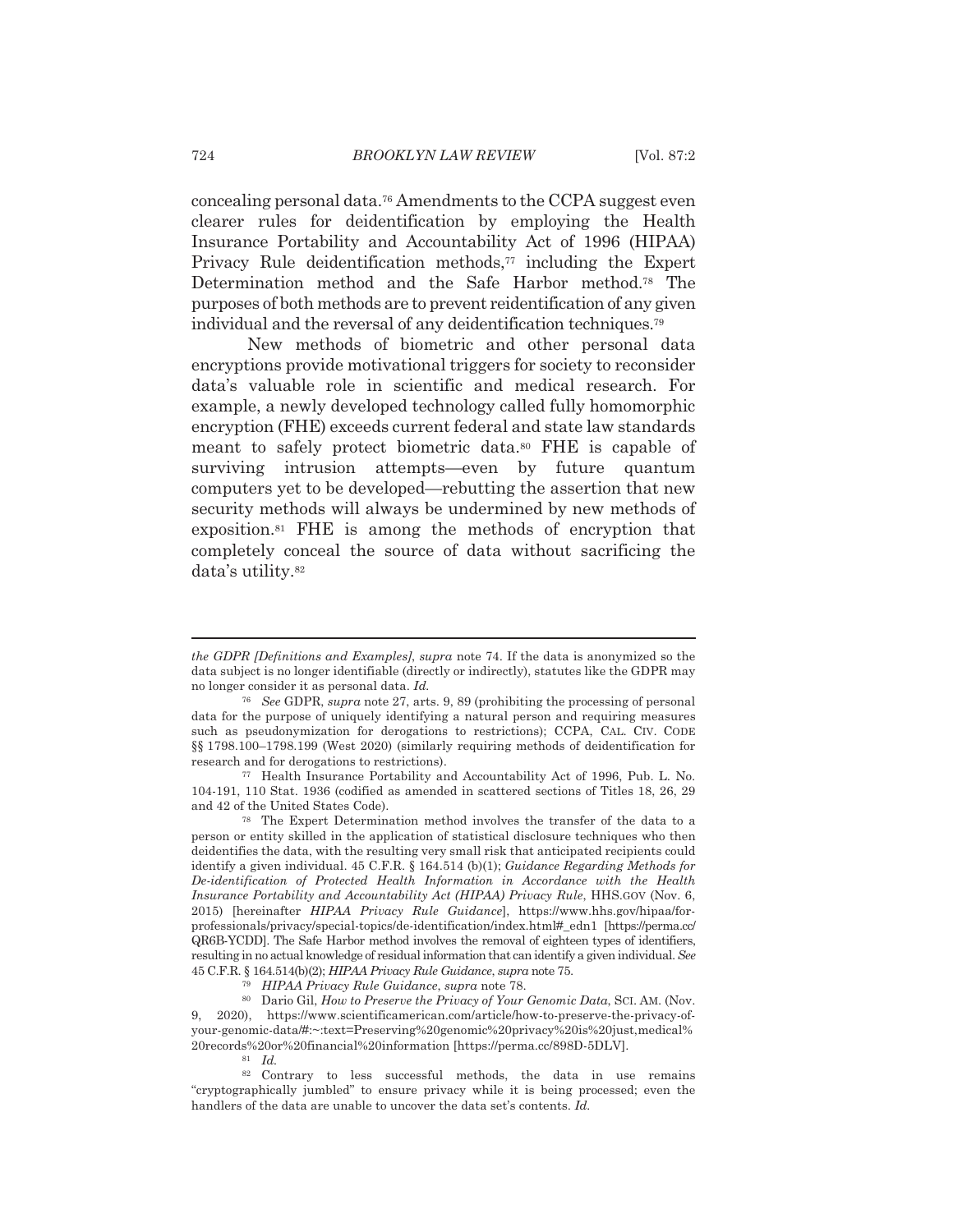2022]

### $II.$ A CHAIN OF INSPIRATION: THE GDPR, THE CCPA, AND THE CPRA

As a threshold matter, the GDPR reflects the European Union's preference for a comprehensive privacy regime,<sup>83</sup> whereas the United States' patchwork of federal privacy laws reflects its preference for a sectoral regime, or one that is focused on industryspecific legislation.<sup>84</sup> The increase in state-specific privacy legislation adds an additional layer of privacy considerations for entities that process data for research. Nonetheless, the CCPA and CPRA share many features of the GDPR and can serve as helpful anchors from which to critique the NY Privacy Acts.

### $A_{\cdot}$ Comparing Rights to Erasure, Research Exemptions, and Data Protection Authorities

While the GDPR, CCPA, and CPRA differ in the intensity of their privacy protections, they offer the same types of protections as the NY Privacy Acts. This Section discusses how each act defines (1) the right to erasure, (2) the research exemption, and  $(3)$ the mandated or recommended implementation of a data protection authority.<sup>85</sup>

## 1. Right to Erasure: GDPR and CCPA

The GDPR was the first major comprehensive privacy act to establish an individual's right to erasure for all data, including biometric data.<sup>86</sup> Under Article 17 of the GDPR. individuals have the right to have personal data erased.<sup>87</sup> For reference, the GDPR defines personal data as "any information" relating to an identified or identifiable natural person."<sup>88</sup>

The GDPR's right to erasure is not absolute.<sup>89</sup> For example, and for the purposes most relevant to this note, the right to erasure may not apply "for archiving purposes in the public interest, scientific or historical research purposes or

725

<sup>83</sup> PETER SWIRE & DEBRAE KENNEDY-MAYO, U.S. PRIVATE-SECTOR PRIVACY: LAW AND PRACTICE FOR INFORMATION PRIVACY PROFESSIONALS 19 (3d ed. 2020).

 $^{84}$  *Id.* at 21.

<sup>&</sup>lt;sup>85</sup> What Are Data Protection Authorities (DPAs)?, supra note 31.

<sup>&</sup>lt;sup>86</sup> See GDPR, supra note 27, art. 17, 1 (creating a right to erasure or "right" to be forgotten" of an individual's personal data at their request if one or more of a number of factors are applicable).

 $87$  *Id.* 

<sup>&</sup>lt;sup>88</sup> *Id.* art. 4,  $\P$  1.

<sup>&</sup>lt;sup>89</sup> Article 89 provides safeguards and derogations relating to processing of data for public interest purposes or, scientific, historical, or statistical research purposes. Id. art. 89,  $\parallel$  1. Article 17 also lists categories whereby an exemption would apply. *Id.* art. 17,  $\parallel$  1.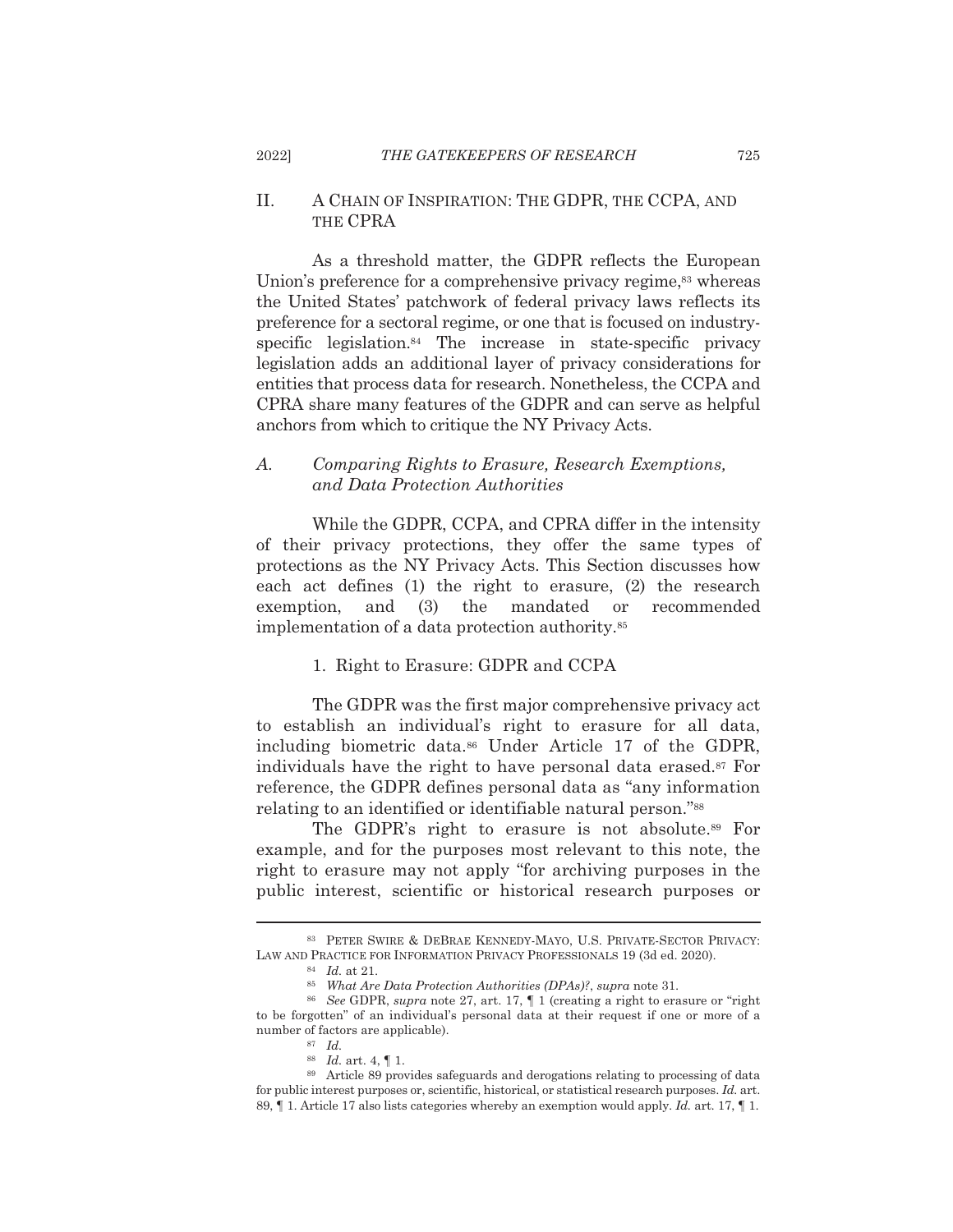statistical purposes" where erasure is likely to render impossible or seriously impair the achievement of that processing.<sup>90</sup> Further, the GDPR explicitly states that the right to erasure will not apply if the processing is necessary for public health purposes that are "in the public interest."<sup>91</sup> The GDPR research exemption continues to influence state privacy laws and has the potential to influence future federal privacy law as well.<sup>92</sup>

The CCPA also contains a right to erasure.<sup>93</sup> This right allows California consumers to request that businesses and service personal information.<sup>94</sup> providers erase their Consumers can exercise this right if the business or service provider (1) collected the personal information from the consumer, (2) no longer needs to maintain the personal information,<sup>95</sup> and (3) is not entitled to retain such information.<sup>96</sup> This right carries with it certain ambiguities, principally because the CCPA does not define the term "delete" or outline when data retention would no longer be necessary.<sup>97</sup>

### 2. Research Exemptions: GDPR, CCPA, and CPRA

The concept of scientific research in the GDPR is introduced at Recital 159, which explains that personal data processed for scientific research purposes is also subject to provisions of the GDPR.<sup>98</sup> However, various articles create exemptions related to scientific research that limit certain rights of consumers.<sup>99</sup> Of particular relevance to this note are Article 17, providing an exemption from the right to erasure for personal data used for scientific research, and Article 89, identifying scientific research and the public interest as triggers

 $^{90}$  *Id.* art. 89, 1.

<sup>91</sup> Examples include protecting against serious cross-border threats to health or ensuring high standards of quality and safety of health care and of medicinal products or medical devices. Id. at recital 53.

<sup>92</sup> Bart Van den Brande, Data Protection Laws Inspired by GDPR Are Spreading Across the World. Is New York Next?, SIRUIS.LEGAL (Sept. 12, 2019), https://www.lexology.com/library/detail.aspx?g=0a3d251c-bdae-479a-a29f-7fb1988c1f03 [https://perma.cc/2Z3G-2ED3].

<sup>93</sup> CAL. CIV. CODE § 1798.105(a) (West 2020).

<sup>&</sup>lt;sup>94</sup> Id. The CCPA defines personal information broadly to include "information" that [can] identif[y], relate[] to, describe[]," be associated with, or be "reasonably capable of being associated with ... a particular consumer or household." Id. § 1798.140(o)(1).

 $^{95}$  *Id.* § 1798.105(a), (d).

<sup>&</sup>lt;sup>96</sup> This is permissible through one of the general exemptions under CAL. CIV. CODE  $$1798.145.$ 

<sup>97</sup> Consumer Rights and Information: FAQs, BCLP L., https://ccpainfo.com/faqs/consumer-rights-and-information-faqs [https://perma.cc/QQ4U-JVXJ].

<sup>&</sup>lt;sup>98</sup> GDPR, *supra* note 27, at recital 159.

<sup>&</sup>lt;sup>99</sup> *Id.* art. 17,  $\int$  3; art. 89  $\int$  2-3.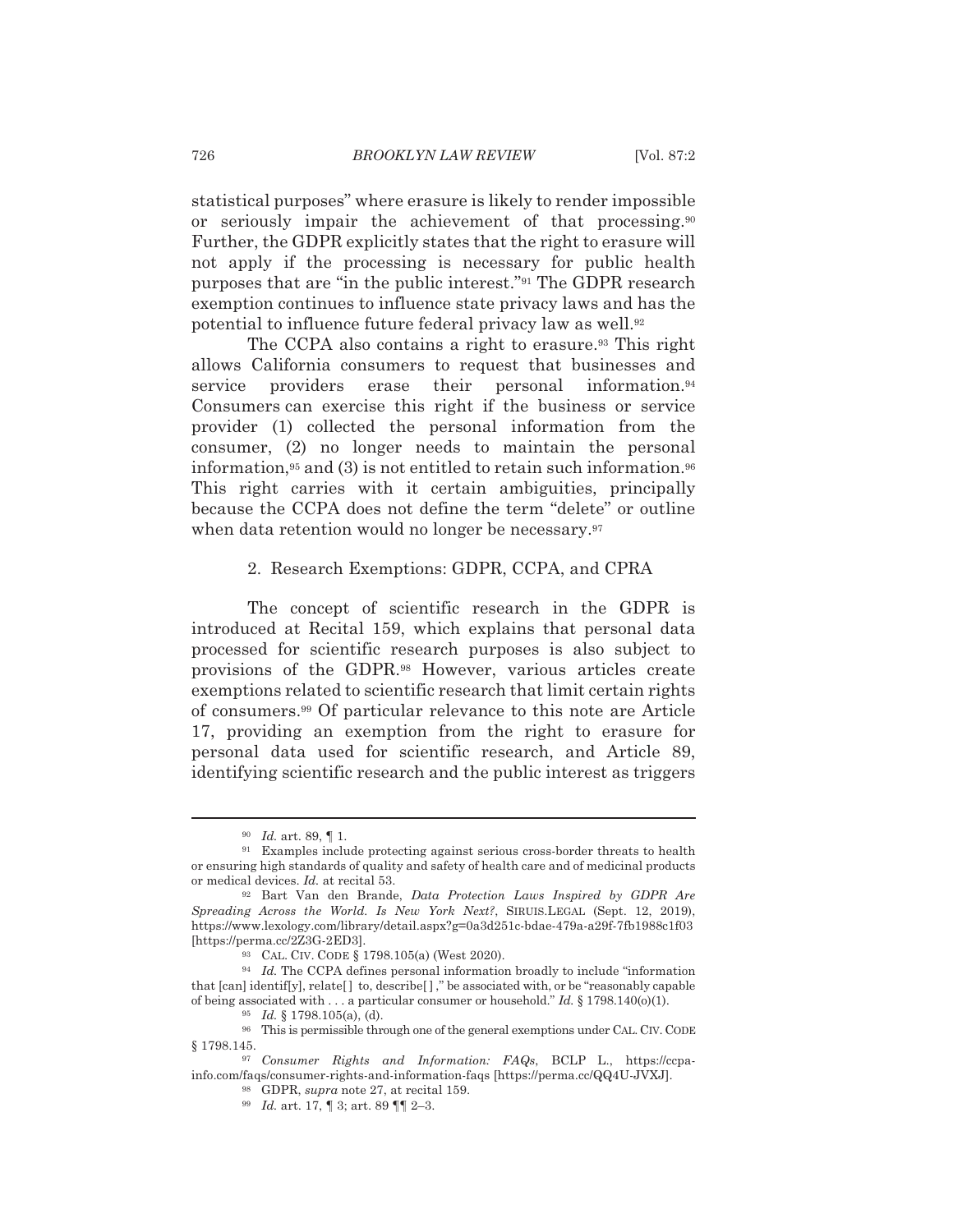to potential exemptions of other rights,<sup>100</sup> which European Union Member States can choose to implement.<sup>101</sup>

Importantly, the GDPR contains neither a formal definition nor a formally defined scope of what constitutes scientific research.<sup>102</sup> Instead, the law prescribes that processing of personal data for scientific research purposes should be interpreted "in a broad manner."103 Recital 159 lists examples, including "technological development and demonstration, fundamental research. applied research and privately funded research . . . studies conducted in the public interest in the area of public health."104

One problematic scenario arises as a result of the GDPR's failure to sufficiently consider the long-standing industry-specific ethical standards of research currently in place.<sup>105</sup> This gap between data privacy law and existing standards leads to confusion in application.<sup>106</sup> Another problem with the lack of a defined scope of "research" arises from the principle of "purpose limitation[s],"107 such as the distinction between collecting data for the purpose of scientific research versus for the purpose of statistical research.<sup>108</sup> While, as noted above, the GDPR does not define scientific research, the informal and commonly applied definition is "any activity aimed at generating new knowledge and advancing the state of the art in a given field."<sup>109</sup> Statistical research, on the other hand, is "the processing of personal data... for statistical surveys" or... results," including those used in support of scientific research.<sup>110</sup> The GDPR states that statistical research can be

<sup>&</sup>lt;sup>100</sup> Id. art. 89  $\P$  1 2–3. Article 89 provides that, "where personal data is processed for scientific or historical research purposes or statistical purposes," Member State law may allow for exemptions to the right of access, see id. art. 15; right to rectification, see id. art. 16; right to restriction of processing, see id. art. 18; and right to object to processing, see id. art. 21.  $101$  *Id.* art. 89  $\P\P$  2-3.

<sup>&</sup>lt;sup>102</sup> Rossana Ducato, *Data Protection*, *Scientific Research*, and the Role of *Information, 37 COMPUT, L. & SEC, REV. 2, 3 (2020).* 

<sup>&</sup>lt;sup>103</sup> GDPR, *supra* note 27, at recital 159.

 $^{104}\;$   $Id.$ 

<sup>&</sup>lt;sup>105</sup> Data privacy legislation may conflict with current ethical standards, international treaties and other legal instruments, making the exemption process more challenging. See Staunton et al., supra note 30, at 1159-60. For example, researchers in the area of health and science have been guided by the World Medical Association's Declaration of Helenski and Taipei Declation, which deviate from provisions of the GDPR. Id. at 1162–63.

 $106$  See id. at 1159-60.

 $107$  A "purpose limitation" is the requirement that personal data be collected for specific purposes, and that it not be processed for other purposes. GDPR, supra note 27,  $art. 5(1)(b).$ 

<sup>&</sup>lt;sup>108</sup> Ducato, *supra* note 102, at 2-3.

 $109$  *Id.* at 3. Scientific research encompasses activities for profit, e.g., research and development efforts by a company "to improve or offer new services." Id.

<sup>&</sup>lt;sup>110</sup> GDPR, *supra* note 27, at recital 162 (defining statistical purposes as "any operation of collection and the processing of personal data necessary for statistical surveys or for the production of statistical results").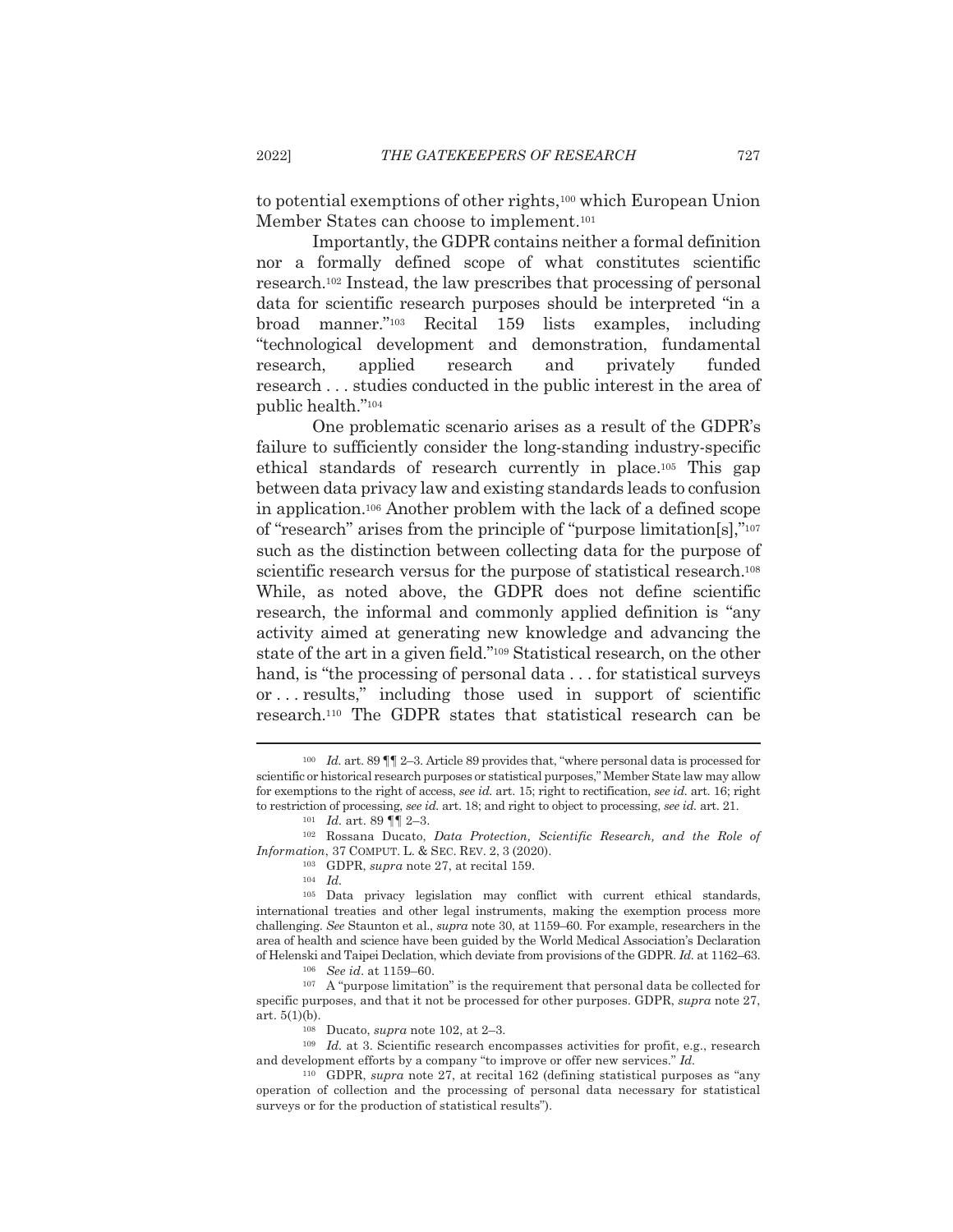reused for other purposes to maximize the utility of the data, including further processing for scientific research purposes, but it notes that statistical purposes themselves do not include scientific research.<sup>111</sup> The cryptic and overlapping descriptions of purpose limitations prompt confusion in application, ultimately having negative effects on scientific research.<sup>112</sup>

Much like the GDPR, the CCPA identifies a few situations where a business or a service provider is not required to comply with a consumer's request to delete personal information.<sup>113</sup> Notably, a business may deny a request to delete where retaining the information is necessary for the business or service provider to perform a contract between the business and the consumer.<sup>114</sup> In addition, a business may also deny a request when it is using the data for "public or peer-reviewed scientific, historical, or statistical research in the public interest... [if] deletion of the information is likely to render impossible or seriously impair the achievement of such research."<sup>115</sup> Research under the CCPA is defined as "scientific, systematic study and observation, including basic research or applied research that is in the public interest and that adheres to all other applicable ethics and privacy laws or studies conducted in the public interest in the area of public health."<sup>116</sup>

The California legislature initially neglected to include exemptions for clinical trials, but later amended the CCPA to include the exemption.<sup>117</sup> The amendment clarified that the research exemption applies to personal data collected for research conducted in accordance with the HIPAA Privacy Rule, which defines research broadly as "a systemic investigation, including research development, testing, evaluation, designed to develop or contribute to generalizable knowledge."<sup>118</sup> The California legislature currently labels personal data for clinical trials and other biomedical research studies as being subject to potential exemptions.<sup>119</sup>

 $111$  *Id.* 

 $112$  The possibility of applying a statistical result to a particular person is not covered by the law. If processing has consequences at the individual level, data controllers cannot benefit from the "favorable" regime under Article 89. Ducato, *supra* note 102, at 4. 113 CAL. CIV. CODE § 1798.105(d) (West 2020).

 $^{114}$   $\,$   $Id.$ 

 $115$  *Id.* § 1798.105(d)(6).  $116$  *Id.* § 1798.140(s).

<sup>&</sup>lt;sup>117</sup> Christian M. Auty, Implications of CCPA and CPRA on Clinical Trial Data, BCLP L. (Oct. 21, 2020), https://www.bclplaw.com/en-US/insights/implications-of-ccpaand-cpra-on-clinical-trial-data.html [https://perma.cc/HT2D-YCPH] (noting that the CCPA amendment was approved by California's governor on September 25, 2020).

<sup>118</sup> Id. 45 C.F.R. § 164.501.

<sup>&</sup>lt;sup>119</sup> These exemptions are applicable so long as the data used is not sold and as participants are informed of and consent to such use, *Id.* Notably, "clinical trials" and "biomedical research" remain undefined. Id.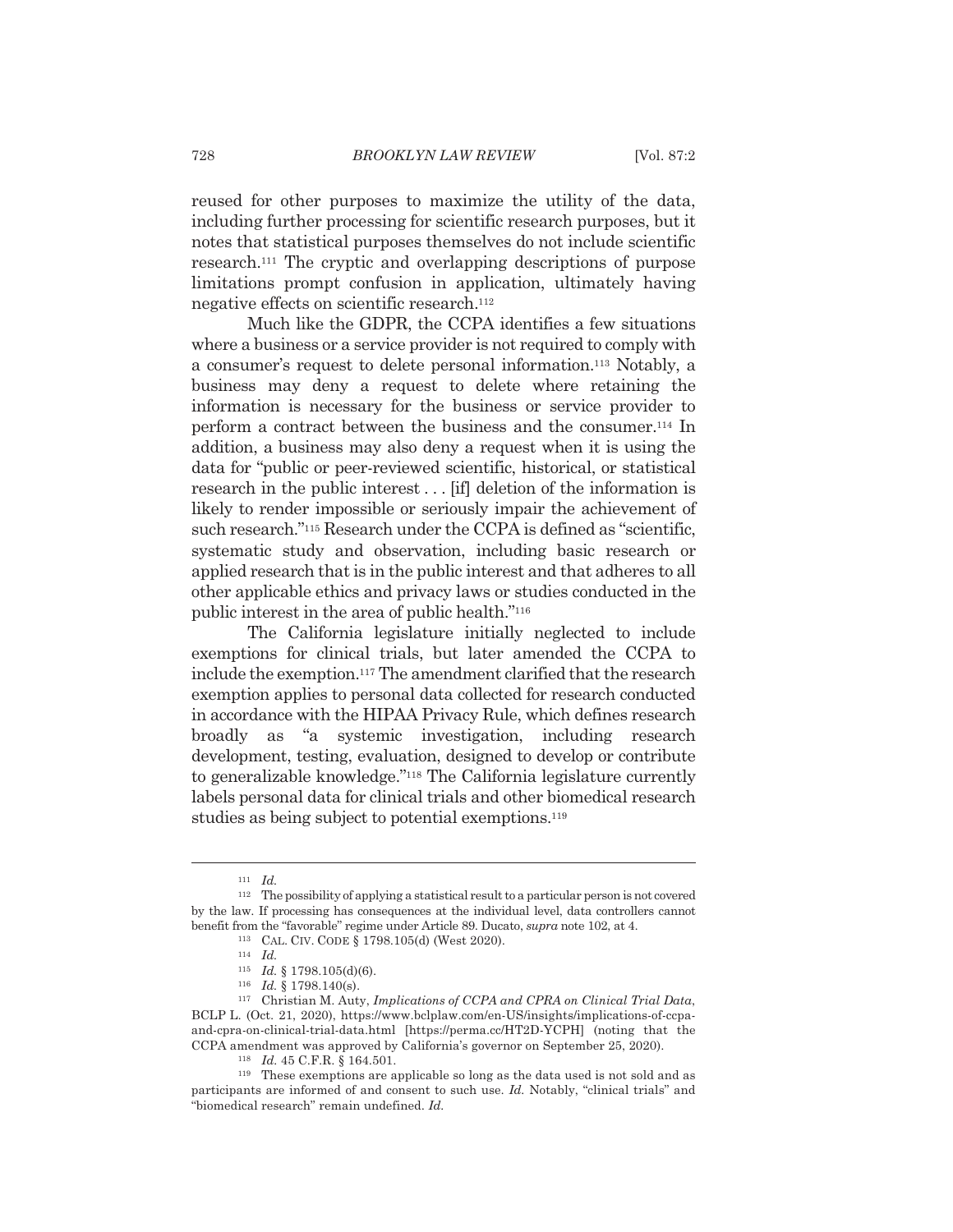The amendment has already been implemented,<sup>120</sup> but the exemption will prove intractable for the majority of businesses to use in practice, quelling some fears arising from the commercial sale of biometric data.<sup>121</sup> First, the research to which the exception applies must be public, peer-reviewed, and in the public interest.<sup>122</sup> In addition, the definition of research provides that the work or study shall "[n] ot be used for any commercial purpose." $123$  It is difficult—but not impossible—to imagine a scenario where a business conducts research in the public interest that does not simultaneously advance the business's commercial or economic interests.<sup>124</sup>

A major problem arose in California following the enactment of the CCPA regarding the boundaries of the term "research," mirroring the European Union's problems created by the GDPR.<sup>125</sup> The CCPA left unresolved the scope of its application to data processed for research in the fields of science and medicine.<sup>126</sup> Specifically, CCPA exemptions failed to address industry-wide frameworks and regulations, such as HIPAA, used for scientific and medical research and clinical trials.<sup>127</sup> As a result, California legislators proposed an amendment to the CCPA to reconcile the CCPA with the deidentification standards set forth in HIPAA, and to provide other important clarifications for researchers.<sup>128</sup> The legislators deemed the negative effects on research to be sufficiently pressing so as to render the bill an "urgency statute."<sup>129</sup> These effects are particularly harmful in the

<sup>126</sup> Even though the CCPA contains a limited research exemption, industry stakeholders have sought clarification. Id.

 $127$  *Id.* 

<sup>&</sup>lt;sup>120</sup> Alex Nisenbaum & Karen Shin, AB-713 CCPA Requirements Take Effect January 1, 2021 for Use of De-identified Health Data Sets, JD SUPRA (Dec. 10, 2020), https://www.jdsupra.com/legalnews/ab-713-ccpa-requirements-take-effect-42027 [https: //perma.cc/756J-LFTX].

<sup>&</sup>lt;sup>121</sup> Gregory A. Gidus, *The Research Exception to the CCPA's Right to Deletion*— Will It Ever Apply?, CARLTON FIELDS (July 17, 2019), https://www.carltonfields.com/ insights/publications/2019/research-exception-ccpa-right-deletion-apply [https://perma.cc/ 4JQ3-46K7l.

<sup>122</sup> CAL. CIV. CODE § 1798.105(d)(6) (West 2020).

 $^{123}$   $\,$  See § 1798.140(s)(8) (limiting the definition of research to purposes that are not commercial); § 1798.140(f) (defining "commercial purposes").

 $124$  Gidus, *supra* note 121.

<sup>&</sup>lt;sup>125</sup> Alexis Cocco & Kimberly Gold, CA Legislators Confront CCPA Health and Research Dangers with 'Urgency Statute' Proposal, IAPP (Feb. 25, 2020), https://iapp.org/ news/a/ca-legislators-confront-ccpa-health-and-research-dangers-with-urgency-statuteproposal [https://perma.cc/LK9N-ZXDD].

<sup>&</sup>lt;sup>128</sup> Assemb. B. No. 713, 2019-2020 Reg. Sess. § 1798.130 (Cal. 2019) (enacted) ("The provisions of the proposed act would mitigate that harm . . . by preserving access to information needed to conduct important health-related research that will benefit Californians.").

 $129$  *Id.* As an "urgency statute," the bill is identified as recognizing and remedying a pressing concern and would thus take effect immediately upon signature by the California governor. CAL. CONST. art. IV, § 8(d).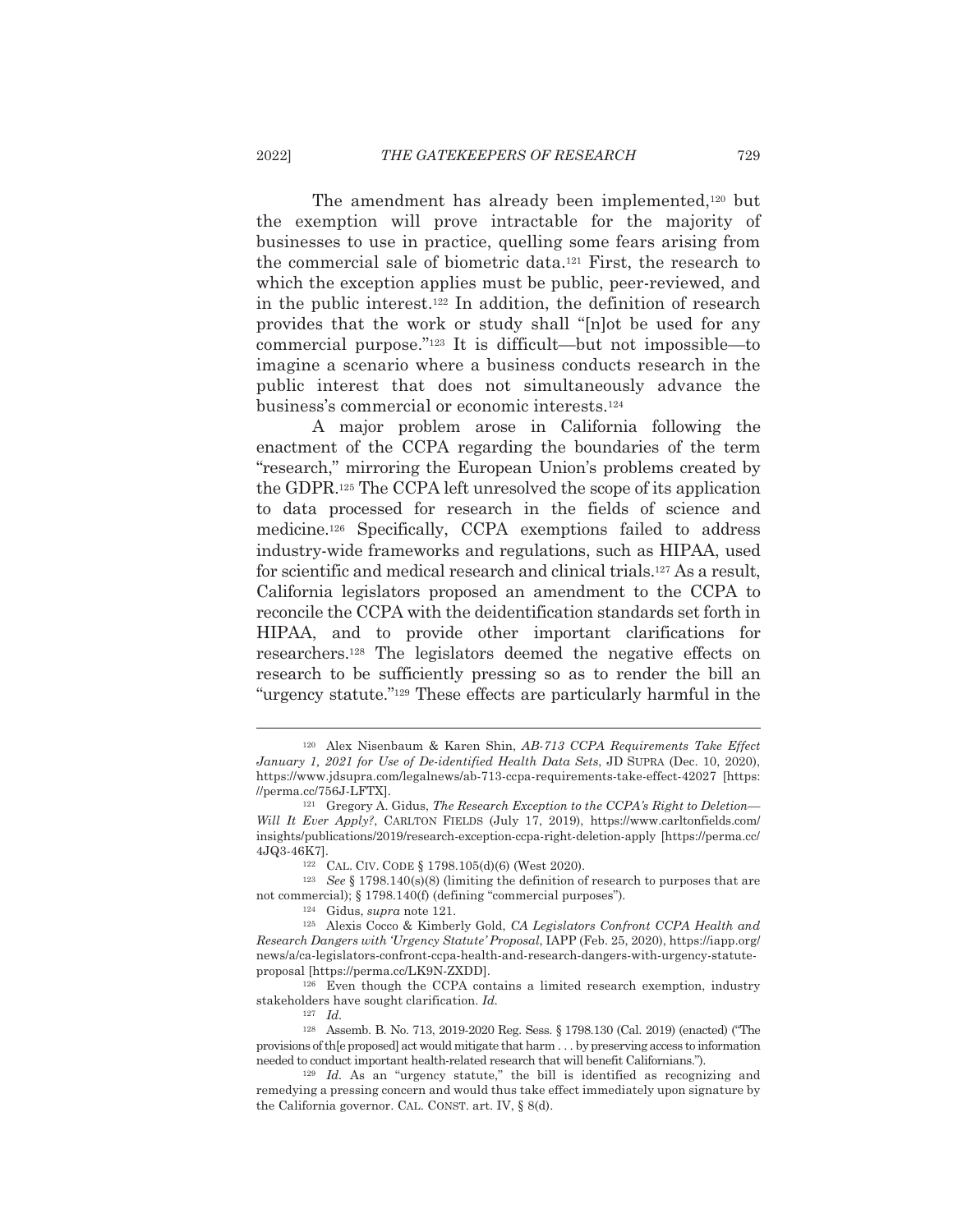modern era, which is projected to see more easily contractible viruses and antibiotic-resistant bacteria.<sup>130</sup>

## 3. Data Protection Authorities: GDPR and CPRA

The implementation of the GDPR was and continues to be a massive stride towards creating a comprehensive data privacy regime in the European Union. Nonetheless, application of its research exemptions to scientific and medical research had initially been widely misunderstood, debated, and inconsistently applied across the European Union.<sup>131</sup> These problems ultimately led to "confusion and adverse effects" for research.<sup>132</sup> To remedy misapplication across the data spectrum, and in light of the sensitivity of personal data, Member States are required to delegate the supervision of data privacy regulation to data protection authorities.<sup>133</sup> Specifically, the GDPR mandates that each Member State has one or more independent public supervisory authority.<sup>134</sup> Belgium is one of the Member States that adopted such an authority.<sup>135</sup> The Belgian Data Protection Authority, which supervises Belgium's application of the GDPR, has been proactive in designing and implementing strategic plans, releasing annual performance reports, and imposing fines when necessary.<sup>136</sup>

This mandated delegation by the GDPR may be effective. considering the functional independence of agencies in the European Union.<sup>137</sup> It may also be true, however, that the mandate

<sup>&</sup>lt;sup>130</sup> See Bill Gates, The Next Outbreak? We're Not Ready, TED TALK, at 0:30 (2015), https://www.ted.com/talks/bill\_gates\_the\_next\_outbreak\_we\_re\_not\_ready/transcript? language=en [https://perma.cc/W8FT-NMYD] ("Today the greatest risk of global catastrophe ... [is] most likely to be a highly infectious virus."). The World Health Organization has declared that Anti-microbial Resistance (AMR) is one of the top ten developing global public health threats facing humanity and requires urgent multisectoral action in order to achieve the Sustainable Development Goals. Antimicrobial Resistance, WORLD HEALTH ORG. (Oct. 13, 2020), https://www.who.int/news-room/factsheets/detail/antimicrobial-resistance [https://perma.cc/5AMQ-4N5J].

<sup>&</sup>lt;sup>131</sup> Philipp G. H. Metnitz et al., *The General Data Protection Regulation and Its* Effect on Epidemiological and Observational Research, 8 LANCET 23 (Oct. 29, 2019), https://www.thelancet.com/journals/lanres/article/PIIS2213-2600(19)30411-4/fulltext [https://perma.cc/63ZA-MK8E] ("The application of these exemptions to clinical research has been misunderstood and debated.... [T]he application is inconsistent throughout the EU, leading to confusion and adverse effects for the delivery of clinical research.").  $132$  *Id.* 

 $^{133}~$  GDPR, supra note 27, art. 51,  $\P$ 1.

 $134$  *Id.* 

<sup>135</sup> Belgian Data Protection Authority Releases 2019 Annual Report, HUNTON ANDREWS KURTH (Oct. 7, 2020), https://www.huntonprivacyblog.com/2020/10/07/belgian-dataprotection-authority-releases-2019-annual-report [https://perma.cc/A2VN-RY8F].

 $136$  *Id.* 

<sup>&</sup>lt;sup>137</sup> Independence in this context "generally refers to a status which ensures that the body concerned can act completely freely, without taking any instructions or being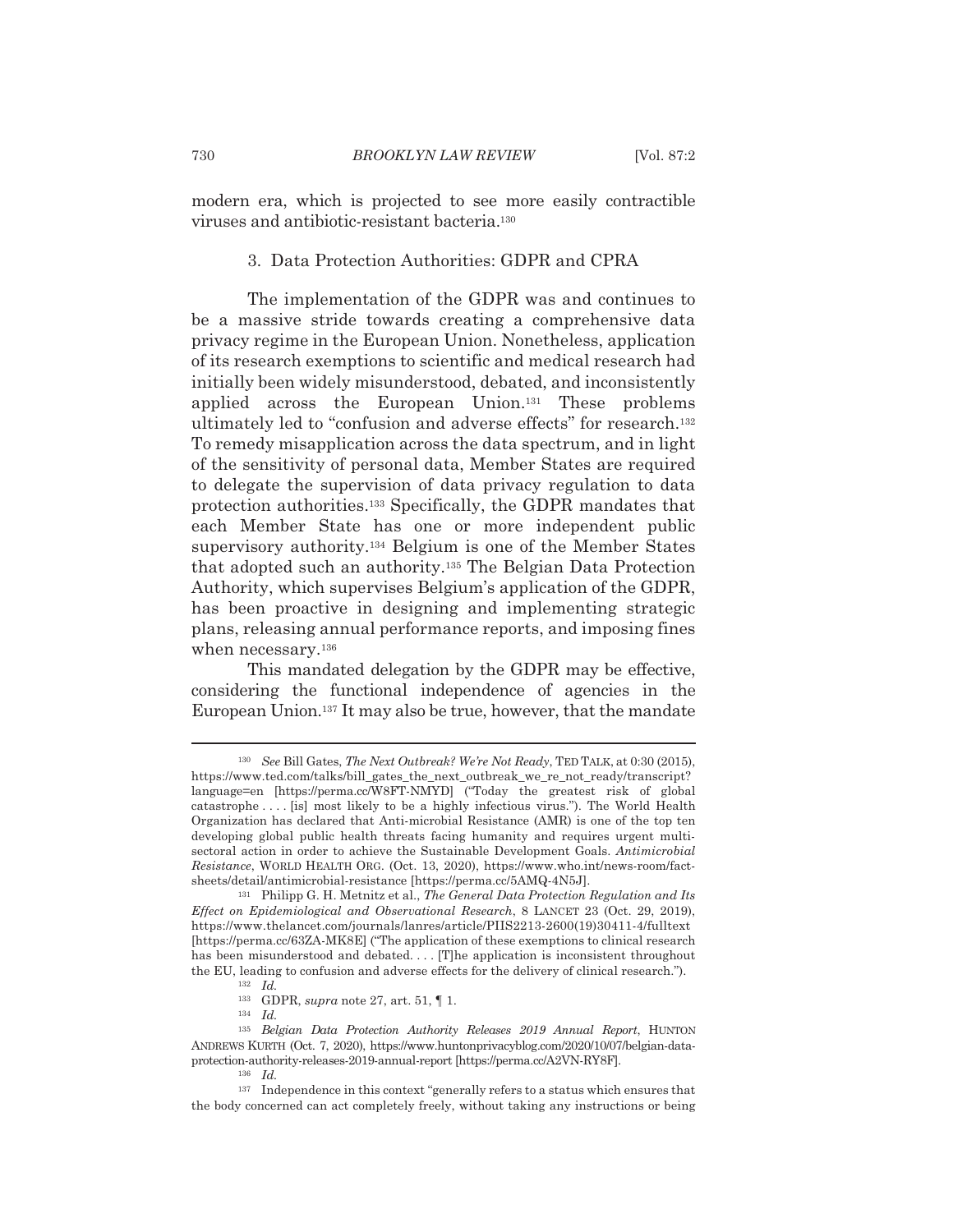is limited from both a macro and micro perspective. From the macro perspective, the Member States, the data protection authorities, and the agencies and institutions operating crossnationally may benefit greatly from an overarching parental authority that would ensure consistent interpretation and application of the GDPR. From the micro perspective, the uniquely sensitive and valuable nature of biometric data may demand the imposition of a secondary auxiliary group that focuses more directly on the flow and protection of biometric data.

States in the European Union are not alone in their adoption of data protection authorities. In November 2020, California passed the CPRA, which complements the CCPA by mandating a data protection authority, the California Privacy Protection Agency (CPPA), to establish and enforce more rigid boundaries of both of the California privacy acts' terms and provisions.<sup>138</sup> The CPRA refers to the CPPA as a "supervisory" authority," but the CPPA mirrors the GDPR's data protection authorities in purpose and structure, as it is the body responsible for investigation and enforcement.<sup>139</sup> The CPPA maintains the authority to fine violators, hold hearings about alleged privacy violations, and clarify privacy guidelines.<sup>140</sup>

The implementation of the CPPA also moves California further from the standard American model of enforcement, by which data privacy laws are enforced by state attorneys general.<sup>141</sup> The CPRA gives the CPPA exclusive authority to interpret, investigate, and enforce California data privacy law.<sup>142</sup> It also subsidizes the CPPA's operations to fund enforcement tasks.<sup>143</sup> The

put under any pressure." Ellen Vos et al., Eur. Parliament Pol'y Dep't for Citizens' Rts. & Const. Affs., EU Agencies and Conflicts of Interests, PE 621.934, at 14, (Jan. 2020), https://www.europarl.europa.eu/RegData/etudes/STUD/2020/621934/IPOL\_STU(2020)6 21934\_EN.pdf [https://perma.cc/V2EA-6VGB]. European Union agencies are expected to remain independent as far as "commercial, national or political influence." Id. at 13.

<sup>&</sup>lt;sup>138</sup> The CPRA amends the CCPA to strengthen the "rights of California residents" by "establishing a new government agency for state-wide data privacy enforcement called the California Privacy Protection Agency (CPPA)." California Privacy Rights Act (CPRA): CCPA vs CPRA, COOKIEBOT (Nov. 25, 2020), https://www.cookiebot.com/en/cpra [https://perma.cc/A36R-CFT3]. See generally CPRA, Prop. 24, supra note 29 (establishing the California Privacy Protection Agency and explaining its structure and authority).

<sup>&</sup>lt;sup>139</sup> CPRA, Prop. 24, *supra* note 29, at 71–72.

 $140$  *Id.* at  $72-73$ .

<sup>&</sup>lt;sup>141</sup> Dominic Dhil Panakal, The CPRA Will Bring New Rights, Responsibilities and Regulators to California Data Privacy Law, NAT'L L. REV. (Oct. 8, 2020), https://www.natlawreview.com/article/cpra-will-bring-new-rights-responsibilities-andregulators-to-california-data [https://perma.cc/HP8E-AE45].

<sup>&</sup>lt;sup>142</sup> CPRA, Prop. 24, *supra* note 29, at 71.

<sup>&</sup>lt;sup>143</sup> Heather McArn & Judith Selby, What You Need to Know About California's New Voter-Approved California Privacy Rights Act, JD SUPRA (Dec. 17, 2020), https://www.jdsupra.com/legalnews/what-you-need-to-know-about-california-82510 [https://perma.cc/MB94-HAP6].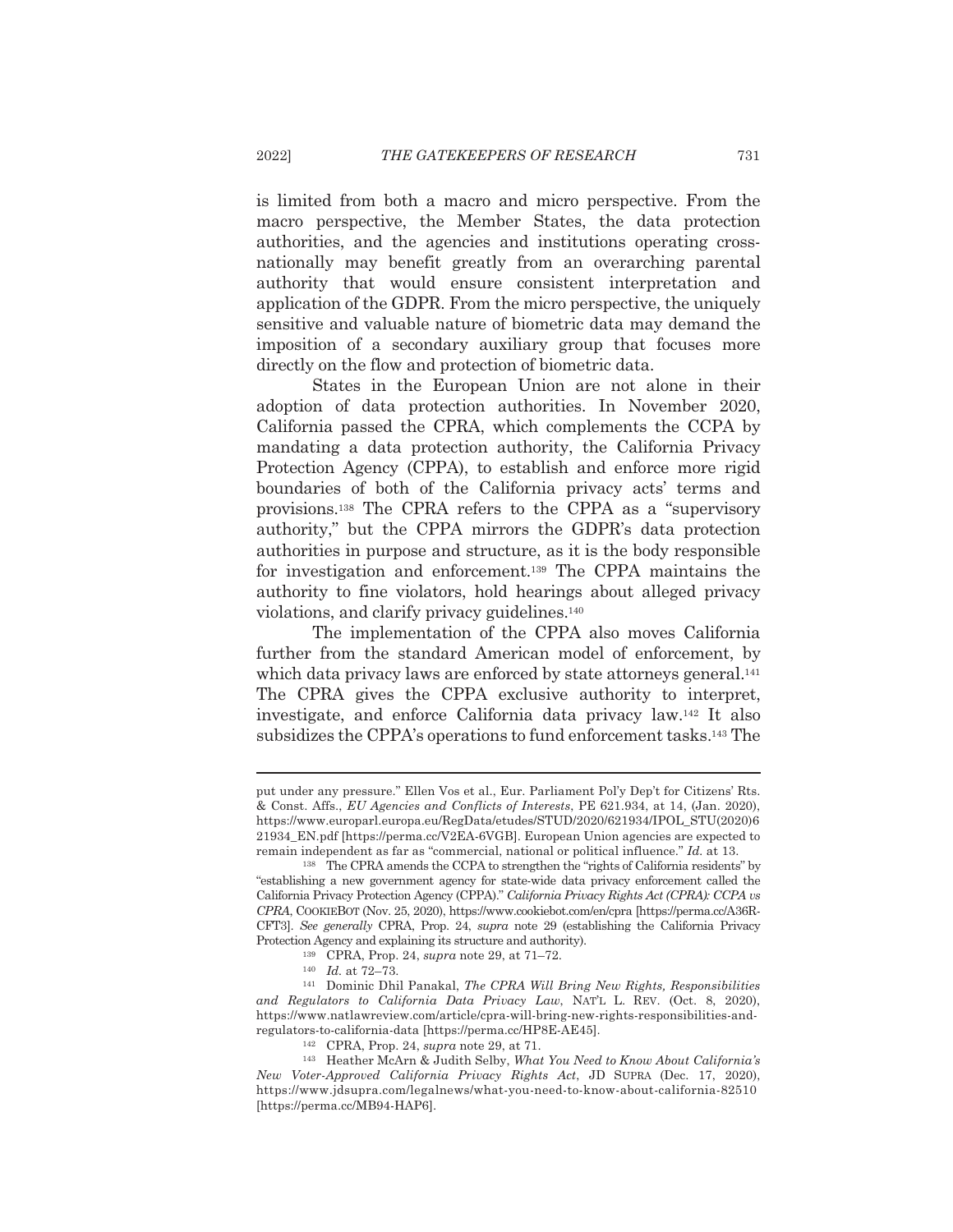agency consists of five members appointed by California government officials including the Governor, Attorney General, State Senate, and Speaker of the Assembly.<sup>144</sup>

The California legislature's imposition of a supervisory authority that receives proper funding is an exceptional stride towards comprehensive data protection. Time will dictate whether the model outlined in the CPRA is sufficient to carry the increasing weight of personal data storage and usage by major corporations, research organizations, and other third-parties. Further, candidates' appointments for inclusion in the agency should ideally not be influenced by those appointees' respective political affiliations. Another important consideration is whether the individuals in charge of creating this authority are capable of removing their political biases to ensure protection and further scientific objectives greater than themselves.<sup>145</sup>

#### $B<sub>1</sub>$ Disclaimer: A Federal Statute Is Not Coming Soon

To complement this note's overarching discussion of a single state regime, it is essential to provide a disclaimer: biometric data privacy may be effectively achieved by a comprehensive federal data privacy statute.<sup>146</sup> A federal biometrics privacy statute may provide the highest level of protection for the greatest number of people compared to a statecentric, sectoral regime<sup>147</sup> through which some states may endorse insufficient privacy statutes and others may not endorse any at all.<sup>148</sup> Further, differing state regimes make it more difficult for businesses to function inter-state.<sup>149</sup> Thus, from an economic standpoint, varying state regimes may stifle business. particularly for new and smaller businesses lacking the resources to conform their practices to many different guidelines

<sup>&</sup>lt;sup>144</sup> Panakal, *supra* note 141.

<sup>&</sup>lt;sup>145</sup> See generally Colin J. Bennett & Smith Oduro-Marfo, Privacy, Voter Surveillance and Democratic Engagement: Challenges for Data Protection Authorities, U. OF VICTORIA (Oct. 2019) (recognizing the power of data protection authorities to collect data and the influence that data has on elections and the political process).

<sup>146</sup> See, e.g., Zimmerman, supra note 8, at 637 (arguing that a federal law governing biometric data privacy is necessary because biometric characteristics are increasing in popularity as a form of identification, are permanent, and cannot be changed like other forms of identification).

 $147$  *Id.* at 668.

 $148$  See id. A federal regime is also being called upon to harmonize the US regulatory framework with the framework of other regulations like the GDPR. See Crescioni & Sklar, supra note 19, at 126-27.

<sup>&</sup>lt;sup>149</sup> Zimmerman, *supra* note 8, at 650–51 ("As more states implement biometric information privacy statutes in the future, the difficulty [for businesses] of abiding by each individual definition will increase.").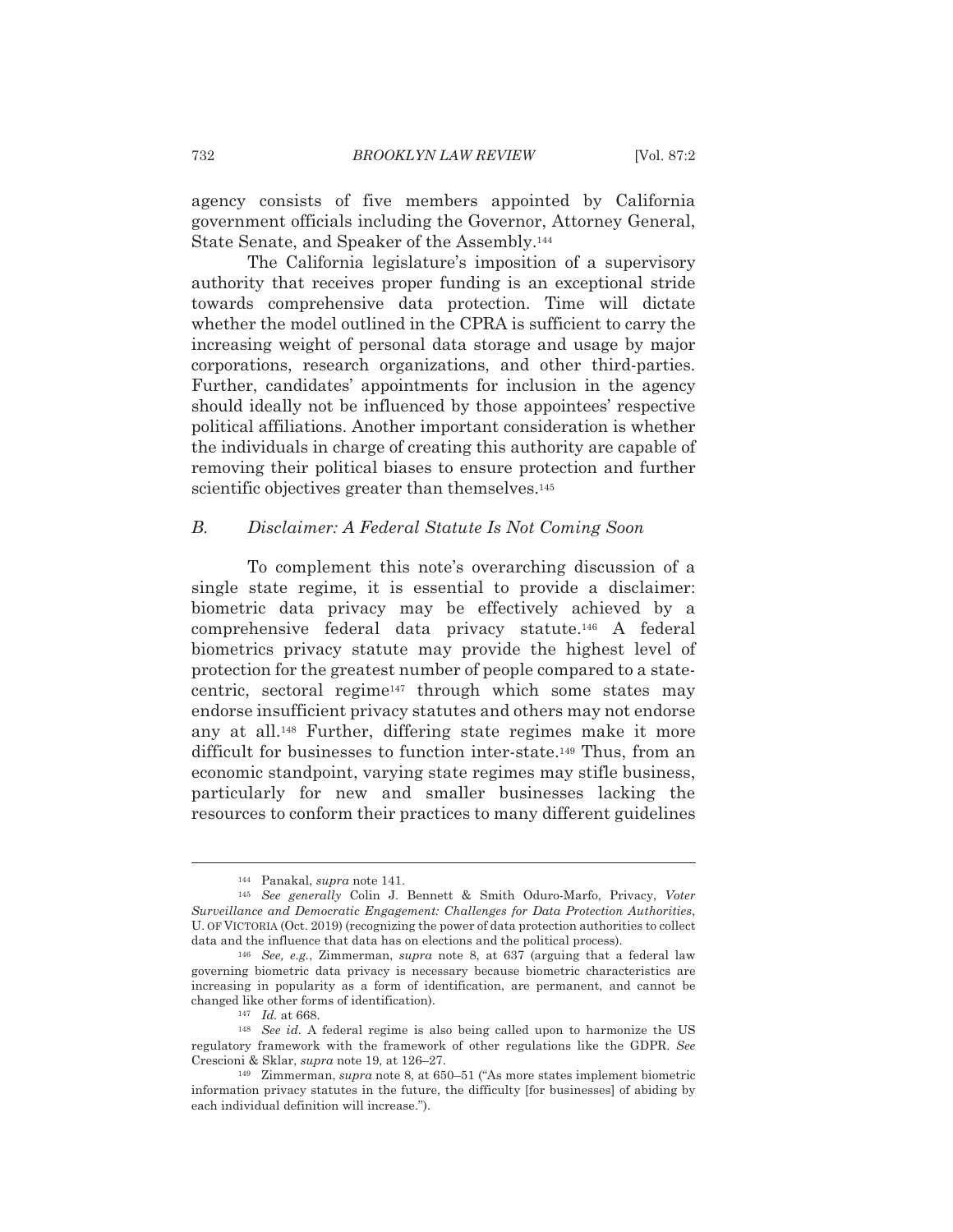and thus to successfully expand.<sup>150</sup> Finally, a federal statute, unlike state statutes, would provide one uniform definition of "research," as opposed to conflicting definitions under multiple state regimes, and can prescribe one overarching data protection authority.

Yet, in the United States, a number of federal statutes enacted prior to the rise of biometric data were conclusively, albeit understandably, unprepared to protect such data.<sup>151</sup> Currently, there are few, if any, true limits on biometric data collection, and private companies are free to collect and use biometric data for whatever purposes they see fit.<sup>152</sup> Many companies have taken advantage of public ignorance by employing privacy statements that demand full data-analytical control over personal data in exchange for services and burying such statements in service contracts,<sup>153</sup> despite the fact that people neglect to read these statements.<sup>154</sup>

While there are existing federal statutes that attempt to regulate personal information collected via electronic communications, none of these statutes include specific provisions for the processing, retention, or protection of biometric data.<sup>155</sup> For example, the Genetic Information Nondiscrimination Act of 2008 (GINA) is one federal statute that focuses on biometric information, but only for the purposes of "protect[ing] individuals from discrimination based on their genetic information."<sup>156</sup>

HIPAA contains the only federal regulation that mandates national standards of using, storing, and safeguarding biometric information collected by private entities,<sup>157</sup> including electronic

 $150$  *Id.* At the current rate, a business will be forced to expend their resources to make sense of and overcome the fifty-plus hurdles of conflicting state legislation.

 $151$  See id. at 644-45 (noting the lack of a federal statute regulating data processing and storage by websites, data brokers, or businesses).

 $152$  See id. at 639. This perpetuates behavior by private companies to we aponize data for self-serving purposes, without consumers being privy to who or what has the data and what is being done with it. See PASQAULE, supra note 6, at 10.

<sup>&</sup>lt;sup>153</sup> Alan McQuinn, The Economics of "Opt-Out" Versus "Opt-In" Privacy Rules, INFO. TECH. & INNOVATION FOUND. (Oct. 6, 2017), https://itif.org/publications/2017/10/ 06/economics-opt-out-versus-opt-in-privacy-rules [https://perma.cc/YE25-SHPU].

<sup>&</sup>lt;sup>154</sup> Beyond users' rare consultation of a website's privacy policy, users often have "inaccurate perceptions about their own knowledge of how online technologies may affect their privacy." Id.

<sup>&</sup>lt;sup>155</sup> Two federal statutes that attempt to regulate personal information collected via electronic communications are the Children's Online Privacy Protection Act of 1998, 15 U.S.C. §§ 6501–6506, which regulates websites' collection and use of children's personal information by requiring parental consent, and the Electronic Communications Privacy Act of 1986, 18 U.S.C. §§ 2510–2523, 2701–2711, which regulates the interception of general communications. Neither includes specific provisions for the processing, retention, and protection of biometric data. See Zimmerman, supra note 8, at 645.

<sup>156</sup> Id. at 646; Genetic Information Nondiscrimination Act of 2008, Pub. L. No. 110-233, 122 Stat. 881 (codified as amended in scattered sections of Titles 26, 29, and 42 of the United States Code).

<sup>&</sup>lt;sup>157</sup> Zimmerman, *supra* note 8, at 645.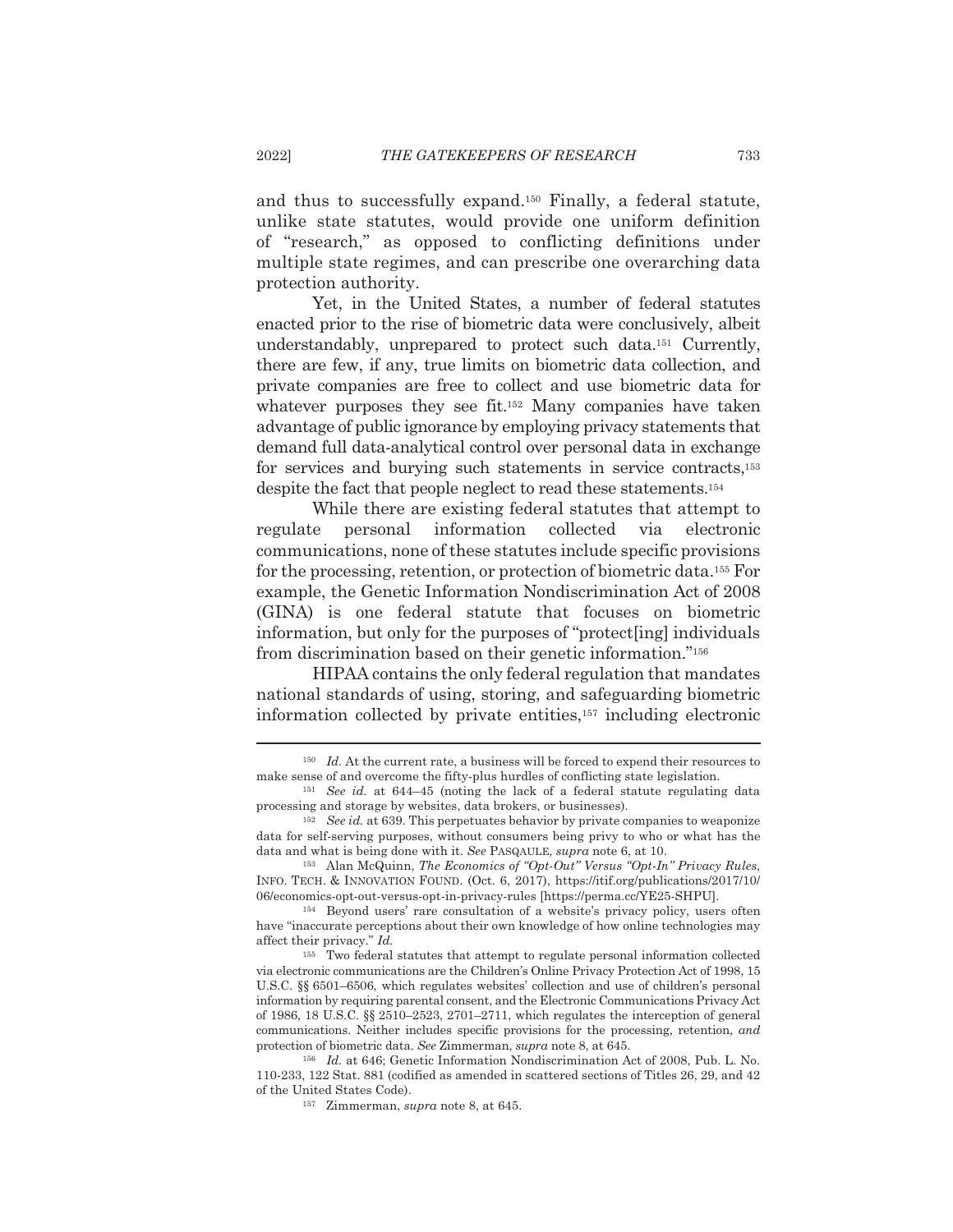health care transactions and unique health identifiers.<sup>158</sup> HIPAA's intended purpose is virtuous: "to assure that individuals' health information is properly protected while allowing the flow of health information needed to provide and promote high quality health care and to protect the public's... well being."<sup>159</sup> But HIPAA falls short in both its language and application. HIPAA restrictions apply only to "covered entities," including health care providers, health plan sponsors, health care clearinghouses, and their business associates or subcontractors.<sup>160</sup> It does not otherwise apply to entities that are not healthcare providers.<sup>161</sup> The Health Information Technology for Economic and Clinical Health (HITECH) Act<sup>162</sup> attempted to fill these gaps, but only does so in a very narrow set of circumstances.<sup>163</sup> This means that Apple and Amazon (and many future collectors of your biometric data) are not subject to these restrictions, and may thus share your information with third-parties without your consent.<sup>164</sup>

The Federal Trade Commission (FTC) Act,<sup>165</sup> enforced by the FTC, attempts to fill the gaps caused by the narrow scope of HIPAA by imposing additional requirements on any entity that creates, receives, maintains, or transmits personal health information.<sup>166</sup> Moreover, data privacy experts consider the FTC to be the ""de facto' federal data protection authority."<sup>167</sup> But the

<sup>&</sup>lt;sup>158</sup> For example, a covered entity must remove biometric identifiers, including finger and voice prints, for health information to be rendered as "not 'individually identifiable health information," and thus not subject to certain provisions. Id. (quoting 45 C.F.R.  $\{ 164.514(b)(2)(i)(P) \}$ .

<sup>&</sup>lt;sup>159</sup> U.S. DEP'T OF HEALTH & HUM. SERVS., OCR BRIEF: SUMMARY OF THE HIPAA PRIVACY RULE 1 (May 2003), https://www.hhs.gov/sites/default/files/privacysummary.pdf [https://perma.cc/X8PQ-T4YJ].

<sup>&</sup>lt;sup>160</sup> See 45 C.F.R. § 160.103 (defining "business associate" and "covered entity"); Covered Entities and Business Associates, HHS.GOV (June 16, 2017), https://www.hhs.gov/hipaa/ for-professionals/covered-entities/index.html [https://perma.cc/9S6N-JQCR].

 $161$  *Id.* 

<sup>&</sup>lt;sup>162</sup> The HITECH Act was enacted as part of the American Recovery and Reinvestment Act of 2009 and "addresses the privacy and security concerns associated with the electronic transmission of health information." HITECH Act Enforcement Interim Final Rule, HHS.GOV (June 16, 2017), http://www.hhs.gov/ocr/privacy/hipaa/administrative/ enforcementrule/hitechenforcementifr.html [https://perma.cc/B6YD-HHNV].

<sup>&</sup>lt;sup>163</sup> The HITECH Act established a data breach notification requirement for brokers that were not "covered entities" under HIPAA but that process personal health records. See PETER SWIRE & DEBRAE KENNEDY-MAYO, supra note 83 at 21.

<sup>&</sup>lt;sup>164</sup> See The Access Right, Health Apps, & APIs, HHS.GOV (Jan. 6, 2021), https://www.hhs.gov/hipaa/for-professionals/privacy/guidance/access-right-health-appsapis/index.html [https://perma.cc/8FVE-T8NN]. For an explanation of the limitations of covered entities under HIPAA, see supra Section I.B.

<sup>165 15</sup> U.S.C. §§ 41-58.

<sup>&</sup>lt;sup>166</sup> See Sharing Consumer Health Information? Look to HIPAA and the FTC Act, HHS.GOV (Oct. 2016), https://www.ftc.gov/tips-advice/business-center/guidance/ sharing-consumer-health-information-look-hipaa-ftc-act [https://perma.cc/SJ8C-3993].

<sup>&</sup>lt;sup>167</sup> Daniel J. Solove & Woodrow Hartzog, The FTC and the New Common Law of Privacy, 114 COLUM. L. REV. 583, 600 (2014).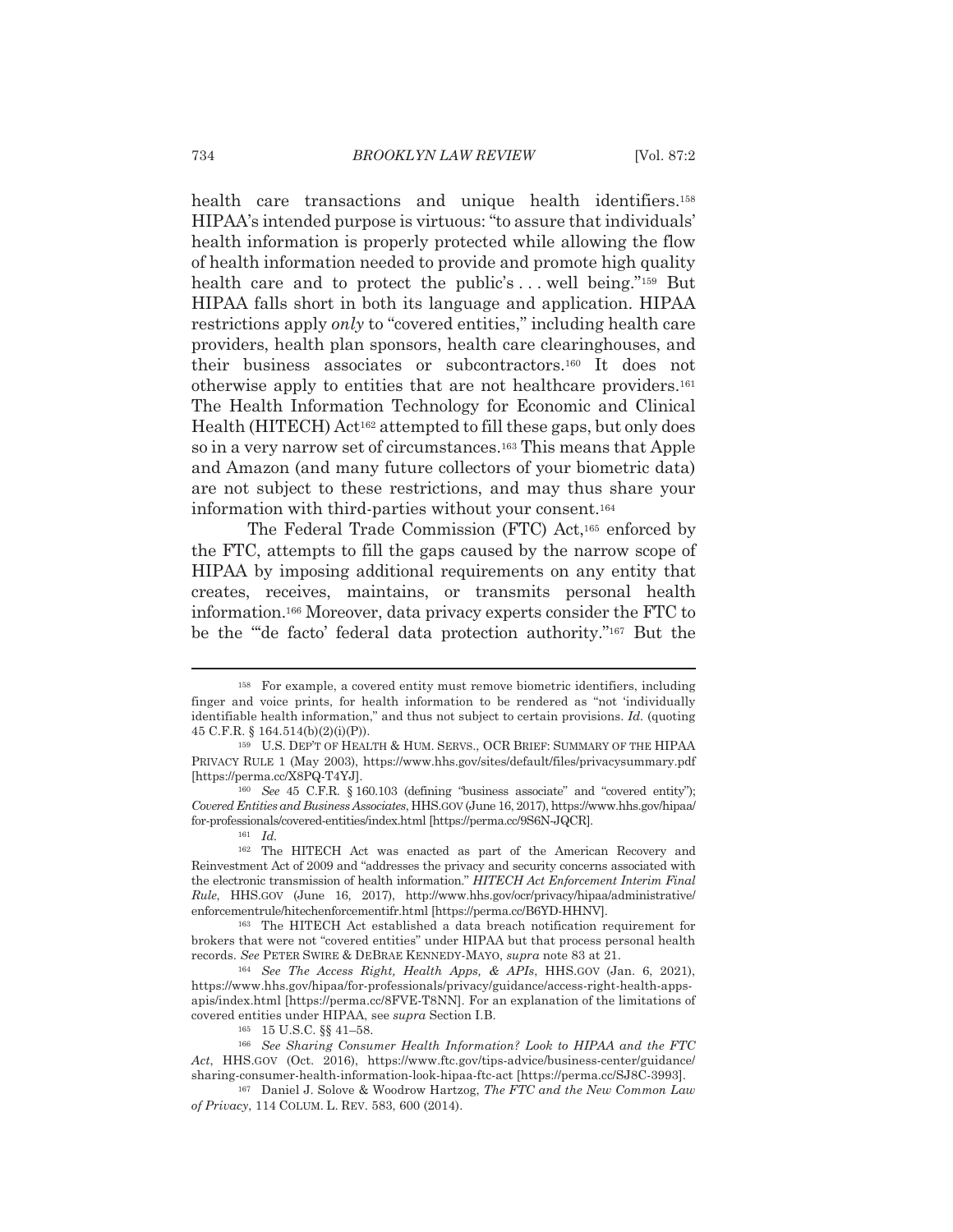primary purpose of the FTC Act is not to regulate biometric data from improper use,<sup>168</sup> and the FTC is not suited to fully protect biometric data, nor to fully understand the intricacies of data collection, processing, and privacy.<sup>169</sup>

Thus, while federal regulation of sensitive personal data would likely provide the most comprehensive protection to consumers, such an endeavor is unlikely to be successfully developed and implemented in the near future. Accordingly, state legislatures must take it upon themselves to craft laws that will adequately protect their constituents.

#### III. NEW YORK STATE AND THE NEW YORK PRIVACY ACTS

**New** York State's endeavor to create its own comprehensive data privacy statute has been an uphill battle.<sup>170</sup> Both of the NY Privacy Acts faced criticism as the most expansive privacy acts in the United States to date;<sup>171</sup> the acts' respective novelties may make that proverbial hill more difficult to climb.

### History of Data Privacy Protection in New York (and Its A. Lack Thereof)

New York first implemented data breach notification laws in 2005.<sup>172</sup> The New York State Information Security Breach and Notification Act<sup>173</sup> requires state entities and businesses that own or license data consisting of private information of New York residents<sup>174</sup> to inform residents and

<sup>&</sup>lt;sup>168</sup> The purpose of the FTC Act is to prevent "unfair methods of competition" and "unfair or deceptive acts or practices" in business or commerce generally. See 15 U.S.C.  $\S$  45(a)(2).

<sup>&</sup>lt;sup>169</sup> See Solove & Hartzog, *supra* note 167, at 600 (noting that critics refer to the FTC as "weak and ineffective" in the data protection role).

<sup>&</sup>lt;sup>170</sup> Beyond any expected delays posed by COVID-19 in 2020, NYPA has been continuously rejected and tabled for the last three years. See Trebicka et al., supra note 49 (noting that in May 2019, NYPA was forwarded to the Consumer Protection Committee of the New York State Senate, which held a Joint Public Hearing on the Act, and on November 22, 2019, the Senate held a public hearing on general privacy legislation.).

 $171$  The NYPA is novel in its implementation of an opt-in regime for the processing of data, such that consumers would need to explicitly consent to have their data collected. S.B. 6701, 2021-2022 Reg. Sess. (N.Y. 2021)/Assemb. B. 680A, 2021-2022 Reg. Sess. (N.Y. 2021); Trebicka et al., *supra* note 49. The BPA similarly requires "a written release executed by the subject of the biometric identifier." Assemb. B. 27, 2021-2022 Reg. Sess. (N.Y. 2021).

<sup>&</sup>lt;sup>172</sup> See Trebicka et al., supra note 49.

<sup>&</sup>lt;sup>173</sup> N.Y. GEN. BUS. LAW § 899-aa (McKinney 2019); N.Y. STATE TECH. LAW § 208 (McKinney 2019).

 $174$  "Private information" under the state Information Security Breach and Notification Act includes "personal information consisting of any information in combination with [biometric information], when either the data element or the combination of personal information plus the data element is not encrypted, or is encrypted with an encryption key that has also been accessed or acquired." Id.  $\S 899$ -aa(1)(b).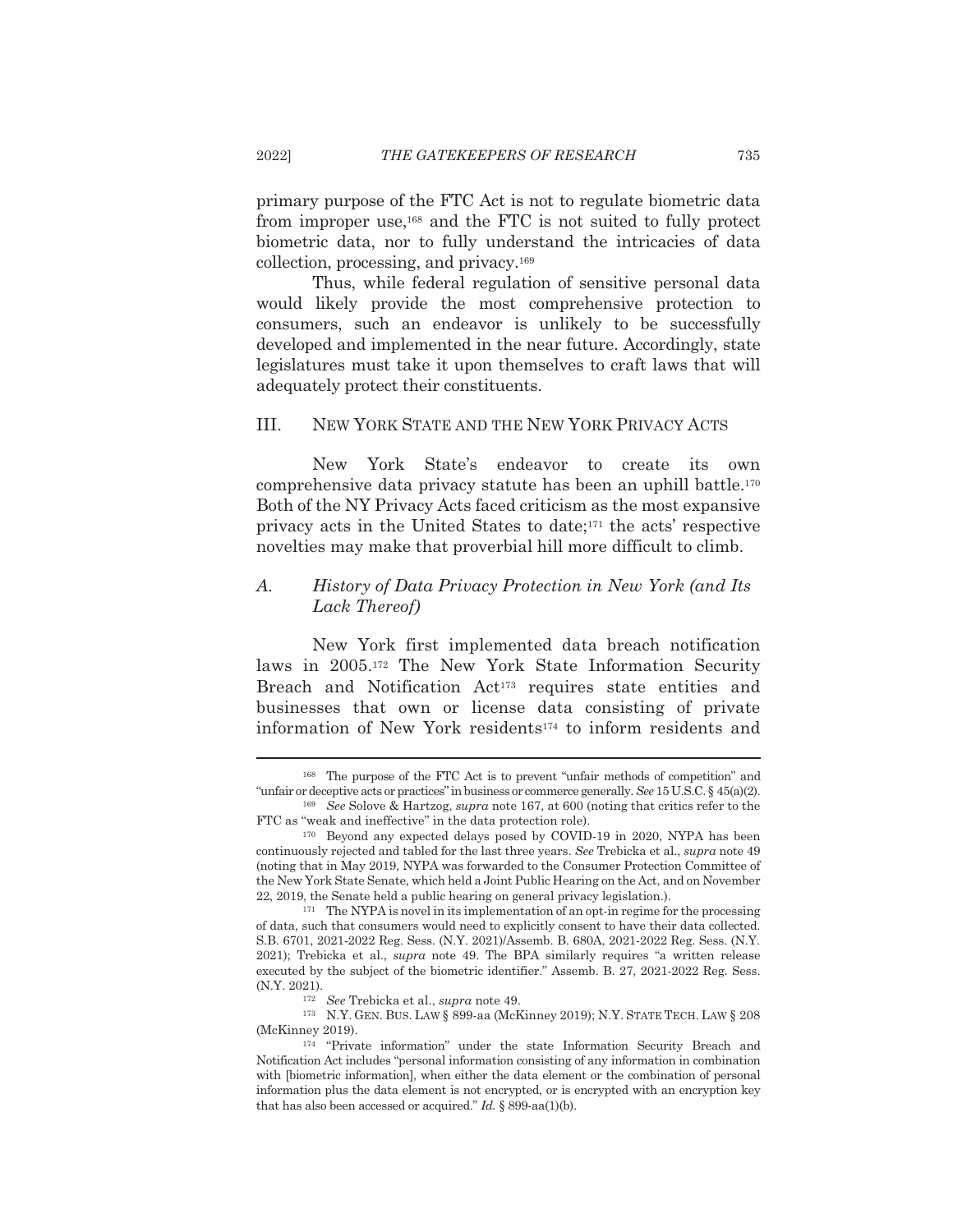credit reporting agencies if a breach occurred that compromised a resident's personal information.<sup>175</sup>

On March 21, 2020, New York's Stop Hacks and Improve Electronic Data Security Act (SHIELD Act) went into effect.<sup>176</sup> The purpose of the SHIELD Act is to broaden the scope of the data breach notification law.<sup>177</sup> The SHIELD Act requires "[a]ny person or business that owns or licenses computerized data which includes private information of a resident of New York [to] develop, implement and maintain reasonable safeguards to protect...private information."<sup>178</sup> However, the SHIELD Act, similar to other data privacy acts in New York and elsewhere, fails to mandate any specific safeguards or compliance procedures that would provide sufficient protection for consumers.<sup>179</sup>

Despite the gaps in existing legislation, New York has yet to enact a functioning and comprehensive biometrics privacy act. but instead has amended existing acts to regulate biometric data.<sup>180</sup> To the detriment and chagrin of all who prefer blanketed protection, the current approach leaves gaps in protection and uncertainty regarding the scope of the law.<sup>181</sup>

#### В. How Do the New York Privacy Acts Square Up?

The NY Privacy Acts have progressive restrictions but fail to sufficiently protect the preservation of data for research.

<sup>180</sup> For example, the proposed BPA would be enacted as part of New York's General Business Law. See New York Biometric Privacy Act, Assemb. B. 27, 2021-2022 Reg. Sess. (N.Y. 2021). As currently written, the bill is sparse compared to the more comprehensive protections provided by the combined CCPA and CPRA.

<sup>181</sup> See, e.g., Stephen E. Breidenbach & Terese L. Arenth, *Navigating the Ambiguous* Requirement of Reasonable Security' Measures While Protecting Personal Information, LAW.COM (May 8, 2020, 2:10 PM), https://www.law.com/newyorklawjournal/2020/05/08/ navigating-the-ambiguous-requirement-of-reasonable-security-measures-while-protectingpersonal-information [https://perma.cc/V38X-XW5Z] (explaining that different acts will impose separate but overlapping security requirements depending on a variety of factors).

<sup>&</sup>lt;sup>175</sup> "Personal information" under the state Information Security Breach and Notification Act means "any information concerning a natural person which, because of name, number, personal mark, or other identifier, can be used to identify such natural person." *Id.* § 899-aa $(1)(a)$ .

 $176$  *Id.* § 899-bb.

 $^{177}$  Trebicka et al.,  $supra$  note 49.

<sup>&</sup>lt;sup>178</sup> *Id.* § 899-bb(2)(a).

 $179$  The SHIELD Act states that compliance requires an organization to institute a data security framework that considers "reasonable administrative, technical and physical safeguards," but the factors constituting a single violation are unclear. Id. § 899-bb(2)(c); see Brian G. Cesaratto, The New York State "Stop Hacks and Improve Electronic Data Security Act" (SHIELD Act) Becomes Effective March 21, 2020: Is Your Organization Ready to Achieve Compliance?, NAT'L L. REV. (Feb. 6, 2020), https://www.natlawreview.com/article/new-yorkstate-stop-hacks-and-improve-electronic-data-security-act-shield-act#:~:text=The%20law% 20broadly%20requires%20that,integrity%20of%20the%20private%20information.%E2%80 %9D [https://perma.cc/DE5X-9E3R].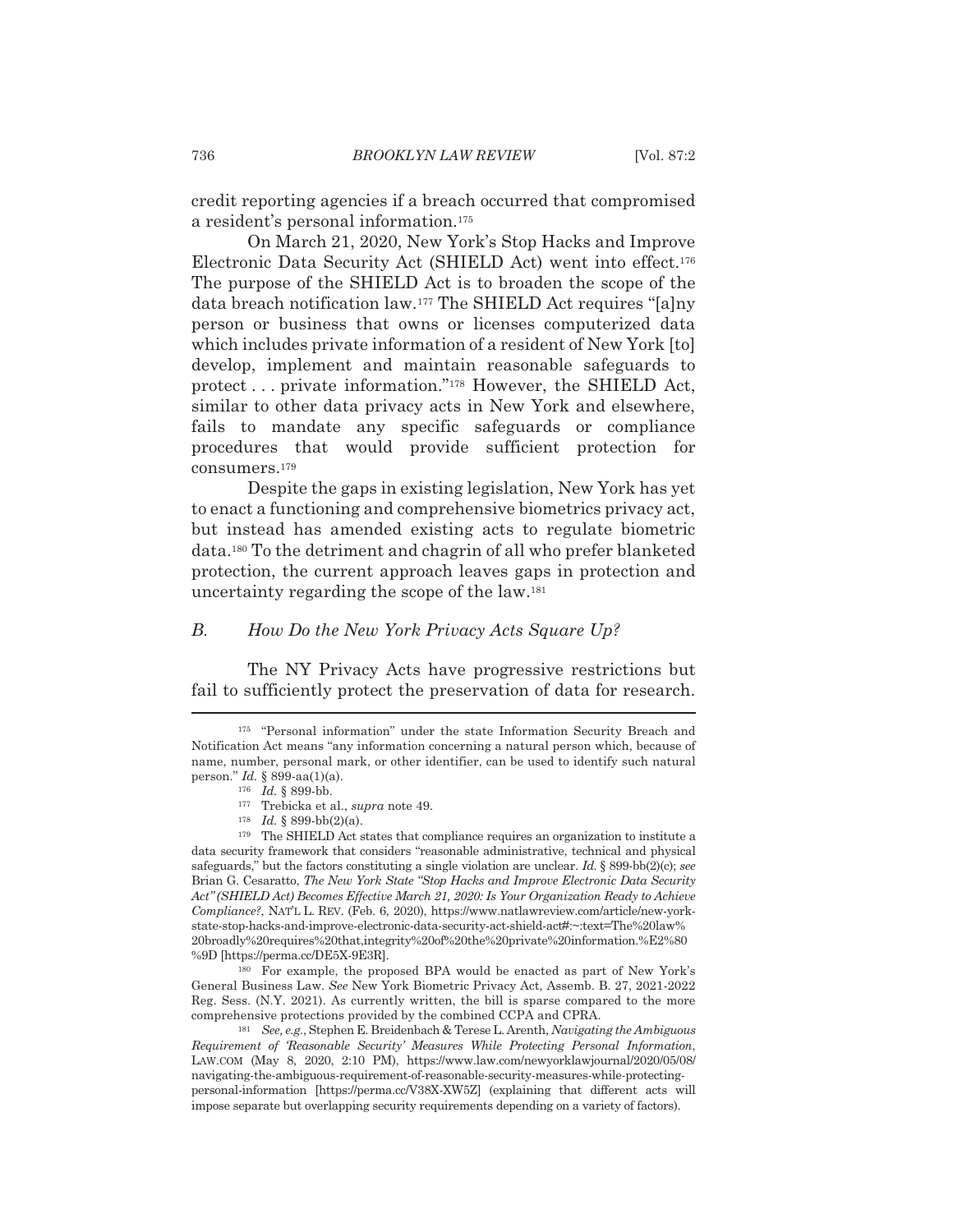The NYPA includes a right to erasure, similar to the GDPR and the CCPA.<sup>182</sup> The BPA alone does not include any right to erasure after initial consent by the subject or consumer,<sup>183</sup> but biometric information under the BPA would likely be subject to erasure under the relevant provisions of the NYPA.<sup>184</sup>

Under the NYPA, a controller, the person or entity who determines the purposes and means of the personal data processing,<sup>185</sup> is not required to comply with a consumer's request to delete personal data if that controller needs to maintain such data for "public or peer-reviewed scientific, historical, or statistical research in the public interest that adheres to all other applicable ethics and privacy laws."186 Further, the controller's deletion of such data must be likely to seriously impair, or make impossible, the research efforts and its ultimate purpose.<sup>187</sup> Finally, the consumer must have provided informed consent and the personal data must not have been processed for any purpose other than such research.<sup>188</sup>

However, neither of the NY Privacy Acts include a clear definition of research, nor a clearly defined scope for their research exemptions. This means that permissible uses of data for research may be subject to inconsistent interpretation by courts, agencies, and research participants in ways that may be over- or underinclusive. Further, unlike the GDPR and the CPRA, neither of the NY Privacy Acts prescribe any data protection authority. As demonstrated by the CCPA's own endeavors, such an authority is vital to maintain the integrity of data protection.<sup>189</sup>

Moreover, the NY Privacy Acts adopt an "opt-in" regime, meaning New Yorkers would have to explicitly consent to have businesses collect and store their data.<sup>190</sup> The GDPR, but not the

 $190$  Trebicka et al., *supra* note 49, at 3 ("The 'opt in' [regime] requires the consumer to make—and the company to record—'a clear affirmative act establishing a

<sup>182</sup> S.B. 6701, 2021-2022 Reg. Sess. (N.Y. 2021)/Assemb. B. 680A, 2021-2022 Reg. Sess. (N.Y. 2021).

 $^{183}$   $\,$  See Assemb. B. 27.

<sup>&</sup>lt;sup>184</sup> The NYPA's definition of "personal data" includes nonspecific and nonlimiting language that would seemingly include "biometric information." S.B. 6701/Assemb. B. 680A.

 $185$  *Id.* 

 $186$  *Id.* 

 $187$  *Id.* 

 $188$  *Id.* 

<sup>&</sup>lt;sup>189</sup> See supra Section II.A.2 (demonstrating that research suffered due to uncertainties in scope and application); see also GDPR, supra note 27, at art. 51,  $\P$  1 (explaining that DPAs exist to "protect the fundamental rights and freedoms of natural persons . . . and to facilitate the free flow of personal data"); The U.S. Urgently Needs a Data Protection Authority, ELEC. PRIV. INFO. CTR., https://epic.org/dpa [https://perma.cc/CZ26-W97X] (explaining that an independent data protection agency is needed in the United States because data breaches have reached epidemic-level proportions).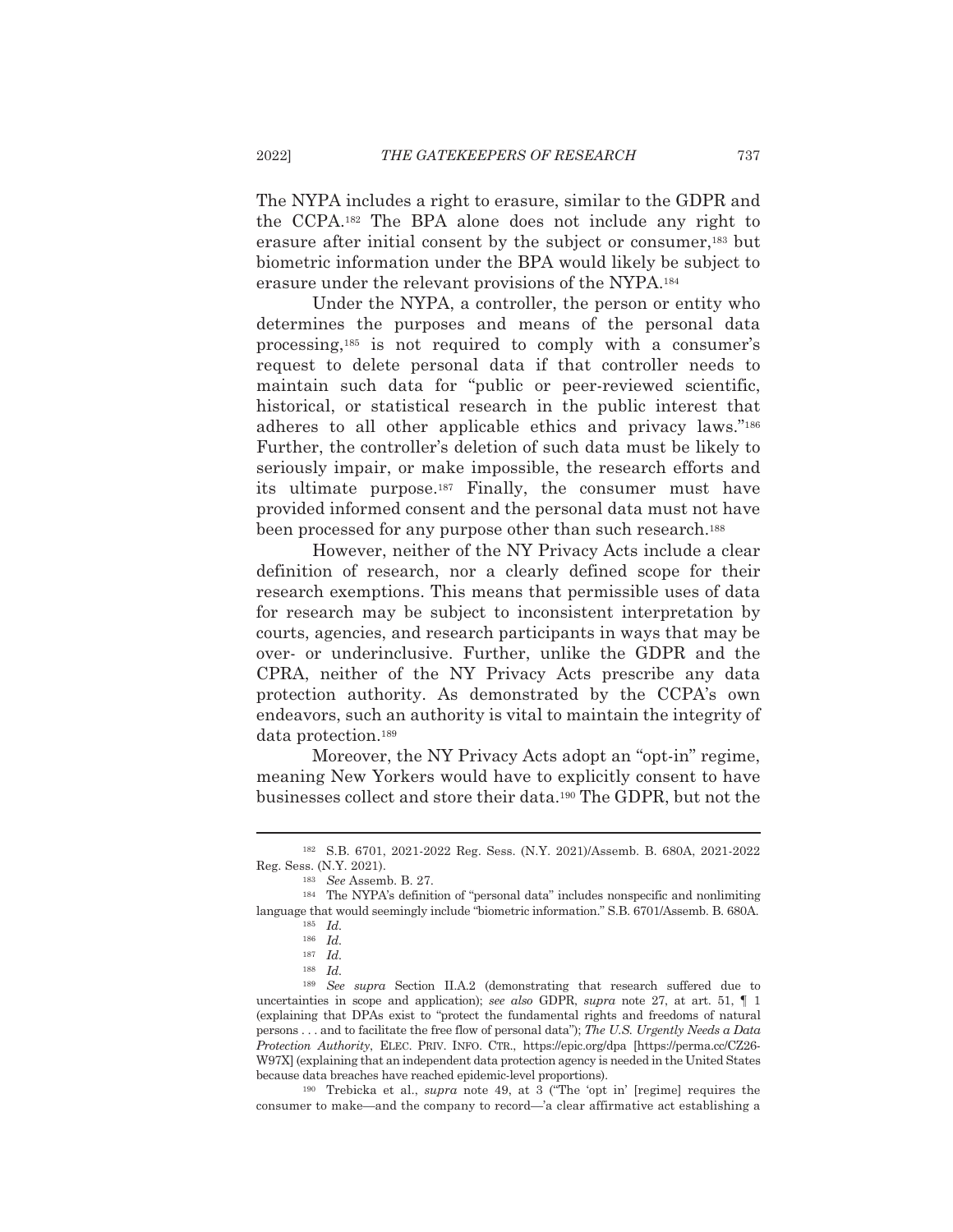CCPA, chose to invoke this type of scheme.<sup>191</sup> This opt-in framework flips conventional American privacy law on its head, while necessarily maintaining consent as the "sine qua non" of data retention.<sup>192</sup> Despite opt-in regimes generally being a step forward for data privacy, they carry disadvantages if unrestrained in the NY Privacy Acts. This is because New York State residents, including those residing within New York  $City.$ <sup>193</sup> who are members of groups that are less likely to opt-in to research opportunities may also be members of groups that would be most likely to be benefit from research.<sup>194</sup> This is especially true if these individuals are not explicitly aware of the societal benefits of opting-in.<sup>195</sup>

Moreover, individuals in the United States are increasingly unwilling to sacrifice their personal data for any purpose.<sup>196</sup> With the introduction of an opt-in regime, and without greater incentives to participate in research, there would be even

<sup>193</sup> Population—New York City Population, NYC PLANNING (Oct. 21, 2021, 11:03 AM), https://www1.nyc.gov/site/planning/planning-level/nyc-population/population-facts.page#:~:text =With%20a%20July%202015%20population.resides%20in%20New%20York%20City [https:// perma.cc/5YZ3-EVXL] ("New York is the most populous city in the United States, more than twice the size of the second largest city, Los Angeles."). In the wake of an opt-in framework in such a populous city, the loss for potential data sets, and their corresponding values for research, would likely be extreme. See Michele Brugioni, Findings Reveal Lack of Participants in Critical Research Is Caused by Fear, BIOSPACE (Oct. 21, 2021, 11:03 AM), https://www.biospace.com/ article/findings-reveal-lack-of-participants-in-critical-research-is-caused-by-fear-#:~:text=A%2 0new%20review%20shows%20fear,were%20common%20denominators%20among%20patients.

<sup>194</sup> Cornelia Junghans & Melvyn Jones, Consent Bias in Research: How to Avoid It, 93 HEART 1024, 1024-25 (2007) ("[C]onsent requirements for recruiting patients to medical research could result in a failure to include participants who were most likely to benefit from interventions, such as older or socioeconomically deprived patients."). Notably, supervisory authorities can provide the clarity necessary to reduce this consent bias. Id.

195 McQuinn, *supra* note 153 (noting that, in the case of privacy, Coase's Theorem suggests that "control over data will go to the party that values it the most," regardless of whether the individual must opt in or opt out. "This means that if the law requires individuals to opt in before a company can collect or use data, then a company may provide incentives to users to opt in to sharing their data." That company can similarly remedy the information asymmetry that naturally exists in data markets.).

<sup>196</sup> See id.; see also Marty Swant, People Are Becoming More Reluctant to Share Personal Data, Survey Reveals, FORBES (Aug. 15, 2019, 1:33 PM), https://www.forbes.com/sites/ martyswant/2019/08/15/people-are-becoming-more-reluctant-to-share-personal-data-surveyreveals/?sh=3aabfe891ed1 [perma.cc/H2D7-GV26] (suggesting that individuals in the United States are becoming increasingly less likely to share personal data).

freely given, specific, informed, and unambiguous indication of the agreement to the processing of personal data relating to the consumer." (quoting NYPA)).

<sup>&</sup>lt;sup>191</sup> See Consent-General Data Protection Regulation (GDPR), GDPR, https://gdpr-info.eu/issues/consent/ [https://perma.cc/UJK8-XHT8] (explaining that "[c]onsent cannot be implied and must always be given through an opt-in, a declaration or an active motion"); CAL. CIV. CODE § 1798.120 (West 2020) (establishing the right of consumers to opt-out of businesses' sale of their information).

<sup>&</sup>lt;sup>192</sup> Alexander Tsesis, Data Subjects' Privacy Rights: Regulation of Personal Data Retention and Erasure, 90 U. COLO. L. REV. 593, 598, 622 (2009) ("[US] law relies on an implied consent regime, assuming that users should simply diminish their privacy expectations for personal data once it has been tendered to commercial third parties.").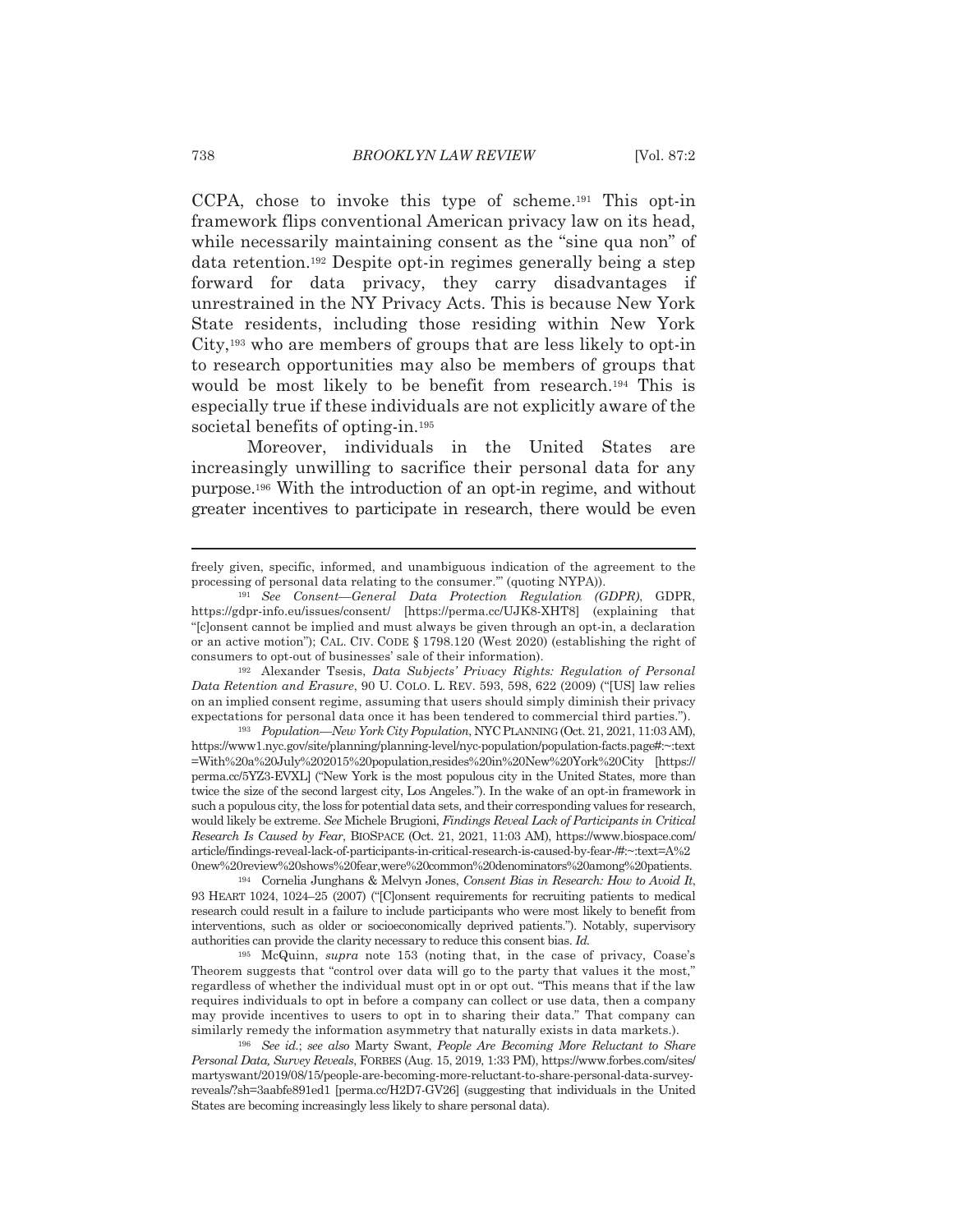less data available for scientific researchers and clinical trials.<sup>197</sup> In consideration of the increased use of smart devices like wearables and self-monitoring applications that exponentially increase the pool of potential data sets, there should be *more* data for scientific, technological, and medical researchers to use, not less.

The NY Privacy Acts, compared to the GDPR,<sup>198</sup> are even less clear about what research is afforded an exemption. In their current forms, the NY Privacy Acts hardly recognize the need to protect usage of collected biometric data for research or for promoting public health.<sup>199</sup> The problem with the BPA is not simply that it fails to mandate any protections for research; it does not even mention the word "research."200 The NYPA does, at least, mention the word "research" in the context of its research exemption, which exempts from deletion personal data collected for the following purpose:

[T] o engage in public or peer-reviewed scientific, historical, or statistical research in the public interest that adheres to all other applicable ethics and privacy laws, when the controller's deletion of the information is likely to render impossible or seriously impair the achievement of such research. provided that the consumer has given informed consent and the personal data is not processed for any purpose other than such research.<sup>201</sup>

To be clear, the NY Privacy Acts impose revolutionary data privacy restrictions relative to those of other states, especially as they act in conjunction with one another given their broad definitions of personal data or biometric information, optin requirements, explicit private rights of action, and the NYPA's imposition of a "data-fiduciary" obligation on relevant entities.<sup>202</sup>

<sup>&</sup>lt;sup>197</sup> See McQuinn, *supra* note 153 ("[O]pt-in requirements frame consumer choices in ways that lead to less-than-optimal data sharing.").

<sup>&</sup>lt;sup>198</sup> See *supra* Section II.A.2 for a discussion of the research exemption under the GDPR.

<sup>&</sup>lt;sup>199</sup> Currently, the NYPA has a short section on protections for research, under which it is necessary "to engage in public or peer-reviewed scientific, historical, or statistical research in the public interest . . . when the controller's deletion of the information is likely to render impossible or seriously impair the achievement of such research." S.B. 6701, 2021-2022 Reg. Sess. (N.Y. 2021)/Assemb. B. 680A, 2021-2022 Reg. Sess. (N.Y. 2021). The BPA alone does not set forth any protections for research nor does it even mention the word "research." See Assemb. B. 27, 2021-2022 Reg. Sess. (N.Y. 2021).

<sup>&</sup>lt;sup>200</sup> See Assemb. B. 27.

<sup>&</sup>lt;sup>201</sup> S.B. 6701/Assemb. B. 680A.

 $^{202}$  Alexander H. Southwell & Mylan L. Denerstein, New York Privacy Act Update: Bill Out of Committee, Moves to Full Senate, GIBSON DUNN (May 21, 2021), https://www.gibsondunn.com/new-york-privacy-act-update-bill-out-of-committee-moves-to-fullsenate [https://perma.cc/6QZ2-LVZ3]. Professor Jack M. Balkin is credited with introducing the data or information fiduciary concept, later adopted in NYPA. David E. Pozen & Lina M. Khan, A Skeptical View of Information Fiduciaries, 133 HARV. L. REV. 497, 497 (2019). As per this concept, "online service providers and cloud companies who collect, analyze, use, sell, and distribute personal information should [have an elevated duty] ... toward their customers and end-users" (similar to the fiduciary duty concept). Jack M. Balkin, *Information Fiduciaries and* the First Amendment, 49 U.C. DAVIS L. REV. 1183, 1186, 1209 (2016).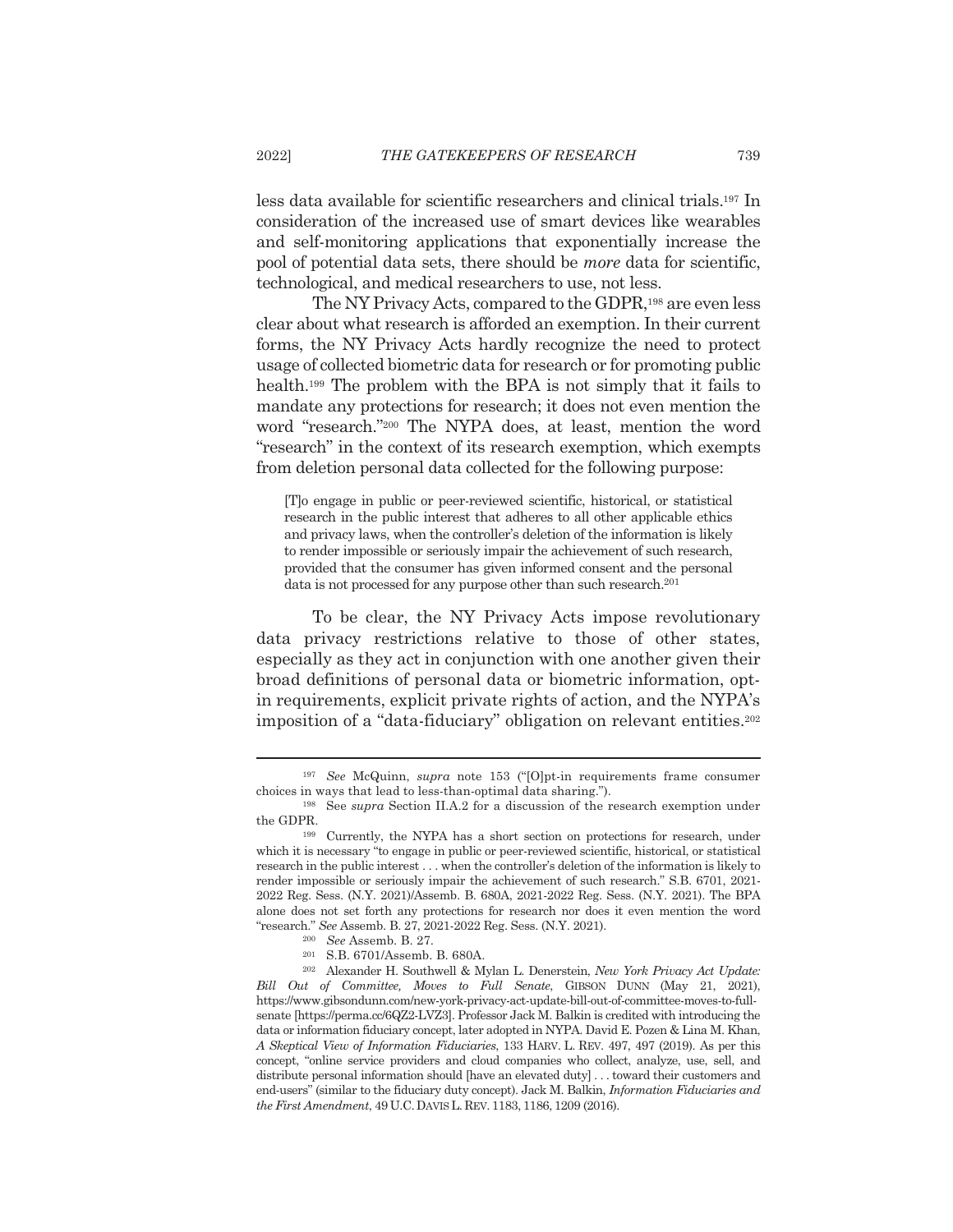As a result, consumers residing in New York will be much more protected compared to consumers in other states, but scientific research and participation in clinical trials will likely suffer, as they did in the European Union and in California.<sup>203</sup> Uncertainty in application of the law is chaos; it leads to an overwhelming increase in litigation.<sup>204</sup> Finally, the NY Privacy Acts may be less likely to pass with looming uncertainties following the burdens imposed by their current restrictions, such as the concerns expressed over the NYPA's creation of a private right of action during the Committee on Consumer Protection and the Committee on Internet and Technology's Joint Public Hearing.<sup>205</sup>

### IV. SOLUTION: A TRIPARTITE DEFINITION AND THE **GATEKEEPERS OF RESEARCH**

The NY Privacy Acts will better reflect the balance between the need for scientific development and individual privacy and autonomy if lawmakers more clearly define the research exemption to the erasure of biometric data and mandate the imposition of data protection authorities. Section IV.A establishes that the NY Privacy Acts should update their definitions of research and the scope of the research exemptions therein. Section IV.B proposes a data protection authority and a biometric subcommittee that would evaluate the processing of personal data and biometric information for research, as directed by the updated NY Privacy Acts' provisions.

#### A Tripartite Definition and Scope of the Research Exemption А.

Research under the NY Privacy Acts deserves to be clearly defined, and the scope for its exemptions, sufficiently described.

<sup>&</sup>lt;sup>203</sup> See supra Section II.A.2: see also Effy Vavena et al., Eur. Parliament Panel for the Future of Science and Technology, How the General Data Protection Regulation Changes the Rules for Scientific Research, PE 634.447, at 9 (July 2019), https://www. europarl.europa.eu/RegData/etudes/STUD/2019/634447/EPRS STU(2019)634447 EN.pdf [https://perma.cc/8C66-HBQ7] ("Expected risks include the possibility that the GDPR might place an excessive burden on researchers and research participants, increase the time needed to obtain IRB/ERC approval with consequent delays in project development, undermine attempts to develop a dynamic consent system, and potentially result in negative consequences for epidemiologic research caused by the GDPR's requirement to treat pseudonymised data as personal data.").

<sup>&</sup>lt;sup>204</sup> Professors William Landes and Richard Posner theorize that greater uncertainty leads to a greater likelihood of litigation. William Landes & Richard Posner, Legal Precedent: A Theoretical and Empirical Analysis, 19 J.L. & ECON. 249, 249-50 (1976). This holds true for New York's private right of action, which mimics the Illinois Supreme Court's broad interpretation of the private right of action under the Illinois Biometric Information Privacy Act in their ruling of Rosenbach. Rosenbach v. Six Flags Ent. Corp., 129 N.E.3d 1197 (Ill. 2019).

<sup>&</sup>lt;sup>205</sup> Trebicka et al., *supra* note 49, at 8.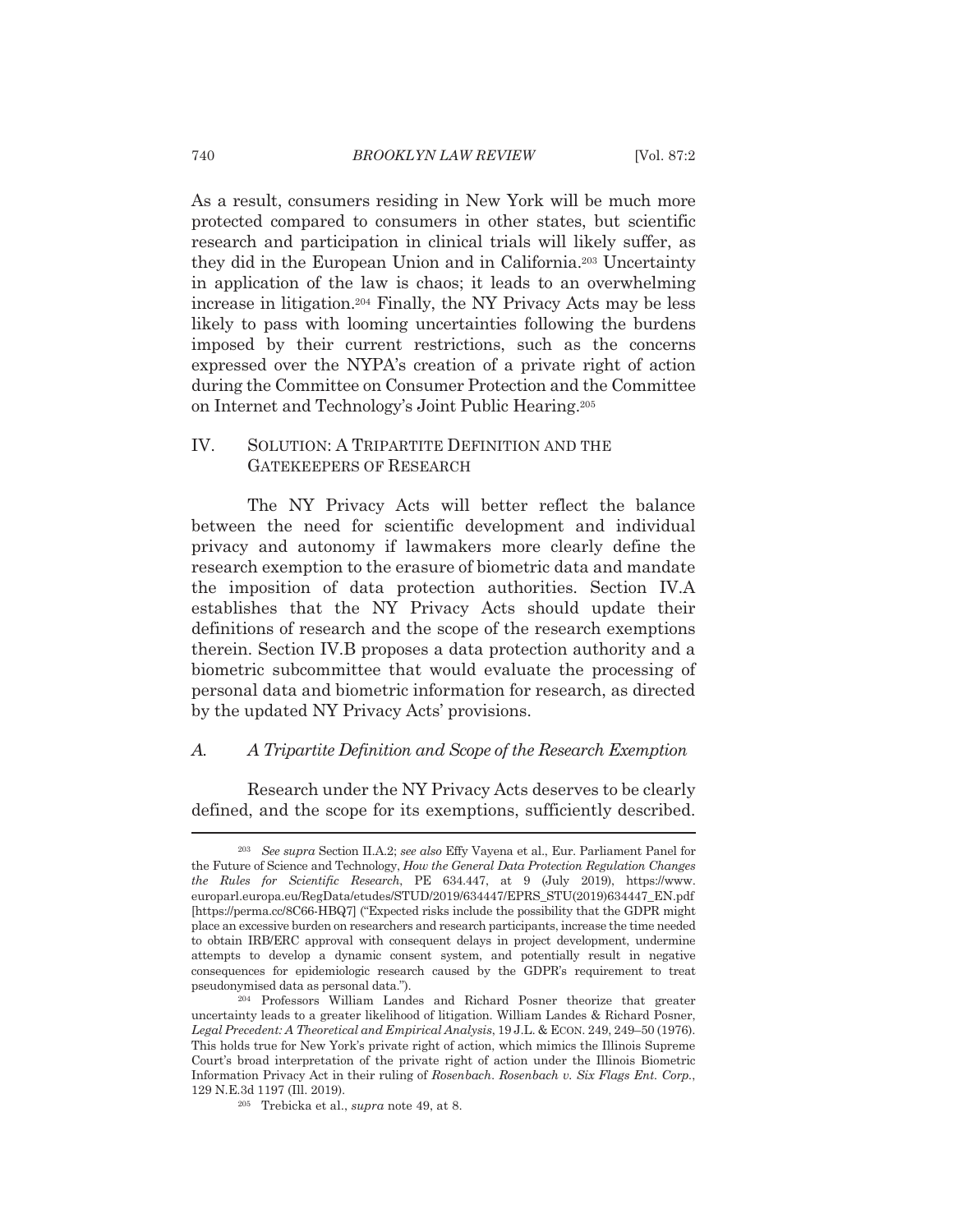In crafting such a definition and scope, New York legislators should borrow concepts from the GDPR, the CCPA and CPRA, and "open science," which recognizes the value of secondary processing to scientific, technological, and medical research.

### 1. Research—Hanging in the Balance

Transparency and informed consent are at the crux of both data privacy and research.<sup>206</sup> Without a clear research exemption and an adequately knowledgeable data protection authority, researchers and research institutions may not know whether the data sets used by their respective research projects are exempt, or whether they are taking proper steps toward protecting biometric data—which is a different beast that deserves elevated protection compared to other types of personal data.<sup>207</sup>

If the research exemption is too narrow, it may limit progress in science, medicine, and technology.<sup>208</sup> Biometric data is increasingly important for research such as longitudinal epidemiological and genetic studies, as well as collaborative studies where accurate identification of subjects over time can be difficult.<sup>209</sup> This holds especially true in an era that is projected to see a sharp increase in disease, easily-contractable viruses, and antibiotic resistant bacteria.<sup>210</sup> Thus, a properly defined research exemption can help promote health among the New York populace.

At the other extreme, if the definition of research is overly broad, it may permit for-profit companies to use and sell consumer

<sup>209</sup> Patricia M. Corby et al., Using Biometrics for Participant Identification in a Research Study: A Case Report, 13 J. AM. MED. INFORMATICS ASS'N. 233, 233 (2006) ("Ildentification of subjects over time can be difficult when the subject may be young or an unreliable source of identification information.").

<sup>&</sup>lt;sup>206</sup> See Ann Cavoukian, Privacy by Design: The 7 Foundational Principles: Implementation and Mapping of Fair Information Practices, at 6-7 (Nov. 2006), https://www.ipc.on.ca/wp-content/uploads/resources/pbd-implement-7found-principles.pdf [https://perma.cc/YL7B-S64U] (noting that the seven Global Privacy Standard privacy principles include consent and transparency).

<sup>&</sup>lt;sup>207</sup> See *supra* Section I.A for an explanation of the dangers of biometric data collection, processing, and storage.

<sup>&</sup>lt;sup>208</sup> A Preliminary Opinion on Data Protection and Scientific Research, EUR. DATA PROT. SUPERVISOR 21 (Jan. 6, 2020), https://edps.europa.eu/sites/edp/files/ publication/20-01-06\_opinion\_research\_en.pdf [https://perma.cc/FH9E-RFRV] (explaining that a substantial number of people rejecting or being excluded from, scientific research "may have a negative effect on the representativeness and reliability of the research data and thus on the integrity of research").

 $210$  Gates, supra note 130, at 0:30 ("Today the greatest risk of global catastrophe... [is] most likely to be a highly infectious virus."); Antimicrobial Resistance, supra note 130 (stating that "WHO has declared [antimicrobial resistance as] one of the top [ten developing] global public health threats facing humanity" and that "[antimicrobial resistance] requires urgent multisectoral action in order to achieve the Sustainable Development Goals").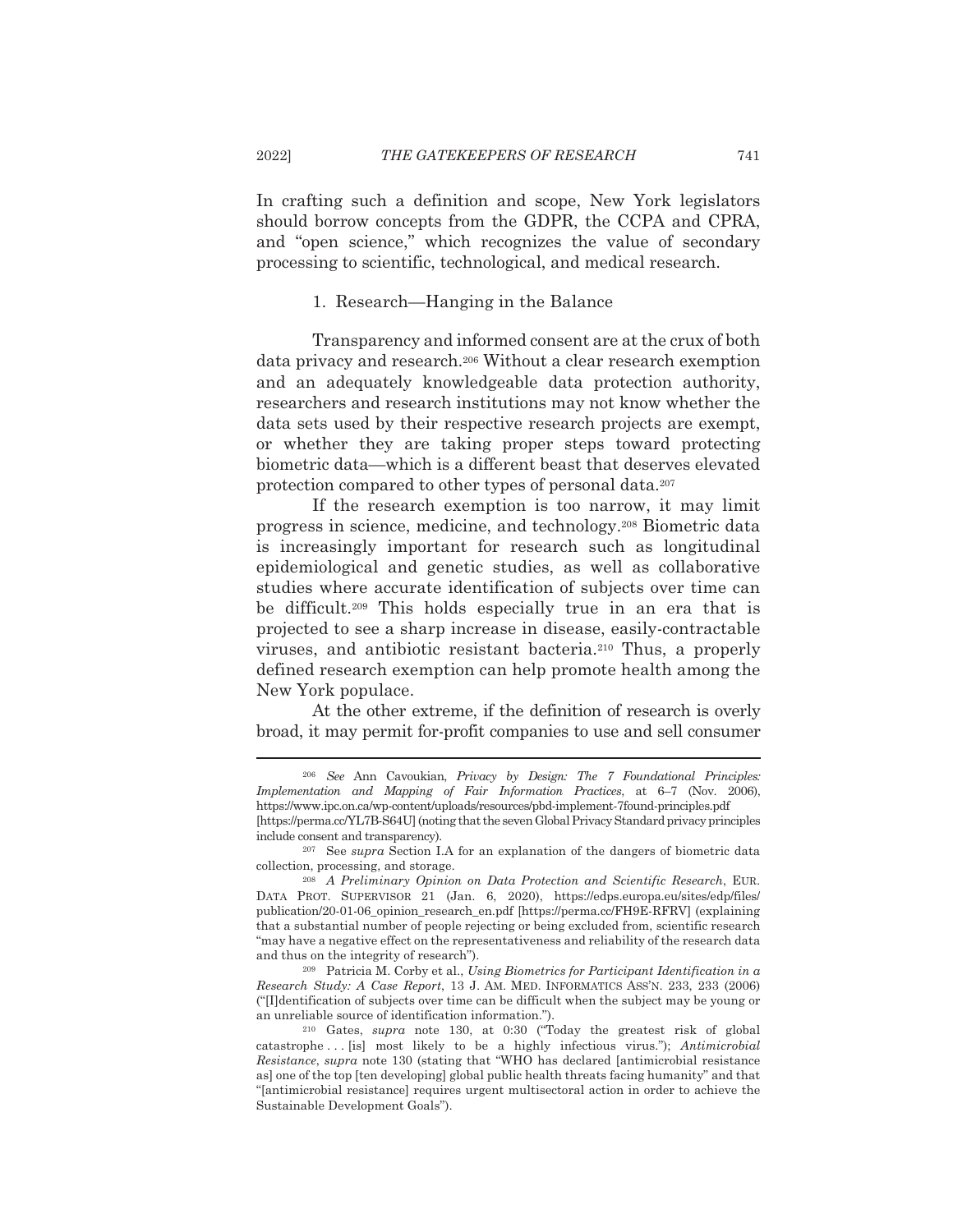data to expand their own research and development efforts under the guise of the "public interest" or "public health."<sup>211</sup> Imagine that a technology company is capable of collecting biometric data that, in conjunction with other data markers, is fed into a complex algorithm, only to paint a flawed picture of an individual and his or her health status. Because these technology companies are not health providers collecting health data,<sup>212</sup> that data may be packaged with other data sets and sold to insurance companies.<sup>213</sup> which use and rely on that information to increase that individual's insurance premiums.<sup>214</sup> Thus, the exemption should not apply to uses of the data if the primary or secondary purposes for the uses are commercial benefit.

Ultimately, the goal in drafting the language for the research exemption must be to find balance—to promote innovation without permitting exploitation of people's biometric data. This goal can be achieved, in part, by leveraging the theoretical proposition of "open" science," which recognizes extraordinarily valuable and currently unrealized benefits to the public welfare in reasonably accessible research and data.<sup>215</sup>

## 2. Breaking Down the Proposed Research Exemption and Scope

The New York legislature should amend the NY Privacy Acts to adopt a unified definition of "research" that is effectively a combination of the respective definitions of research in the

<sup>&</sup>lt;sup>211</sup> In the similar context of HIPAA research exemptions, "[p]ublic health authorities or third party researchers could simply obtain the desired [personal health information under the guise of the public health exception to avoid ... review." Andrea Wilson, Missing the Mark: The Public Health Exception to the HIPAA Privacy Rule and Its Impact on Surveillance Activity, 9 HOUS. J. HEALTH L. & POL'Y 131, 151 (2008).

<sup>&</sup>lt;sup>212</sup> For example, Apple's Health Record API may not be subject to HIPAA regulations because Apple does not store patient data on its servers. The Access Right, Health Apps, & APIs, supra note 164; see also supra Section I.B for an explanation of the limitations on covered entities and data under HIPAA.

<sup>&</sup>lt;sup>213</sup> The NYPA recognizes activities similar to the one described here as "automated decision-making," which is defined as "a computational process, including one derived from machine learning, artificial intelligence, or any other automated process, involving personal data that results in a decision affecting a consumer," and provides for an appeal process for such decisions. S.B. 6701, 2021-2022 Reg. Sess. (N.Y. 2021)/Assemb. B. 680A, 2021-2022 Reg. Sess. (N.Y. 2021).

<sup>&</sup>lt;sup>214</sup> This is a real and pressing issue according to Professor Frank Pasquale. Telephone Interview with Frank Pasquale, Professor of Law, Brooklyn Law School (Oct. 16, 2020) (notes on file with author); PASQUALE, supra note 6, at 27–28 ("The ACA ... includes provisions promoting insurance discounts in exchange for participation in 'wellness programs.' Verifying that participation (in activities ranging from meditation to running) can only expand the market for bodily surveillance and quantified selves.").

<sup>&</sup>lt;sup>215</sup> See generally Bobbie A. Spellman et al., Open Science: What, Why, and How, PSYARXIV (Apr. 18, 2017) (manuscript), https://doi.org/10.31234/osf.io/ak6jr [https:// perma.cc/6RDM-YM92] (primer on open science movement).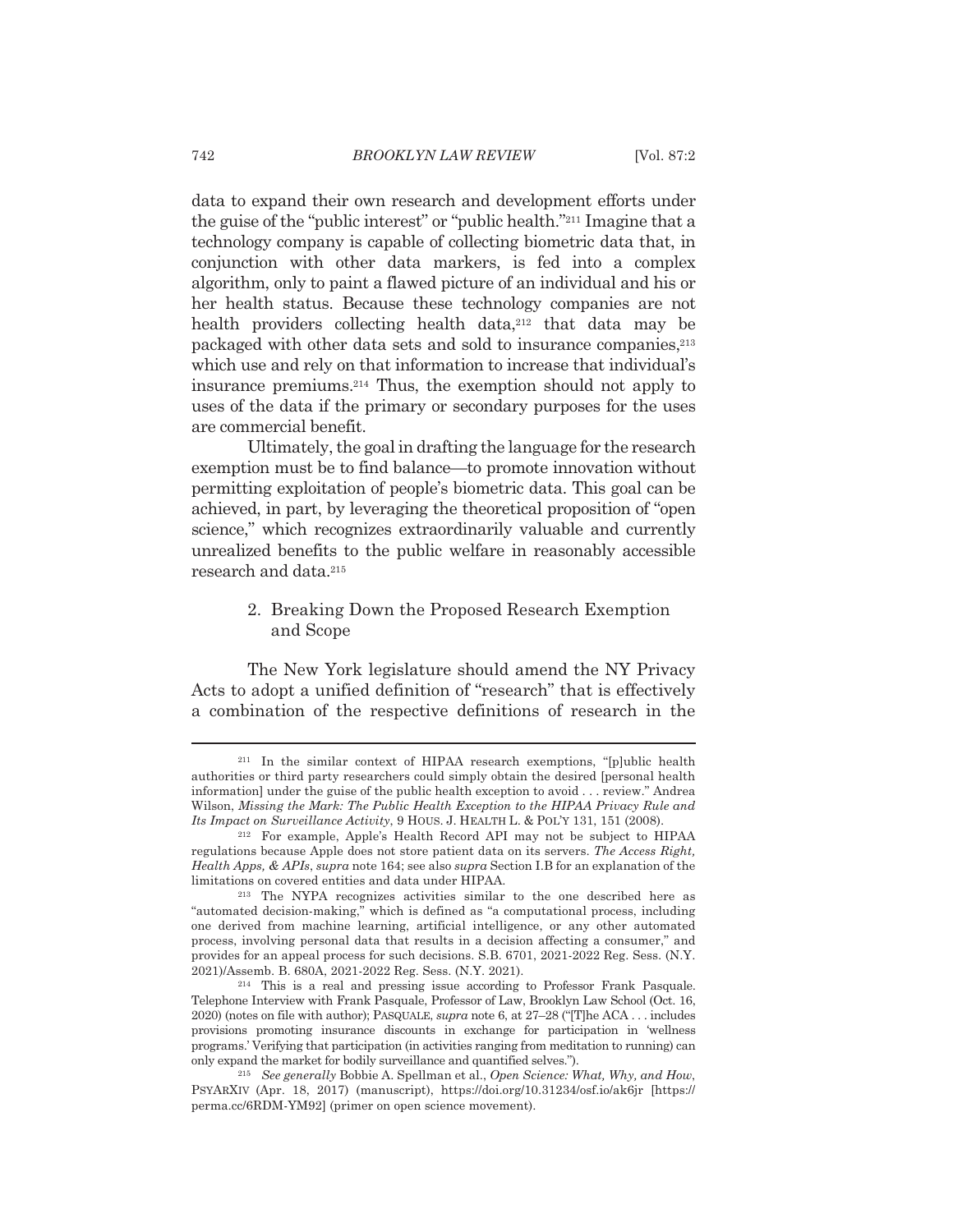CCPA and GDPR, with a reasonable degree of added reverence for the "open science" concept.

First, the legislature should amend the NY Privacy Acts to adopt the CCPA's definition of "research" as "scientific, systematic study and observation, including basic research or applied research that is in the public interest and that adheres to all other applicable ethics and privacy laws or studies conducted in the public interest in the area of public health."216 The NY Privacy Acts should incorporate the same baseline requirements as the CCPA for the processing of personal data for research, reflecting the seven principles of lawful data processing,<sup>217</sup> and including the practical technical safeguards employment <sub>of</sub> and complete  $\rm de identification.^{218}$ This definition and its corresponding elaboration on exemption explains the defined boundaries of research in terms of both process and purpose, while considering industry-specific ethical standards and long-standing regulations.

To narrow the scope of the definition, the NY Privacy Acts should borrow from the GDPR an evolving list of specific applications, like "technological development and demonstration, fundamental research, applied research and privately funded research . . . studies conducted in the public interest in the area of public health."219 The NY Privacy Acts should similarly reject scientific research projects that fail to abide by relevant industryspecific ethical standards, or that are otherwise not in conformity with good practice.<sup>220</sup> A data protection authority could then actively adjust the confines of good practice and clarify relevant industry-specific standards as they are confronted or anticipated.

In the interest of limiting privacy infringements, the legislature should completely reject exemptions for research where the primary or secondary purposes of processing such biometric data would be commercial benefit.<sup>221</sup> The data protection authority proposed in Section IV.B should be responsible for rendering the final decision as to whether a commercial benefit is a primary or secondary purpose of an entity's data collection; admittedly this would not be an easy or

<sup>219</sup> GDPR, *supra* note 27, at recital 159.

<sup>&</sup>lt;sup>216</sup> CAL. CIV. CODE § 1798.140(s) (West 2020).

<sup>&</sup>lt;sup>217</sup> Cavoukian, *supra* note 206.

<sup>&</sup>lt;sup>218</sup> Among the other clarifications provided by the CCPA's definition of research is a requirement for entities to employ business processes to prevent inadvertent disclosure, and to limit physical access to the data.  $\S 1798.140(s)$ .

<sup>&</sup>lt;sup>220</sup> Ducato, *supra* note 102.

<sup>&</sup>lt;sup>221</sup> The CCPA defines commercial purpose as a means "to advance a person's commercial or economic interests, such as by inducing another person to buy, rent, lease, join, subscribe to, provide, or exchange products, goods, property, information, or services, or enabling or effecting, directly or indirectly, a commercial transaction." CAL. CIV. CODE § 1798.140 (West 2020).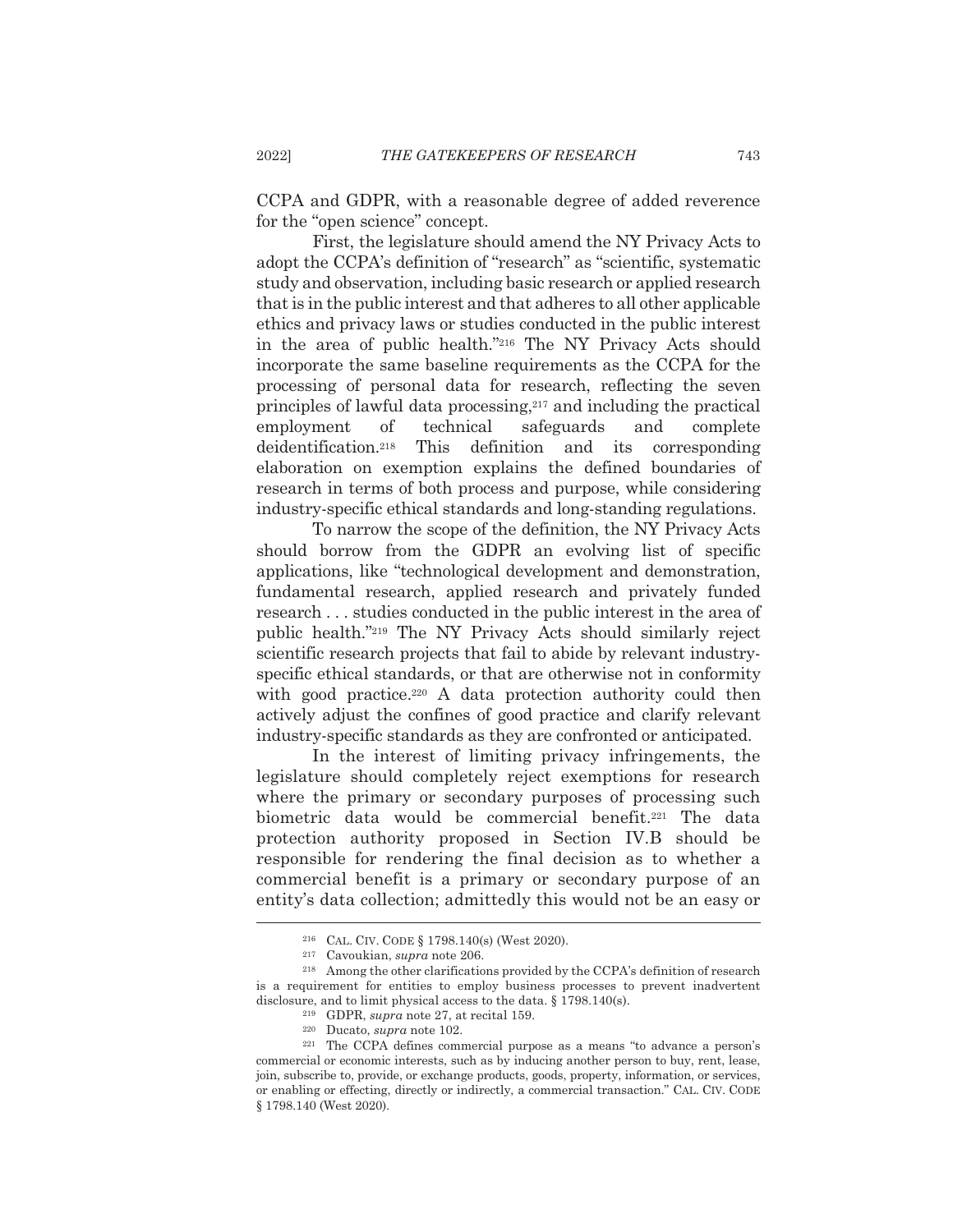straightforward determination, but a sufficiently resourced authority would be best-suited to engage in this analysis. Assuming that neither the primary nor secondary purposes of data retention are commercial benefit, businesses should continue to provide notice to the initial provider of such data through methods that would not sacrifice the identity of the initial provider. Regulated entities should also have an ongoing obligation to adopt modern, highly effective methods of deidentification, like FHE.<sup>222</sup> Further, the NY Privacy Acts should provide exemptions for certain businesses engaging in research for the public welfare, like Apple and its research application, only if those businesses do not reidentify or attempt to reidentify any deidentified biometric information.

Inspired by the open science concept, the NY Privacy Acts should explicitly permit secondary processing of data for research purposes. Secondary processing would similarly be conditioned on neither the primary nor the secondary purposes of such use being for commercial benefit. Under the proposed structure, the New York data protection agency would need to check a business's purported qualified purposes for any and all secondary uses.

Justifying this proposed definition of the research exemption involves balancing three considerations. First, personal data is not mutually exclusive; data is an intangible, nonrivalrous good.<sup>223</sup> In other words, assuming that the data is completely deidentifiable, a researcher's use will not preclude the data owner's use.<sup>224</sup> Second, a properly balanced exemption would immensely benefit society. As discussed in Part I, secondary use of biometric data has the potential to greatly expand our understanding of human health and behavior and to improve the quality of care for patients and others suffering from various illnesses.<sup>225</sup> Third, the exemption process would be

<sup>&</sup>lt;sup>222</sup> See supra Section I.B for a presentation of current standards and new alternatives for deidentification. See Gil, supra note 80.

<sup>&</sup>lt;sup>223</sup> Charles I. Jones & Christopher Tonetti, *Nonrivalry and the Economics of* Data (STANFORD GRADUATE SCH. OF BUS., Working Paper No. 3716, 2019), https://www. gsb.stanford.edu/faculty-research/working-papers/nonrivalry-economics-data [https:// perma.cc/E9AN-DTVF| (recognizing that, because data is infinitely usable, there are major potential societal gains to designations whereby the same data is used by multiple firms simultaneously).

<sup>&</sup>lt;sup>224</sup> MIT Tech. Rev. Insights, *Data's Identity in Today's Economy*, MIT TECH. REV. (Apr. 7, 2016), https://bit.ly/3sn2J9Q [https://perma.cc/EWV9-46CE] (quoting Oracle's big-data strategist: "[a] single piece of data can fuel multiple algorithms, analytics, and applications simultaneously [without depletion]"). Nonetheless, the legal norm applied to data across the spectrum is that it is property that can be owned. See id.

<sup>225</sup> S.M. Meystre et al., Clinical Data Reuse or Secondary Use: Current Status and Potential Future Progress, 2017 IMIA YEARBOOK OF MED. INFORMATICS 38, 38, (explaining that an environment that recognizes secondary use could see a significant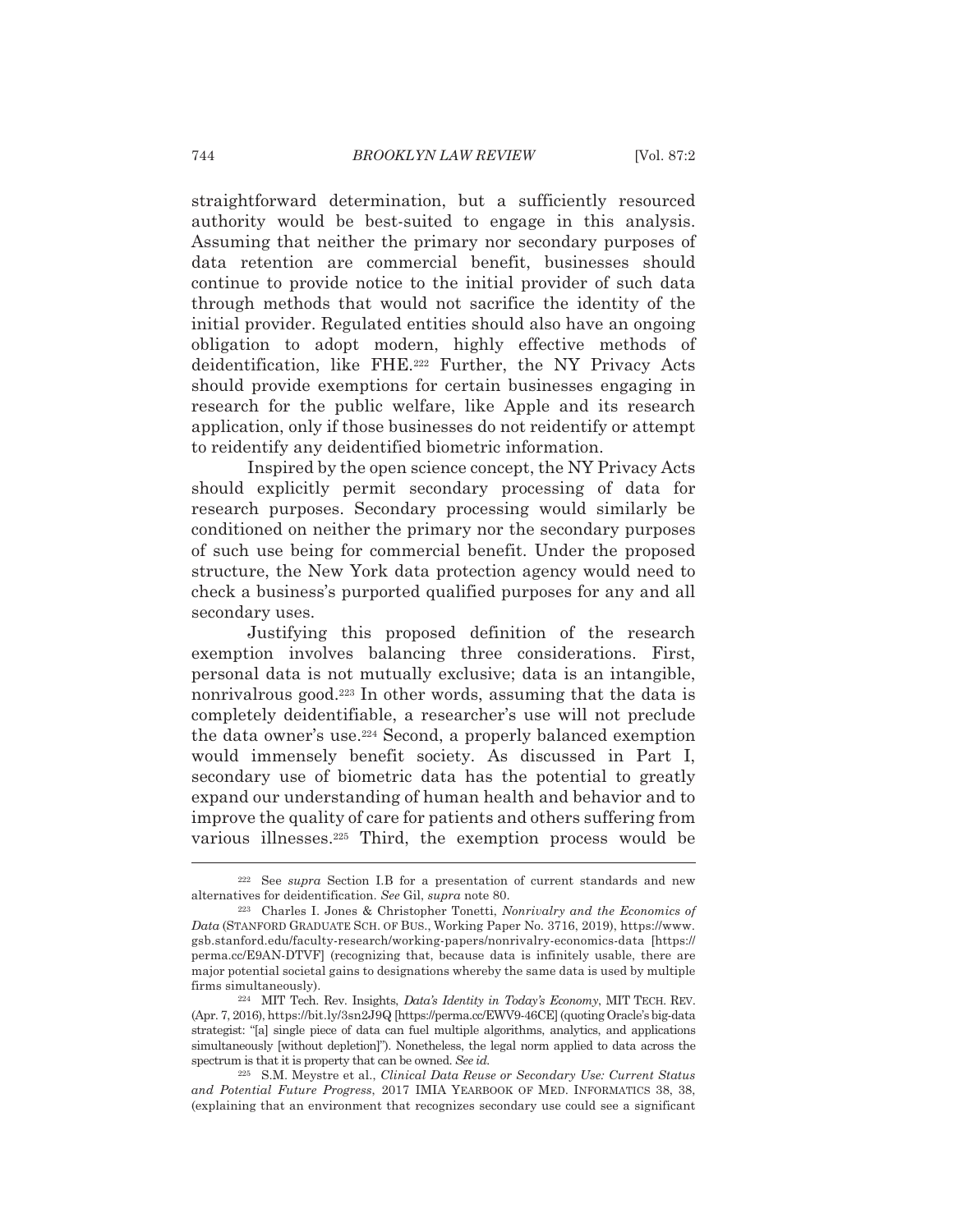premised on sufficient security measures being in place to prevent misuse by third-parties, provided by requirements like deidentifiability,<sup>226</sup> plus the added perpetual layer of security provided by an in-state data protection authority.<sup>227</sup>

### $\overline{B}$ The Gatekeepers of Research: Guardians of Biometric Data in the Empire State

A New York data protection authority and a biometric data subcommittee should assume responsibilities similar to those of the GDPR and CPPA. Beyond interpreting and enforcing the provisions of the NY Privacy Acts and protecting consumers from malicious uses of their personal data and processing methods that are insufficiently secure, these "gate keepers" should be imbued with the power to qualify research data for secondary processing.

## 1. Proposal for the Adoption of the New York Data **Protection Authority**

New York should adopt a New York data protection authority (Data Authority) that will, like those mandated by the GDPR and CPRA,<sup>228</sup> have the power to provide expert advice on data protection issues and handle complaints arising from violations of the NY Privacy Acts. Similar to the CPPA, the Data Authority may consist of appointees by the governor, attorney general, state senate, and speaker of the assembly. Nonetheless, the Data Authority should be prepared to expand its unit of data privacy experts as time progresses; this will increase its capacity to handle the inevitable rise in demand and collection of personal data and NY Privacy Acts violations and complaints arising therefrom.<sup>229</sup>

First, the Data Authority could approve, reject, or require modifications to a given data sharing plan, or the process by which it shares deidentified data with other entities. A nonprofit business

<sup>227</sup> See infra Section IV.B.

reduction in the "administrative and data capture burden on clinicians;" a dramatic reduction in "the time for clinical data to be available for public health emergencies and for traditional public health purposes;" and a "profound[ reduction in] the cost for communicating, duplicating, and processing healthcare information").

<sup>&</sup>lt;sup>226</sup> See supra Part I. There are current and future methods in place for the effective deidentification or anonymization of personal data. For added protection, the integrity of these methods should ideally be checked by a data protection authority.

<sup>&</sup>lt;sup>228</sup> See GDPR, supra note 27, art. 51 (requiring each Member State to create a public supervisory authority for ensuring enforcement of the GDPR); see also CAL. CIV. CODE § 1798.199 (West 2020) (establishing the CPPA and explaining its structure and authority).

<sup>&</sup>lt;sup>229</sup> Venky Anant et al., The Consumer-data Opportunity and the Privacy Imperative, MCKINSEY & CO. (Apr. 27, 2020), https://www.mckinsey.com/businessfunctions/risk-and-resilience/our-insights/the-consumer-data-opportunity-and-the-privacy -imperative [https://perma.cc/W2EB-V2S7].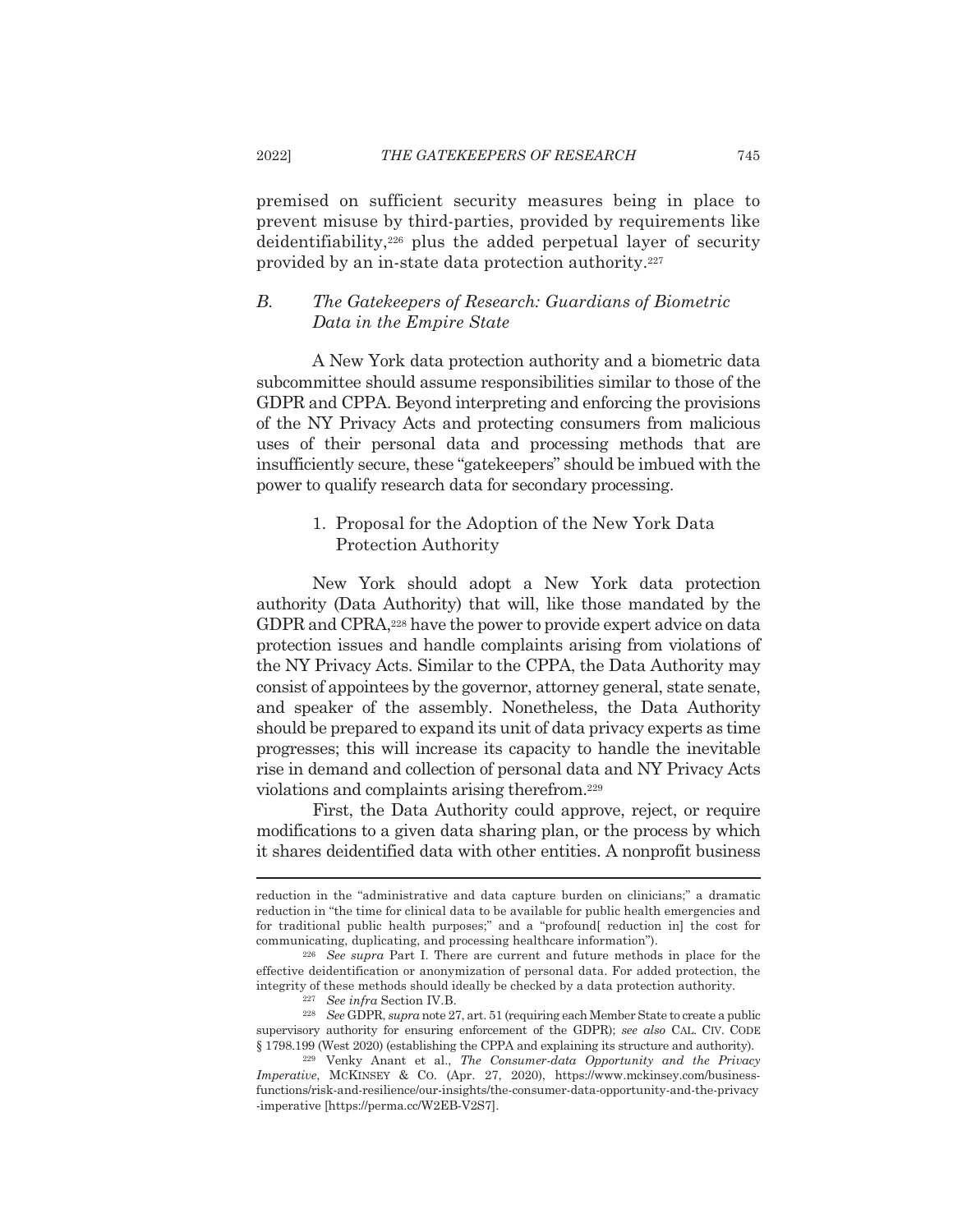or research organization may be required to submit an application to use biometric data for research purposes, a detailed protocol outlining the methods of processing and deidentification, and mandatory informed consent forms clearly identifying data subjects' consent in order to be eligible for review.

Second, assuming the role of an ethics board, the Data Authority may orchestrate tutorials on ethical open science to educate researchers and related institutions on their responsibilities as data fiduciaries. Assuming the role of a regulatory body, the Data Authority would be responsible for ensuring that all applicants approved to engage in biometric data processing for research are abiding by the NY Privacy Acts' mandates. The Data Authority would also exist to ensure that researchers have received requisite consent under the NY Privacy Acts.

Under this structure, the Data Authority, as a body appointed by state government officials, would be best positioned to understand the intersection and potential conflict between data privacy regulations on the federal, state, and industry-specific and ethical standard levels. This body would be primarily responsible for interpreting provisions of the NY Privacy Acts. This structure would prevent gaps arising from conflicts with long-standing industry practices from undermining the NY Privacy Acts.<sup>230</sup> The Data Authority may also consistently analyze and report on the efficiency and sufficiency of deidentification methods and data sharing plans.

Ultimately, the proposed Data Authority would provide clarity and uniformity to the NY Privacy Acts' novel provisions, thereby preventing the confusion and misapplication that occurred in the European Union, California, and Illinois from the implementation of the GDPR, CCPA, and BIPA, respectively. By mandating the creation of a data protection authority, the NY Privacy Acts would actively learn from and overcome the mistakes made by their predecessors.

As discussed in Part I, BIPA's private right of action was broadly interpreted by the Illinois Supreme Court, resulting in a sharp increase in litigation.<sup>231</sup> The NY Privacy Acts, as drafted, similarly permit a private right of action, and would thus benefit from a narrow and uniform interpretation of the respective obligations under each act—possibly one that consciously evolves and responds to unexpected consequences, like corresponding increases in litigation. Moreover, the Data Authority would enforce

 $230$  See supra Part II.

<sup>&</sup>lt;sup>231</sup> de la Torre et al., *supra* note 41.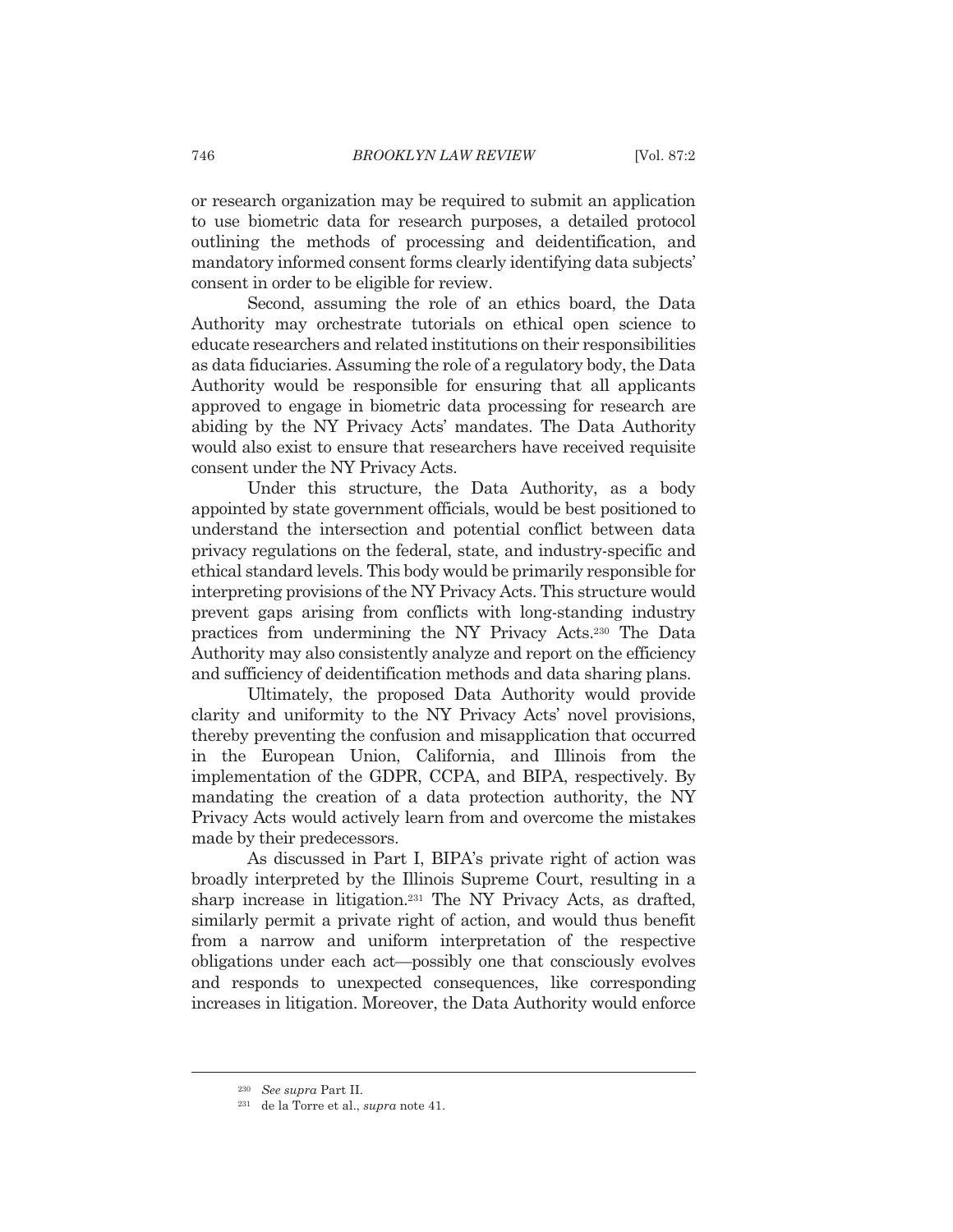the NY Privacy Acts by identifying violations and providing preliminary opinions as to whether claims are meritorious.<sup>232</sup>

The Data Authority would interpret any language with respect to security obligations imposed by the NY Privacy Acts. further preventing misapplication. Learning from BIPA's errors, the Data Authority can determine, on a case-by-case basis, which security measures are "reasonable."<sup>233</sup> This eliminates ambiguity from the "reasonable[ness]" requirement and provides approved researchers with notice of sufficient protocols.

A properly structured and sufficiently resourced Data Authority would allow New Yorkers and those affiliated with research institutions and applicable businesses in New York to enjoy the benefits of superiorly resourced scientific and medical research.<sup>234</sup>

## 2. Proposal for the Adoption of the New York Biometric Data Protection Authority

Further, the NY Privacy Acts should mandate the creation of a biometric data protection subcommittee that is better poisedin knowledge, time, and resources, as compared to a singular data protection authority that focuses on all types of data—to understand and apply the higher standards of privacy practices required by businesses and industries that use biometric data for any purpose, including research. This subcommittee, unlike its parent committee, should consist specifically of qualified experts in science, medicine, and biometric data privacy.

An in-state ethics and compliance biometric subcommittee will serve two primary functions that complement the functions of

2022]

<sup>&</sup>lt;sup>232</sup> Preliminary opinions are also provided by other regulatory authorities, like the US Securities and Exchange Commission (SEC) and the FTC. For example, "[a]n individual or entity who is not certain whether a particular...action would constitute a violation of the federal securities law may request a 'no-action' letter from the SEC staff." No Action Letters, SEC, https://www.investor.gov/introduction-investing/investing-basics/glossary/no-actionletters [https://perma.cc/WPS8-E4PA]. If granted, the letter signifies that "SEC staff would not recommend that the Commission take enforcement action." Id.

<sup>&</sup>lt;sup>233</sup> The data fiduciary obligation that would be imposed by the NYPA is illustrative. NYPA states that legal entities that process personal data have an obligation to "reasonably" secure personal data from unauthorized access, and to not use personal data in any way that will result in "reasonably" foreseeable harm. S.B. 6701, 2021-2022 Reg. Sess. (N.Y. 2021)/Assemb. B. 680A, 2021-2022 Reg. Sess. (N.Y. 2021). Notably, there is no requirement that the reasonability of security or foreseeability of harm be industry specific—even though "industry" is likely to be a significant consideration in an enforcer's determination of what constitutes "reasonable."

<sup>&</sup>lt;sup>234</sup> By "superiorly resourced," I am referring to scientific and medical research projects benefiting from access to more readily accessible data by which to achieve the institution's research goals. New York citizens' resulting enjoyment of these benefits is predicated on NY Privacy Acts' processing requirements rendering the data completely anonymous or unidentifiable.